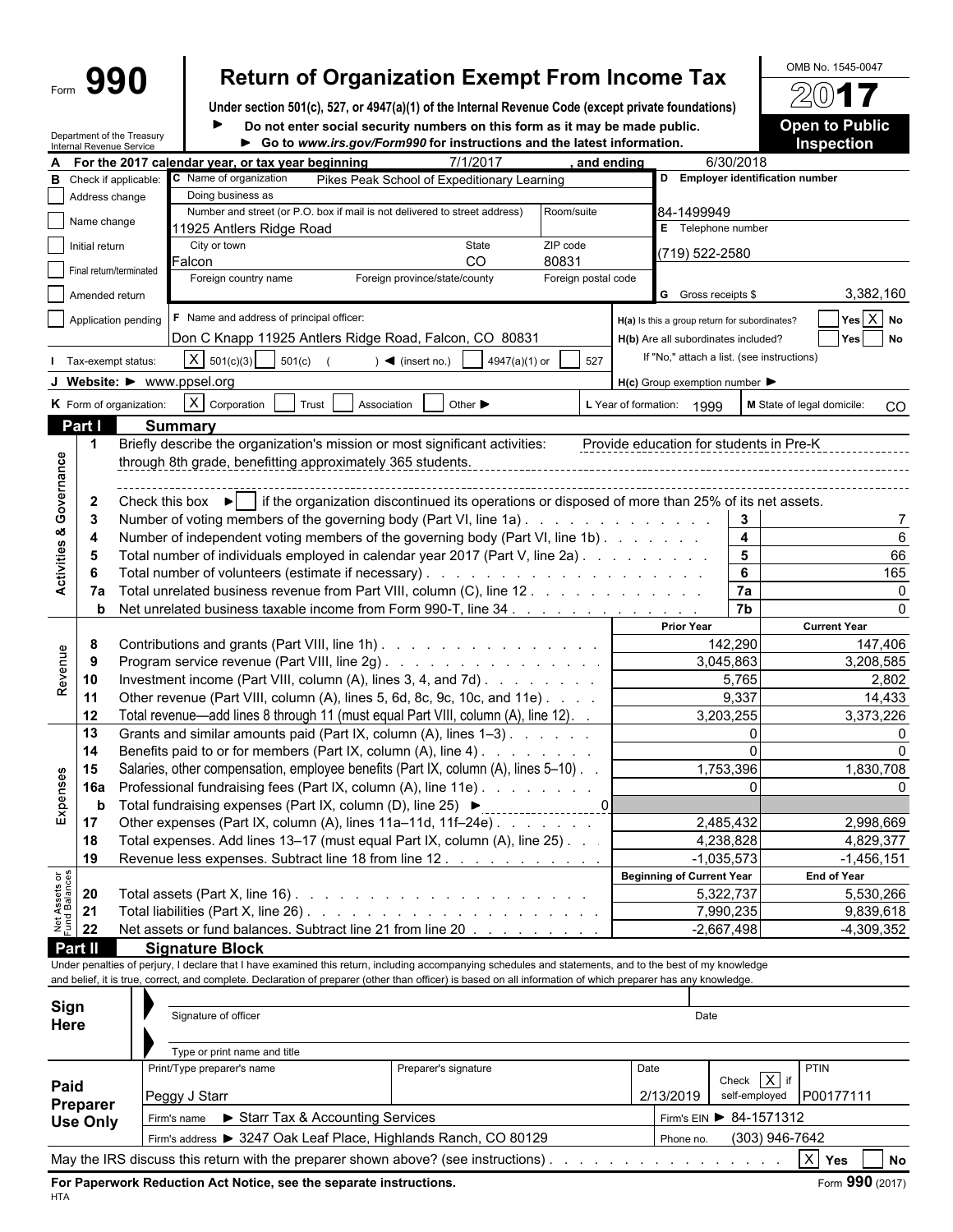|    | Form 990 (2017) |                                                                                                                                                                                                                                                                                                                                             | Pikes Peak School of Expeditionary Learning |                                                                                       |                | 84-1499949 | Page 2 |
|----|-----------------|---------------------------------------------------------------------------------------------------------------------------------------------------------------------------------------------------------------------------------------------------------------------------------------------------------------------------------------------|---------------------------------------------|---------------------------------------------------------------------------------------|----------------|------------|--------|
|    | Part III        | <b>Statement of Program Service Accomplishments</b>                                                                                                                                                                                                                                                                                         |                                             |                                                                                       |                |            |        |
|    |                 | Check if Schedule O contains a response or note to any line in this Part III                                                                                                                                                                                                                                                                |                                             |                                                                                       |                |            |        |
| 1  | students.       | Briefly describe the organization's mission:<br>Provide education for students in Pre-K through 8th grade, benefitting approximately 365                                                                                                                                                                                                    |                                             |                                                                                       |                |            |        |
| 2  |                 | Did the organization undertake any significant program services during the year which were not listed on<br>If "Yes," describe these new services on Schedule O.                                                                                                                                                                            |                                             |                                                                                       |                | <b>Yes</b> | $X$ No |
| 3  |                 | Did the organization cease conducting, or make significant changes in how it conducts, any program<br>If "Yes," describe these changes on Schedule O.                                                                                                                                                                                       |                                             |                                                                                       |                | <b>Yes</b> | $X$ No |
| 4  |                 | Describe the organization's program service accomplishments for each of its three largest program services, as measured by<br>expenses. Section 501(c)(3) and 501(c)(4) organizations are required to report the amount of grants and allocations to others,<br>the total expenses, and revenue, if any, for each program service reported. |                                             |                                                                                       |                |            |        |
| 4a |                 | (Code:<br>Provide education for students in Pre K through 8th grade, benefitting approximately 394 students.                                                                                                                                                                                                                                |                                             | (Expenses \$ 1, 3,659,208 including grants of \$ 1, 1, 2008) (Revenue \$ 1, 208,585 ) |                |            |        |
|    |                 |                                                                                                                                                                                                                                                                                                                                             |                                             |                                                                                       |                |            |        |
|    |                 |                                                                                                                                                                                                                                                                                                                                             |                                             |                                                                                       |                |            |        |
| 4b |                 | $(Code:$ (Code: $(Code:$ ) (Expenses \$ $(Code:$ including grants of \$ $(Code:$ ) (Revenue \$ $(Code:$                                                                                                                                                                                                                                     |                                             |                                                                                       |                |            |        |
|    |                 |                                                                                                                                                                                                                                                                                                                                             |                                             |                                                                                       |                |            |        |
|    |                 |                                                                                                                                                                                                                                                                                                                                             |                                             |                                                                                       |                |            |        |
|    |                 |                                                                                                                                                                                                                                                                                                                                             |                                             |                                                                                       |                |            |        |
|    |                 |                                                                                                                                                                                                                                                                                                                                             |                                             |                                                                                       |                |            |        |
| 4c | (Code:          | $(1, 1)$ (Expenses \$ $(2, 1)$ including grants of \$ $(3, 1)$ (Revenue \$                                                                                                                                                                                                                                                                  |                                             |                                                                                       |                |            |        |
|    |                 |                                                                                                                                                                                                                                                                                                                                             |                                             |                                                                                       |                |            |        |
|    |                 |                                                                                                                                                                                                                                                                                                                                             |                                             |                                                                                       |                |            |        |
|    |                 |                                                                                                                                                                                                                                                                                                                                             |                                             |                                                                                       |                |            |        |
|    |                 |                                                                                                                                                                                                                                                                                                                                             |                                             |                                                                                       |                |            |        |
|    |                 |                                                                                                                                                                                                                                                                                                                                             |                                             |                                                                                       |                |            |        |
| 4d | (Expenses \$    | Other program services. (Describe in Schedule O.)                                                                                                                                                                                                                                                                                           | 0 including grants of \$                    |                                                                                       | 0) (Revenue \$ | 0)         |        |
| 4e |                 | Total program service expenses                                                                                                                                                                                                                                                                                                              |                                             | 3,659,208                                                                             |                |            |        |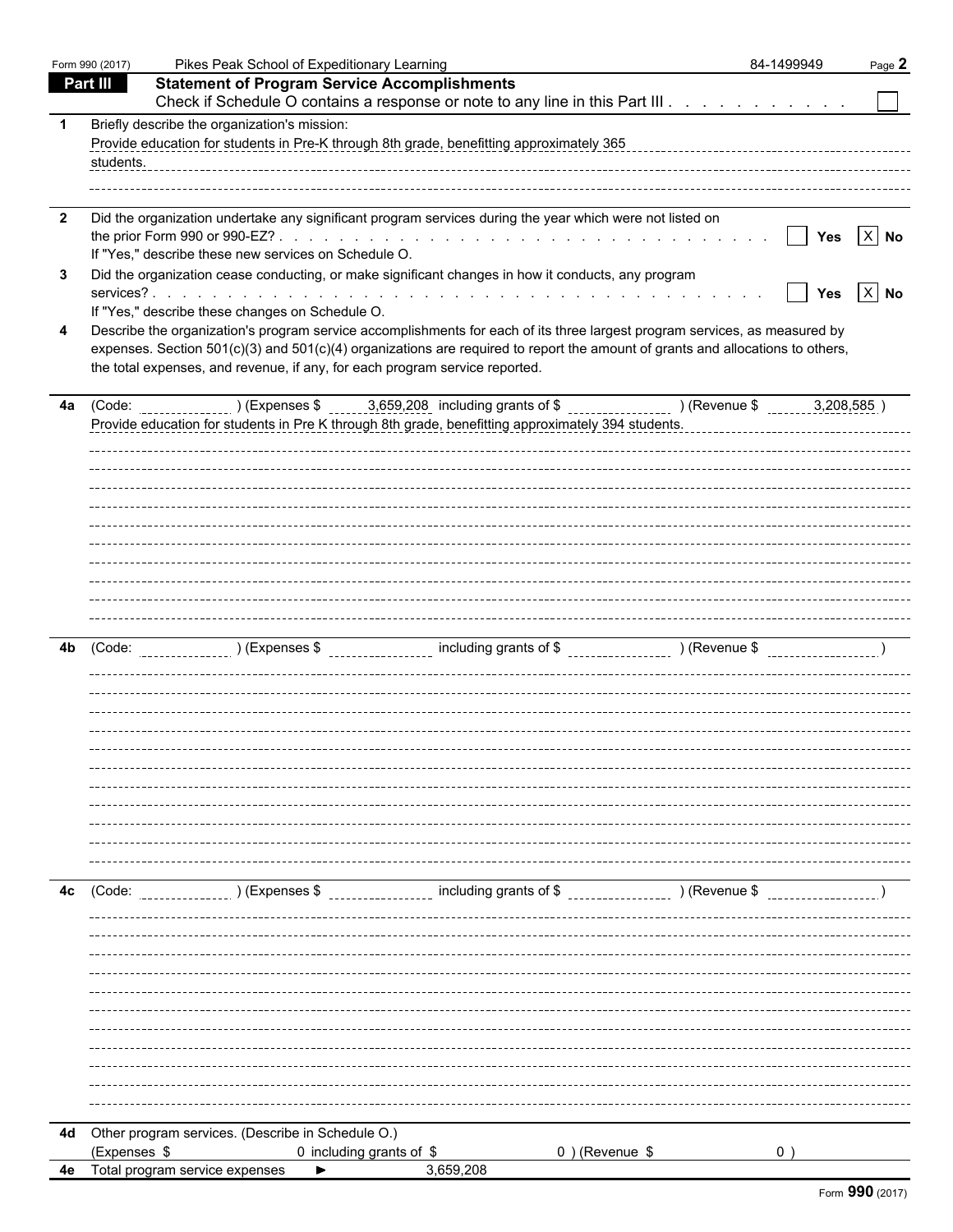Form 990 (2017) Pikes Peak School of Expeditionary Learning **84-1499949** Page 3

| <b>Part IV</b> | <b>Checklist of Required Schedules</b>                                                                                                                                                                                                              |                 |                |              |
|----------------|-----------------------------------------------------------------------------------------------------------------------------------------------------------------------------------------------------------------------------------------------------|-----------------|----------------|--------------|
|                |                                                                                                                                                                                                                                                     |                 | Yes            | No           |
| 1              | Is the organization described in section $501(c)(3)$ or $4947(a)(1)$ (other than a private foundation)? If "Yes,"                                                                                                                                   |                 |                |              |
|                | complete Schedule A.<br>a de la caractería de la caractería de la caractería de la caractería de la caractería de la caractería                                                                                                                     | 1               | X              |              |
| 2              | Is the organization required to complete Schedule B, Schedule of Contributors (see instructions)?                                                                                                                                                   | $\mathbf 2$     | $\sf X$        |              |
| 3              | Did the organization engage in direct or indirect political campaign activities on behalf of or in opposition to                                                                                                                                    | 3               |                | X            |
| 4              | Section 501(c)(3) organizations. Did the organization engage in lobbying activities, or have a section 501(h)<br>election in effect during the tax year? If "Yes," complete Schedule C, Part II.                                                    | 4               |                | $\mathsf{X}$ |
| 5              | Is the organization a section $501(c)(4)$ , $501(c)(5)$ , or $501(c)(6)$ organization that receives membership dues,<br>assessments, or similar amounts as defined in Revenue Procedure 98-19? If "Yes," complete Schedule C,                       |                 |                |              |
|                |                                                                                                                                                                                                                                                     | 5               |                | X            |
| 6              | Did the organization maintain any donor advised funds or any similar funds or accounts for which donors<br>have the right to provide advice on the distribution or investment of amounts in such funds or accounts? If                              |                 |                |              |
| 7              | Did the organization receive or hold a conservation easement, including easements to preserve open space,                                                                                                                                           | 6               |                | $\mathsf{X}$ |
|                | the environment, historic land areas, or historic structures? If "Yes," complete Schedule D, Part II.                                                                                                                                               | 7               |                | X            |
| 8              | Did the organization maintain collections of works of art, historical treasures, or other similar assets? If "Yes,"                                                                                                                                 | 8               |                | X            |
| 9              | Did the organization report an amount in Part X, line 21, for escrow or custodial account liability, serve as a<br>custodian for amounts not listed in Part X; or provide credit counseling, debt management, credit repair, or debt                |                 |                |              |
| 10             | Did the organization, directly or through a related organization, hold assets in temporarily restricted                                                                                                                                             | 9               |                | X            |
|                | endowments, permanent endowments, or quasi-endowments? If "Yes," complete Schedule D, Part V.                                                                                                                                                       | 10              |                | X            |
| 11             | If the organization's answer to any of the following questions is "Yes," then complete Schedule D, Parts VI,<br>VII, VIII, IX, or X as applicable.                                                                                                  |                 |                |              |
|                | Did the organization report an amount for land, buildings, and equipment in Part X, line 10? If "Yes," complete                                                                                                                                     | 11a             | X              |              |
|                | <b>b</b> Did the organization report an amount for investments—other securities in Part X, line 12 that is 5% or more<br>of its total assets reported in Part X, line 16? If "Yes," complete Schedule D, Part VII.                                  | 11 <sub>b</sub> |                | X            |
|                | c Did the organization report an amount for investments—program related in Part X, line 13 that is 5% or more<br>of its total assets reported in Part X, line 16? If "Yes," complete Schedule D, Part VIII.                                         | 11c             |                | X            |
|                | d Did the organization report an amount for other assets in Part X, line 15 that is 5% or more of its total assets                                                                                                                                  | 11d             | X              |              |
| f              | e Did the organization report an amount for other liabilities in Part X, line 25? If "Yes," complete Schedule D, Part X.<br>Did the organization's separate or consolidated financial statements for the tax year include a footnote that addresses | 11e             | $\pmb{\times}$ |              |
|                | the organization's liability for uncertain tax positions under FIN 48 (ASC 740)? If "Yes," complete Schedule D, Part X.<br>12a Did the organization obtain separate, independent audited financial statements for the tax year? If "Yes," complete  | 11f             |                | X            |
|                |                                                                                                                                                                                                                                                     | 12a             |                | X            |
|                | <b>b</b> Was the organization included in consolidated, independent audited financial statements for the tax year? If "Yes,"<br>and if the organization answered "No" to line 12a, then completing Schedule D, Parts XI and XII is optional         | 12 <sub>b</sub> | X              |              |
| 13             | Is the organization a school described in section $170(b)(1)(A)(ii)$ ? If "Yes," complete Schedule E.                                                                                                                                               | 13              | $\pmb{\times}$ |              |
| 14a            | Did the organization maintain an office, employees, or agents outside of the United States?                                                                                                                                                         | 14a             |                | X            |
|                | <b>b</b> Did the organization have aggregate revenues or expenses of more than \$10,000 from grantmaking,                                                                                                                                           |                 |                |              |
|                | fundraising, business, investment, and program service activities outside the United States, or aggregate                                                                                                                                           |                 |                |              |
|                | foreign investments valued at \$100,000 or more? If "Yes," complete Schedule F, Parts I and IV.                                                                                                                                                     | 14b             |                | X            |
| 15             | Did the organization report on Part IX, column (A), line 3, more than \$5,000 of grants or other assistance to or                                                                                                                                   | 15              |                | X            |
| 16             | Did the organization report on Part IX, column (A), line 3, more than \$5,000 of aggregate grants or other<br>assistance to or for foreign individuals? If "Yes," complete Schedule F, Parts III and IV.                                            | 16              |                | X            |
| 17             | Did the organization report a total of more than \$15,000 of expenses for professional fundraising services<br>on Part IX, column (A), lines 6 and 11e? If "Yes," complete Schedule G, Part I (see instructions).                                   | 17              |                | X            |
| 18             | Did the organization report more than \$15,000 total of fundraising event gross income and contributions on                                                                                                                                         |                 |                |              |
| 19             | Did the organization report more than \$15,000 of gross income from gaming activities on Part VIII, line 9a?                                                                                                                                        | 18              | X              |              |
|                |                                                                                                                                                                                                                                                     | 19              |                | X            |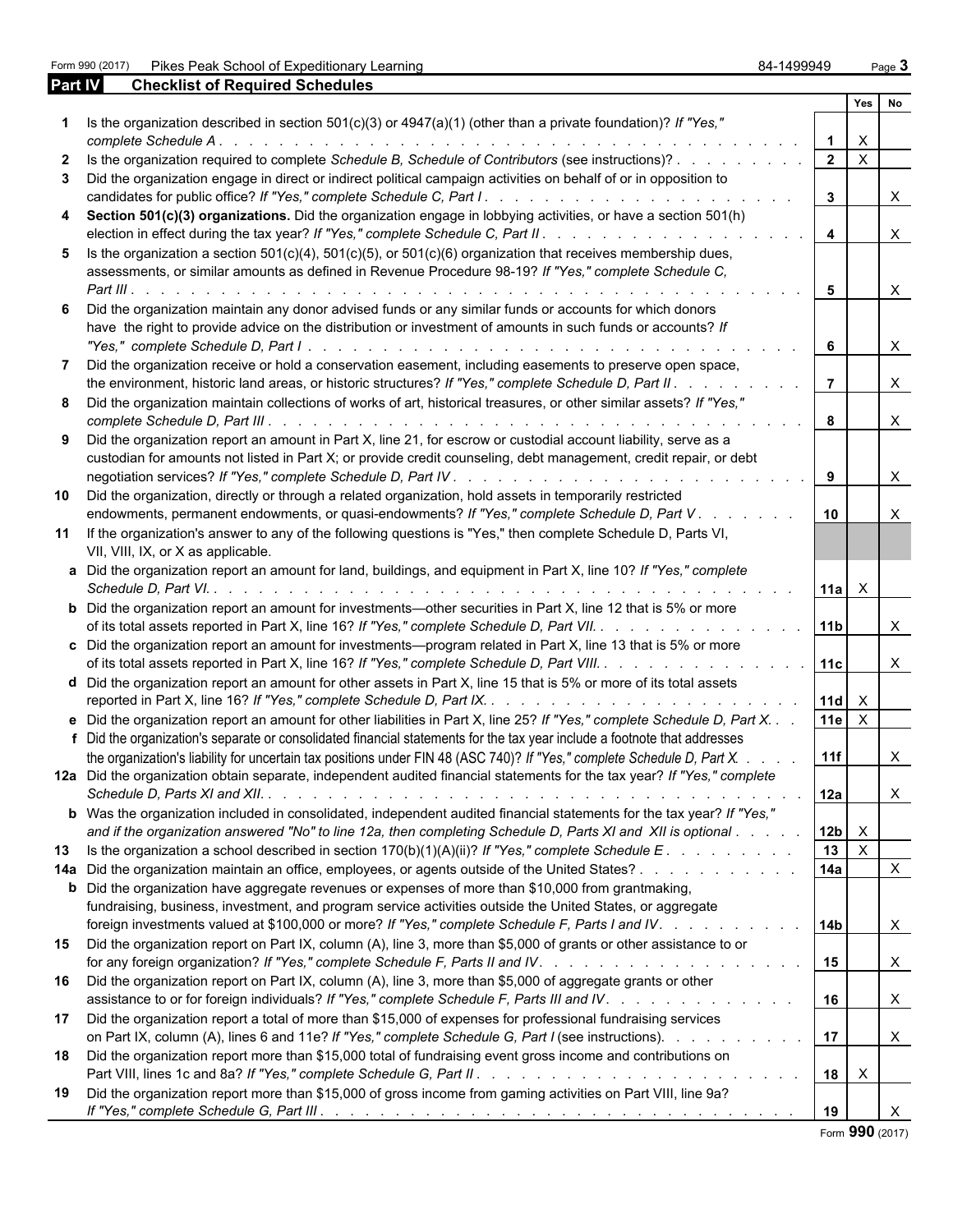|         | Form 990 (2017)<br>84-1499949<br>Pikes Peak School of Expeditionary Learning                                                                                                                                                         |                 |                                   | Page 4       |
|---------|--------------------------------------------------------------------------------------------------------------------------------------------------------------------------------------------------------------------------------------|-----------------|-----------------------------------|--------------|
| Part IV | <b>Checklist of Required Schedules (continued)</b>                                                                                                                                                                                   |                 |                                   |              |
|         |                                                                                                                                                                                                                                      |                 | Yes                               | No           |
|         | 20a Did the organization operate one or more hospital facilities? If "Yes," complete Schedule H.                                                                                                                                     | 20a             |                                   | X            |
| 21      | <b>b</b> If "Yes" to line 20a, did the organization attach a copy of its audited financial statements to this return?<br>Did the organization report more than \$5,000 of grants or other assistance to any domestic organization or | 20 <sub>b</sub> |                                   |              |
|         | domestic government on Part IX, column (A), line 1? If "Yes," complete Schedule I, Parts I and II.                                                                                                                                   | 21              |                                   | X            |
| 22      | Did the organization report more than \$5,000 of grants or other assistance to or for domestic individuals on                                                                                                                        |                 |                                   |              |
|         |                                                                                                                                                                                                                                      | 22              |                                   | X            |
| 23      | Did the organization answer "Yes" to Part VII, Section A, line 3, 4, or 5 about compensation of the                                                                                                                                  |                 |                                   |              |
|         | organization's current and former officers, directors, trustees, key employees, and highest compensated                                                                                                                              |                 |                                   |              |
|         |                                                                                                                                                                                                                                      | 23              |                                   | X            |
|         | 24a Did the organization have a tax-exempt bond issue with an outstanding principal amount of more than<br>\$100,000 as of the last day of the year, that was issued after December 31, 2002? If "Yes," answer lines                 |                 |                                   |              |
|         |                                                                                                                                                                                                                                      | 24a             |                                   | X.           |
|         | <b>b</b> Did the organization invest any proceeds of tax-exempt bonds beyond a temporary period exception?                                                                                                                           | 24b             |                                   |              |
|         | c Did the organization maintain an escrow account other than a refunding escrow at any time during the year                                                                                                                          |                 |                                   |              |
|         |                                                                                                                                                                                                                                      | 24c             |                                   |              |
|         | d Did the organization act as an "on behalf of" issuer for bonds outstanding at any time during the year?                                                                                                                            | <b>24d</b>      |                                   |              |
|         | 25a Section 501(c)(3), 501(c)(4), and 501(c)(29) organizations. Did the organization engage in an excess benefit                                                                                                                     |                 |                                   |              |
|         | transaction with a disqualified person during the year? If "Yes," complete Schedule L, Part I.                                                                                                                                       | 25a             |                                   | X.           |
|         | <b>b</b> Is the organization aware that it engaged in an excess benefit transaction with a disqualified person in a<br>prior year, and that the transaction has not been reported on any of the organization's prior Forms 990 or    |                 |                                   |              |
|         |                                                                                                                                                                                                                                      | 25 <sub>b</sub> |                                   | X            |
| 26      | Did the organization report any amount on Part X, line 5, 6, or 22 for receivables from or payables to any                                                                                                                           |                 |                                   |              |
|         | current or former officers, directors, trustees, key employees, highest compensated employees, or                                                                                                                                    |                 |                                   |              |
|         |                                                                                                                                                                                                                                      | 26              |                                   | X            |
| 27      | Did the organization provide a grant or other assistance to an officer, director, trustee, key employee,                                                                                                                             |                 |                                   |              |
|         | substantial contributor or employee thereof, a grant selection committee member, or to a 35% controlled<br>entity or family member of any of these persons? If "Yes," complete Schedule L, Part III.                                 | 27              |                                   | X            |
| 28      | Was the organization a party to a business transaction with one of the following parties (see Schedule L,                                                                                                                            |                 |                                   |              |
|         | Part IV instructions for applicable filing thresholds, conditions, and exceptions):                                                                                                                                                  |                 |                                   |              |
| a       | A current or former officer, director, trustee, or key employee? If "Yes," complete Schedule L, Part IV                                                                                                                              | 28a             | X                                 |              |
| b       | A family member of a current or former officer, director, trustee, or key employee? If "Yes," complete                                                                                                                               |                 |                                   |              |
|         | Schedule L. Part IV                                                                                                                                                                                                                  | 28 <sub>b</sub> | X                                 |              |
| c       | An entity of which a current or former officer, director, trustee, or key employee (or a family member thereof)<br>was an officer, director, trustee, or direct or indirect owner? If "Yes," complete Schedule L, Part IV            | 28c             | X                                 |              |
| 29      | Did the organization receive more than \$25,000 in non-cash contributions? If "Yes," complete Schedule M.                                                                                                                            | 29              |                                   | X            |
| 30      | Did the organization receive contributions of art, historical treasures, or other similar assets, or qualified                                                                                                                       |                 |                                   |              |
|         |                                                                                                                                                                                                                                      | 30              |                                   | $\mathsf{X}$ |
| 31      | Did the organization liquidate, terminate, or dissolve and cease operations? If "Yes," complete Schedule N,                                                                                                                          |                 |                                   |              |
|         |                                                                                                                                                                                                                                      | 31              |                                   | X            |
| 32      | Did the organization sell, exchange, dispose of, or transfer more than 25% of its net assets?                                                                                                                                        | 32              |                                   | X            |
| 33      | Did the organization own 100% of an entity disregarded as separate from the organization under Regulations                                                                                                                           |                 |                                   |              |
|         |                                                                                                                                                                                                                                      | 33              |                                   | X            |
| 34      | Was the organization related to any tax-exempt or taxable entity? If "Yes," complete Schedule R, Part II,                                                                                                                            |                 |                                   |              |
|         |                                                                                                                                                                                                                                      | 34              | X                                 |              |
|         | <b>35a</b> Did the organization have a controlled entity within the meaning of section $512(b)(13)?$                                                                                                                                 | 35a             |                                   | X            |
|         | <b>b</b> If "Yes" to line 35a, did the organization receive any payment from or engage in any transaction with a controlled                                                                                                          |                 |                                   |              |
| 36      | entity within the meaning of section 512(b)(13)? If "Yes," complete Schedule R, Part V, line 2<br>Section 501(c)(3) organizations. Did the organization make any transfers to an exempt non-charitable related                       | 35 <sub>b</sub> |                                   |              |
|         |                                                                                                                                                                                                                                      | 36              |                                   | X            |
| 37      | Did the organization conduct more than 5% of its activities through an entity that is not a related organization                                                                                                                     |                 |                                   |              |
|         | and that is treated as a partnership for federal income tax purposes? If "Yes," complete Schedule R, Part                                                                                                                            |                 |                                   |              |
|         |                                                                                                                                                                                                                                      | 37              |                                   | X            |
| 38      | Did the organization complete Schedule O and provide explanations in Schedule O for Part VI, lines 11b and                                                                                                                           |                 |                                   |              |
|         |                                                                                                                                                                                                                                      | 38              | $\mathsf{X}$<br>$F_{2}$ 000 (2017 |              |

|  |  | Form 990 (2017) |
|--|--|-----------------|
|--|--|-----------------|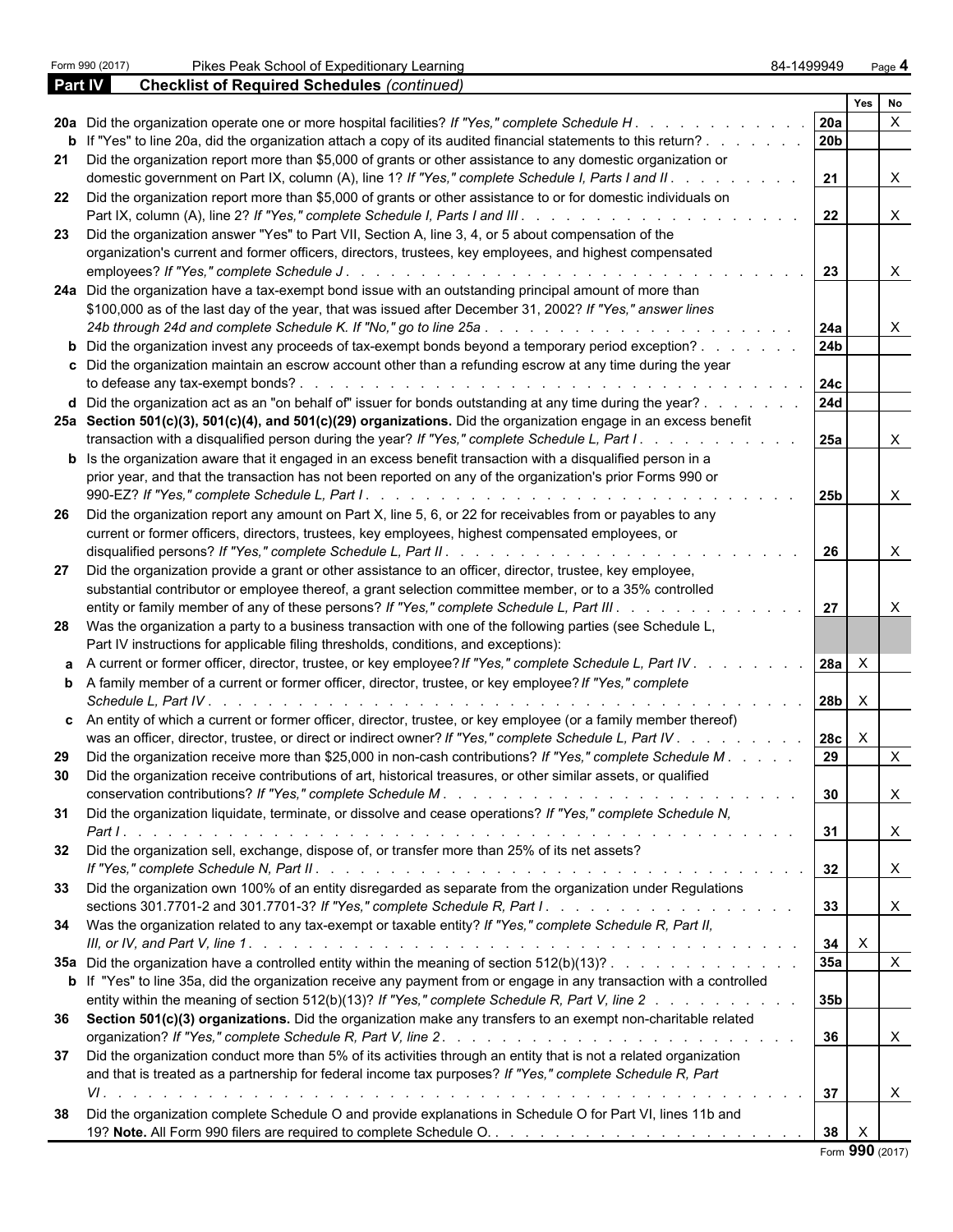|               | Form 990 (2017)<br>Pikes Peak School of Expeditionary Learning                                                                                                                                 | 84-1499949      |     | Page 5         |
|---------------|------------------------------------------------------------------------------------------------------------------------------------------------------------------------------------------------|-----------------|-----|----------------|
| <b>Part V</b> | <b>Statements Regarding Other IRS Filings and Tax Compliance</b>                                                                                                                               |                 |     |                |
|               | Check if Schedule O contains a response or note to any line in this Part V                                                                                                                     |                 |     |                |
|               |                                                                                                                                                                                                |                 | Yes | No             |
| 1a            | 1a<br>Enter the number reported in Box 3 of Form 1096. Enter -0- if not applicable<br>1 <sub>b</sub>                                                                                           | 9<br>0          |     |                |
| b             | Enter the number of Forms W-2G included in line 1a. Enter -0- if not applicable<br>Did the organization comply with backup withholding rules for reportable payments to vendors and reportable |                 |     |                |
| c             | gaming (gambling) winnings to prize winners?                                                                                                                                                   | 1c              | X   |                |
| 2a            | Enter the number of employees reported on Form W-3, Transmittal of Wage and Tax                                                                                                                |                 |     |                |
|               | Statements, filed for the calendar year ending with or within the year covered by this return<br>2a                                                                                            | 66              |     |                |
| b             | If at least one is reported on line 2a, did the organization file all required federal employment tax returns?                                                                                 | 2b              | X   |                |
|               | Note. If the sum of lines 1a and 2a is greater than 250, you may be required to e-file. (see instructions)                                                                                     |                 |     |                |
| За            | Did the organization have unrelated business gross income of \$1,000 or more during the year?                                                                                                  | 3a              |     | X.             |
| b             | If "Yes," has it filed a Form 990-T for this year? If "No" to line 3b, provide an explanation in Schedule O.                                                                                   | 3 <sub>b</sub>  |     |                |
| 4a            | At any time during the calendar year, did the organization have an interest in, or a signature or other authority                                                                              |                 |     |                |
|               | over, a financial account in a foreign country (such as a bank account, securities account, or other financial                                                                                 |                 |     |                |
|               | $account)?$ .<br>the contract of the contract of the                                                                                                                                           | 4a              |     | X.             |
| b             | If "Yes," enter the name of the foreign country:<br>▶<br>--------------------------------------                                                                                                |                 |     |                |
|               | See instructions for filing requirements for FinCEN Form 114, Report of Foreign Bank and Financial Accounts                                                                                    |                 |     |                |
|               | (FBAR).                                                                                                                                                                                        |                 |     |                |
| 5a            | Was the organization a party to a prohibited tax shelter transaction at any time during the tax year?                                                                                          | 5a              |     | <u>X</u>       |
| b             | Did any taxable party notify the organization that it was or is a party to a prohibited tax shelter transaction?                                                                               | 5 <sub>b</sub>  |     | $\mathsf{X}^-$ |
| c             |                                                                                                                                                                                                | 5 <sub>c</sub>  |     |                |
| 6а            | Does the organization have annual gross receipts that are normally greater than \$100,000, and did the                                                                                         |                 |     |                |
|               | organization solicit any contributions that were not tax deductible as charitable contributions?                                                                                               | 6a              |     | X              |
| b             | If "Yes," did the organization include with every solicitation an express statement that such contributions or                                                                                 |                 |     |                |
|               | gifts were not tax deductible?<br>and the state of the state of the state of                                                                                                                   | 6b              |     |                |
| 7             | Organizations that may receive deductible contributions under section 170(c).                                                                                                                  |                 |     |                |
| а             | Did the organization receive a payment in excess of \$75 made partly as a contribution and partly for goods                                                                                    |                 |     |                |
| b             | If "Yes," did the organization notify the donor of the value of the goods or services provided?                                                                                                | 7a<br>7b        |     | X              |
| c             | Did the organization sell, exchange, or otherwise dispose of tangible personal property for which it was                                                                                       |                 |     |                |
|               | required to file Form 8282?.                                                                                                                                                                   | 7c              |     | X              |
| d             | 7d<br>If "Yes," indicate the number of Forms 8282 filed during the year                                                                                                                        |                 |     |                |
| е             | Did the organization receive any funds, directly or indirectly, to pay premiums on a personal benefit contract?                                                                                | 7e              |     | <u>X</u>       |
| f             | Did the organization, during the year, pay premiums, directly or indirectly, on a personal benefit contract?.<br>$\mathbf{1}$ $\mathbf{1}$ $\mathbf{1}$ $\mathbf{1}$ $\mathbf{1}$              | 7f              |     | $\mathsf{X}^-$ |
| g             | If the organization received a contribution of qualified intellectual property, did the organization file Form 8899 as required?.                                                              | 7g              |     |                |
| h             | If the organization received a contribution of cars, boats, airplanes, or other vehicles, did the organization file a Form 1098-C?.                                                            | 7h              |     |                |
| 8             | Sponsoring organizations maintaining donor advised funds. Did a donor advised fund maintained by the                                                                                           |                 |     |                |
|               | sponsoring organization have excess business holdings at any time during the year?                                                                                                             | 8               |     |                |
| 9             | Sponsoring organizations maintaining donor advised funds.                                                                                                                                      |                 |     |                |
| а             | Did the sponsoring organization make any taxable distributions under section 4966?                                                                                                             | 9a              |     |                |
| b             | Did the sponsoring organization make a distribution to a donor, donor advisor, or related person?                                                                                              | 9b              |     |                |
| 10            | Section 501(c)(7) organizations. Enter:                                                                                                                                                        |                 |     |                |
| а             | 10a<br>Initiation fees and capital contributions included on Part VIII, line 12                                                                                                                |                 |     |                |
| b             | 10 <sub>b</sub><br>Gross receipts, included on Form 990, Part VIII, line 12, for public use of club facilities                                                                                 |                 |     |                |
| 11            | Section 501(c)(12) organizations. Enter:                                                                                                                                                       |                 |     |                |
| a             | 11a                                                                                                                                                                                            |                 |     |                |
| b             | Gross income from other sources (Do not net amounts due or paid to other sources                                                                                                               |                 |     |                |
|               | 11 <sub>b</sub>                                                                                                                                                                                |                 |     |                |
| 12a           | Section 4947(a)(1) non-exempt charitable trusts. Is the organization filing Form 990 in lieu of Form 1041?                                                                                     | 12a             |     |                |
| b<br>13       | If "Yes," enter the amount of tax-exempt interest received or accrued during the year<br>12 <sub>b</sub><br>Section 501(c)(29) qualified nonprofit health insurance issuers.                   |                 |     |                |
|               | Is the organization licensed to issue qualified health plans in more than one state?                                                                                                           | 13a             |     |                |
| а             | Note. See the instructions for additional information the organization must report on Schedule O.                                                                                              |                 |     |                |
| b             | Enter the amount of reserves the organization is required to maintain by the states in which                                                                                                   |                 |     |                |
|               | 13 <sub>b</sub>                                                                                                                                                                                |                 |     |                |
| c             | 13c                                                                                                                                                                                            |                 |     |                |
| 14a           | Did the organization receive any payments for indoor tanning services during the tax year?                                                                                                     | 14a             |     | X              |
| b             | If "Yes," has it filed a Form 720 to report these payments? If "No," provide an explanation in Schedule O.                                                                                     | 14 <sub>b</sub> |     |                |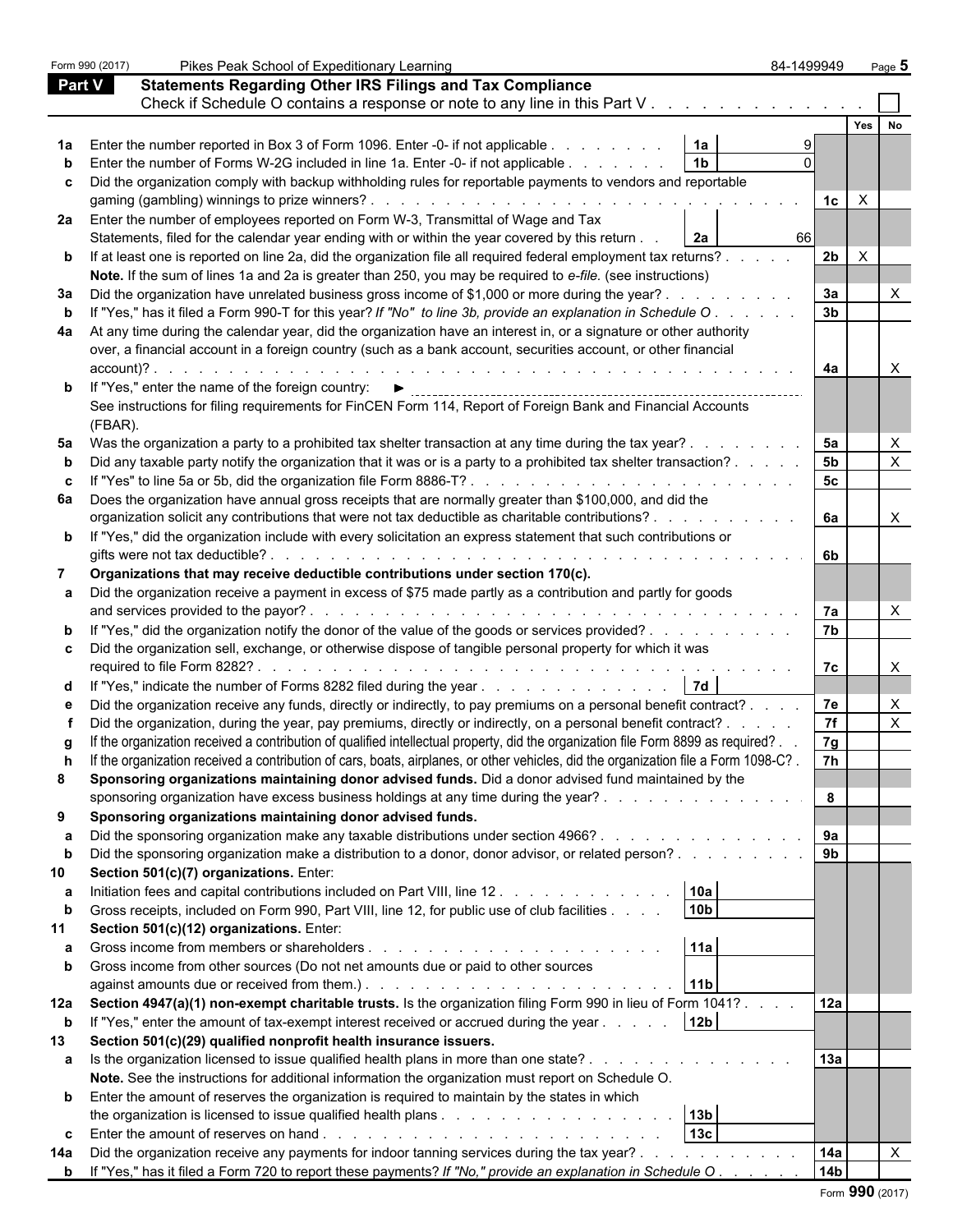|              | Form 990 (2017)<br>Pikes Peak School of Expeditionary Learning                                                                                                                                                                      | 84-1499949              |                                                        | Page $6$       |
|--------------|-------------------------------------------------------------------------------------------------------------------------------------------------------------------------------------------------------------------------------------|-------------------------|--------------------------------------------------------|----------------|
|              | Governance, Management, and Disclosure For each "Yes" response to lines 2 through 7b below, and for a "No"<br><b>Part VI</b>                                                                                                        |                         |                                                        |                |
|              | response to line 8a, 8b, or 10b below, describe the circumstances, processes, or changes in Schedule O. See instructions.                                                                                                           |                         |                                                        |                |
|              | Check if Schedule O contains a response or note to any line in this Part VI.                                                                                                                                                        |                         |                                                        | $\times$       |
|              | <b>Section A. Governing Body and Management</b>                                                                                                                                                                                     |                         |                                                        |                |
|              |                                                                                                                                                                                                                                     |                         | Yes                                                    | No             |
|              | 1a Enter the number of voting members of the governing body at the end of the tax year<br>1a                                                                                                                                        |                         |                                                        |                |
|              | If there are material differences in voting rights among members of the governing body, or                                                                                                                                          |                         |                                                        |                |
|              | if the governing body delegated broad authority to an executive committee or similar                                                                                                                                                |                         |                                                        |                |
|              | committee, explain in Schedule O.                                                                                                                                                                                                   |                         |                                                        |                |
| b            | Enter the number of voting members included in line 1a, above, who are independent.<br>1b                                                                                                                                           | 6                       |                                                        |                |
| $\mathbf{2}$ | Did any officer, director, trustee, or key employee have a family relationship or a business relationship with                                                                                                                      |                         |                                                        |                |
|              |                                                                                                                                                                                                                                     | $\mathbf{2}$            | Χ                                                      |                |
| 3            | Did the organization delegate control over management duties customarily performed by or under the direct                                                                                                                           |                         |                                                        |                |
|              | supervision of officers, directors, or trustees, or key employees to a management company or other person?                                                                                                                          | 3                       |                                                        | X              |
| 4            | Did the organization make any significant changes to its governing documents since the prior Form 990 was filed?                                                                                                                    | $\overline{\mathbf{4}}$ |                                                        | $\mathsf X$    |
| 5            | Did the organization become aware during the year of a significant diversion of the organization's assets?                                                                                                                          | 5                       |                                                        | $\pmb{\times}$ |
| 6            |                                                                                                                                                                                                                                     | 6                       |                                                        | $\pmb{\times}$ |
| 7a           | Did the organization have members, stockholders, or other persons who had the power to elect or appoint                                                                                                                             |                         |                                                        |                |
|              |                                                                                                                                                                                                                                     | 7a                      |                                                        | X              |
| b            | Are any governance decisions of the organization reserved to (or subject to approval by) members,                                                                                                                                   |                         |                                                        |                |
|              |                                                                                                                                                                                                                                     | 7b                      |                                                        | X              |
| 8            | Did the organization contemporaneously document the meetings held or written actions undertaken during                                                                                                                              |                         |                                                        |                |
|              |                                                                                                                                                                                                                                     |                         |                                                        |                |
|              | the year by the following:<br>The governing body?.                                                                                                                                                                                  | 8a                      | X                                                      |                |
| а            | the contract of the contract of the contract of the contract of the contract of the contract of the contract of                                                                                                                     | 8b                      |                                                        | X              |
| b            | Is there any officer, director, trustee, or key employee listed in Part VII, Section A, who cannot be reached                                                                                                                       |                         |                                                        |                |
| 9            | at the organization's mailing address? If "Yes," provide the names and addresses in Schedule O.                                                                                                                                     | 9                       |                                                        | X              |
|              |                                                                                                                                                                                                                                     |                         |                                                        |                |
|              | Section B. Policies (This Section B requests information about policies not required by the Internal Revenue Code.                                                                                                                  |                         | Yes                                                    | No             |
| 10a          |                                                                                                                                                                                                                                     | 10a                     |                                                        | X              |
| b            | If "Yes," did the organization have written policies and procedures governing the activities of such chapters,                                                                                                                      |                         |                                                        |                |
|              | affiliates, and branches to ensure their operations are consistent with the organization's exempt purposes?.                                                                                                                        | 10 <sub>b</sub>         |                                                        |                |
|              | Has the organization provided a complete copy of this Form 990 to all members of its governing body before filing the form?.                                                                                                        | 11a                     | $\mathsf{X}$                                           |                |
| 11a          | Describe in Schedule O the process, if any, used by the organization to review this Form 990.                                                                                                                                       |                         |                                                        |                |
| b            | Did the organization have a written conflict of interest policy? If "No," go to line 13                                                                                                                                             |                         |                                                        |                |
| 12a          | Were officers, directors, or trustees, and key employees required to disclose annually interests that could give rise to conflicts?                                                                                                 | 12a<br>12 <sub>b</sub>  | X<br>$\boldsymbol{\mathsf{X}}$                         |                |
| b            | Did the organization regularly and consistently monitor and enforce compliance with the policy? If "Yes,"                                                                                                                           |                         |                                                        |                |
|              |                                                                                                                                                                                                                                     | 12c                     |                                                        |                |
| 13           |                                                                                                                                                                                                                                     | 13                      | $\boldsymbol{\mathsf{X}}$<br>$\boldsymbol{\mathsf{X}}$ |                |
|              | Did the organization have a written document retention and destruction policy?                                                                                                                                                      | 14                      | $\boldsymbol{\mathsf{X}}$                              |                |
| 14           | Did the process for determining compensation of the following persons include a review and approval by                                                                                                                              |                         |                                                        |                |
| 15           |                                                                                                                                                                                                                                     |                         |                                                        |                |
|              | independent persons, comparability data, and contemporaneous substantiation of the deliberation and decision?                                                                                                                       |                         |                                                        |                |
| а            |                                                                                                                                                                                                                                     | 15a                     | X                                                      |                |
| b            |                                                                                                                                                                                                                                     | 15 <sub>b</sub>         | $\boldsymbol{\mathsf{X}}$                              |                |
|              | If "Yes" to line 15a or 15b, describe the process in Schedule O (see instructions).                                                                                                                                                 |                         |                                                        |                |
| 16a          | Did the organization invest in, contribute assets to, or participate in a joint venture or similar arrangement                                                                                                                      |                         |                                                        |                |
|              |                                                                                                                                                                                                                                     | 16a                     |                                                        | X              |
| b            | If "Yes," did the organization follow a written policy or procedure requiring the organization to evaluate its                                                                                                                      |                         |                                                        |                |
|              | participation in joint venture arrangements under applicable federal tax law, and take steps to safeguard                                                                                                                           |                         |                                                        |                |
|              |                                                                                                                                                                                                                                     | 16 <sub>b</sub>         |                                                        |                |
|              | <b>Section C. Disclosure</b>                                                                                                                                                                                                        |                         |                                                        |                |
| 17<br>18     | List the states with which a copy of this Form 990 is required to be filed<br>$\triangleright$ CO<br>Section 6104 requires an organization to make its Forms 1023 (or 1024 if applicable), 990, and 990-T (Section 501(c)(3)s only) |                         |                                                        |                |
|              | available for public inspection. Indicate how you made these available. Check all that apply.                                                                                                                                       |                         |                                                        |                |
|              | $X$ Upon request<br>Own website<br>Another's website<br>Other (explain in Schedule O)                                                                                                                                               |                         |                                                        |                |
| 19           | Describe in Schedule O whether (and if so, how) the organization made its governing documents, conflict of interest policy, and                                                                                                     |                         |                                                        |                |
|              | financial statements available to the public during the tax year.                                                                                                                                                                   |                         |                                                        |                |
| 20           | State the name, address, and telephone number of the person who possesses the organization's books and records:                                                                                                                     |                         |                                                        |                |
|              | Don Knapp<br>(719) 522-2580                                                                                                                                                                                                         |                         |                                                        |                |
|              | __________________________________<br>11925 Antlers Ridge Road, Falcon, CO 80831                                                                                                                                                    |                         |                                                        |                |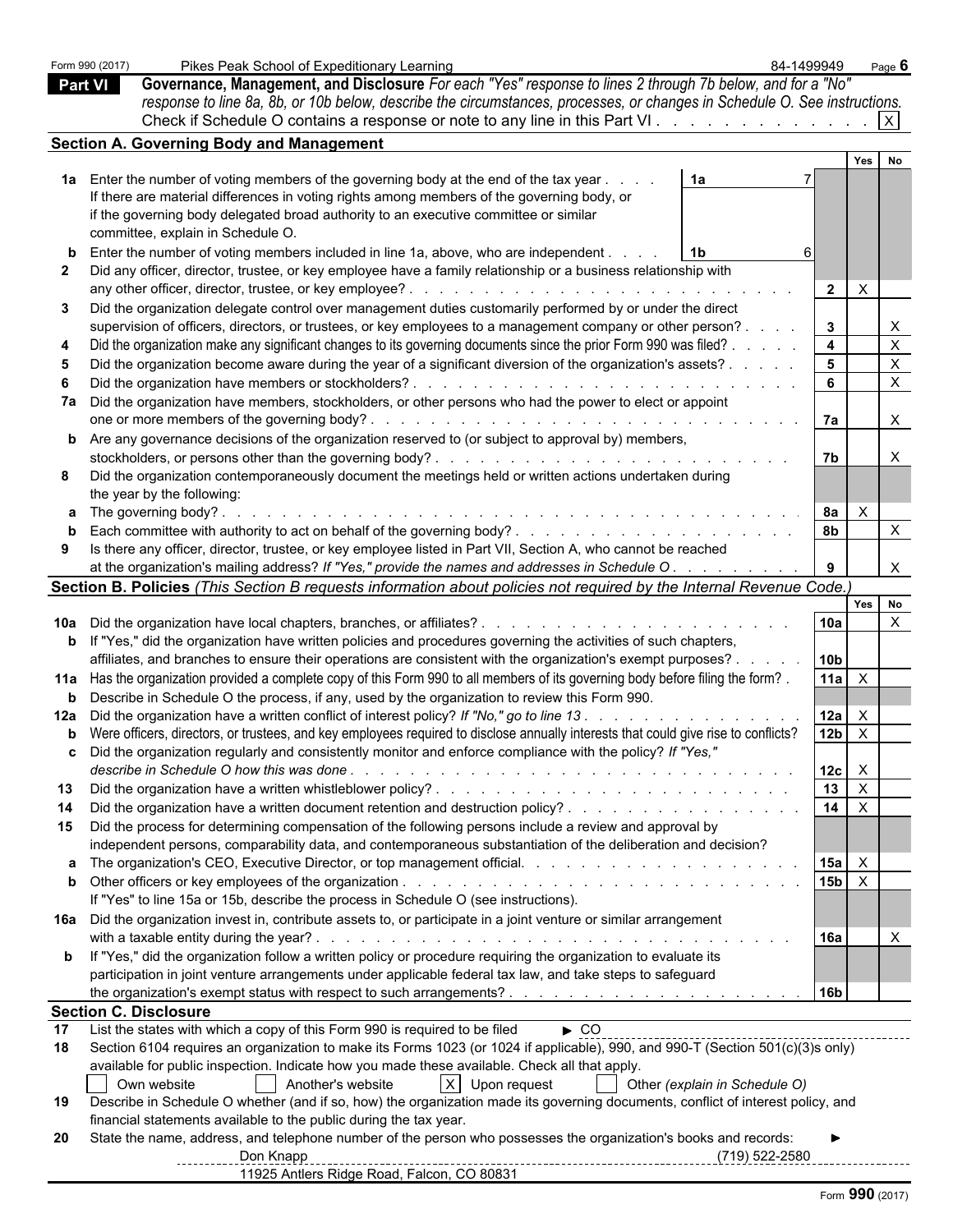| Form 990 (2017)                                                                                                                   | Pikes Peak School of Expeditionary Learning                                                                                    | 84-1499949 | Page 7 |  |  |  |  |  |
|-----------------------------------------------------------------------------------------------------------------------------------|--------------------------------------------------------------------------------------------------------------------------------|------------|--------|--|--|--|--|--|
| Part VII                                                                                                                          | <b>Compensation of Officers, Directors, Trustees, Key Employees, Highest Compensated</b>                                       |            |        |  |  |  |  |  |
|                                                                                                                                   | <b>Employees, and Independent Contractors</b><br>Check if Schedule O contains a response or note to any line in this Part VII. |            |        |  |  |  |  |  |
| Section A.                                                                                                                        | Officers, Directors, Trustees, Key Employees, and Highest Compensated Employees                                                |            |        |  |  |  |  |  |
| 1a Complete this table for all persons required to be listed. Report compensation for the calendar year ending with or within the |                                                                                                                                |            |        |  |  |  |  |  |

organization's tax year.

List all of the organization's **current** officers, directors, trustees (whether individuals or organizations), regardless of amount of compensation. Enter -0- in columns (D), (E), and (F) if no compensation was paid.

List all of the organization's **current** key employees, if any. See instructions for definition of "key employee."

List the organization's five **current** highest compensated employees (other than an officer, director, trustee, or key employee) who received reportable compensation (Box 5 of Form W-2 and/or Box 7 of Form 1099-MISC) of more than \$100,000 from the organization and any related organizations.

List all of the organization's **former** officers, key employees, and highest compensated employees who received more than \$100,000 of reportable compensation from the organization and any related organizations.

List all of the organization's **former directors or trustees** that received, in the capacity as a former director or trustee of the organization, more than \$10,000 of reportable compensation from the organization and any related organizations.

List persons in the following order: individual trustees or directors; institutional trustees; officers; key employees; highest compensated employees; and former such persons.

Check this box if neither the organization nor any related organization compensated any current officer, director, or trustee.

|                                                                 |                                                                                  | (C)<br>Position<br>(do not check more than one<br>box, unless person is both an<br>officer and a director/trustee) |                       |                |              |                                 |        |                                                |                                                  |                                                                                   |
|-----------------------------------------------------------------|----------------------------------------------------------------------------------|--------------------------------------------------------------------------------------------------------------------|-----------------------|----------------|--------------|---------------------------------|--------|------------------------------------------------|--------------------------------------------------|-----------------------------------------------------------------------------------|
| (A)<br>Name and Title                                           | (B)<br>Average<br>hours per                                                      |                                                                                                                    |                       |                |              |                                 |        | (D)<br>Reportable<br>compensation              | (E)<br>Reportable<br>compensation                | (F)<br>Estimated<br>amount of                                                     |
|                                                                 | week (list any<br>hours for<br>related<br>organizations<br>below dotted<br>line) | or director<br>Individual trustee                                                                                  | Institutional trustee | Officer        | Key employee | Highest compensated<br>employee | Former | from<br>the<br>organization<br>(W-2/1099-MISC) | from related<br>organizations<br>(W-2/1099-MISC) | other<br>compensation<br>from the<br>organization<br>and related<br>organizations |
| <b>Bob Bishop</b><br>(1)                                        | 3.00                                                                             |                                                                                                                    |                       |                |              |                                 |        |                                                |                                                  |                                                                                   |
| President                                                       | 1.00                                                                             | X                                                                                                                  |                       | X              |              |                                 |        | 0                                              | $\mathbf 0$                                      | 0                                                                                 |
| (2)<br>Dean Jaeger                                              | 2.00                                                                             |                                                                                                                    |                       |                |              |                                 |        |                                                |                                                  |                                                                                   |
| Vice President                                                  | 1.00                                                                             | Χ                                                                                                                  |                       | X              |              |                                 |        | 0                                              | $\mathbf 0$                                      | 0                                                                                 |
| (3)<br>Andy Bernard                                             | 3.00                                                                             |                                                                                                                    |                       |                |              |                                 |        |                                                |                                                  |                                                                                   |
| Treasurer                                                       | 0.00                                                                             | X                                                                                                                  |                       | X              |              |                                 |        | 0                                              | $\mathbf 0$                                      | 0                                                                                 |
| (4)<br><b>Trey Niemeyer</b><br>________________________________ | 2.00                                                                             |                                                                                                                    |                       |                |              |                                 |        |                                                |                                                  |                                                                                   |
| <b>Board Member</b>                                             | 0.00                                                                             | X                                                                                                                  |                       |                |              |                                 |        | 0                                              | $\mathbf 0$                                      | 0                                                                                 |
| (5)<br>Luke Turk<br>__________________________________          | 2.00                                                                             |                                                                                                                    |                       |                |              |                                 |        |                                                |                                                  |                                                                                   |
| <b>Board Member</b>                                             | 0.00                                                                             | X                                                                                                                  |                       | X              |              |                                 |        | 0                                              | 0                                                | 0                                                                                 |
| (6)<br>Jen Burger                                               | 3.00                                                                             |                                                                                                                    |                       |                |              |                                 |        |                                                |                                                  |                                                                                   |
| Secretary                                                       | 0.00                                                                             | X                                                                                                                  |                       | $\pmb{\times}$ |              |                                 |        | 0                                              | $\mathbf 0$                                      | 0                                                                                 |
| (7)<br>Olivia Holmes                                            | 2.00                                                                             |                                                                                                                    |                       |                |              |                                 |        |                                                |                                                  |                                                                                   |
| <b>Board Member</b>                                             | 0.00                                                                             | X                                                                                                                  |                       |                |              |                                 |        | $\mathbf 0$                                    | 0                                                | 0                                                                                 |
| (8)<br>Erin Smith                                               | 3.00                                                                             |                                                                                                                    |                       |                |              |                                 |        |                                                |                                                  |                                                                                   |
| Treasurer                                                       | 0.00                                                                             | X                                                                                                                  |                       | X              |              |                                 |        |                                                |                                                  |                                                                                   |
| (9)<br>Don Knapp                                                | 45.00                                                                            |                                                                                                                    |                       |                |              |                                 |        |                                                |                                                  |                                                                                   |
| Principal                                                       | 1.00                                                                             |                                                                                                                    |                       | X              |              |                                 |        | 101,474                                        | 0                                                | 23,347                                                                            |
| (10)                                                            |                                                                                  |                                                                                                                    |                       |                |              |                                 |        |                                                |                                                  |                                                                                   |
| (11)                                                            |                                                                                  |                                                                                                                    |                       |                |              |                                 |        |                                                |                                                  |                                                                                   |
| (12)                                                            |                                                                                  |                                                                                                                    |                       |                |              |                                 |        |                                                |                                                  |                                                                                   |
| (13)                                                            |                                                                                  |                                                                                                                    |                       |                |              |                                 |        |                                                |                                                  |                                                                                   |
| (14)                                                            |                                                                                  |                                                                                                                    |                       |                |              |                                 |        |                                                |                                                  |                                                                                   |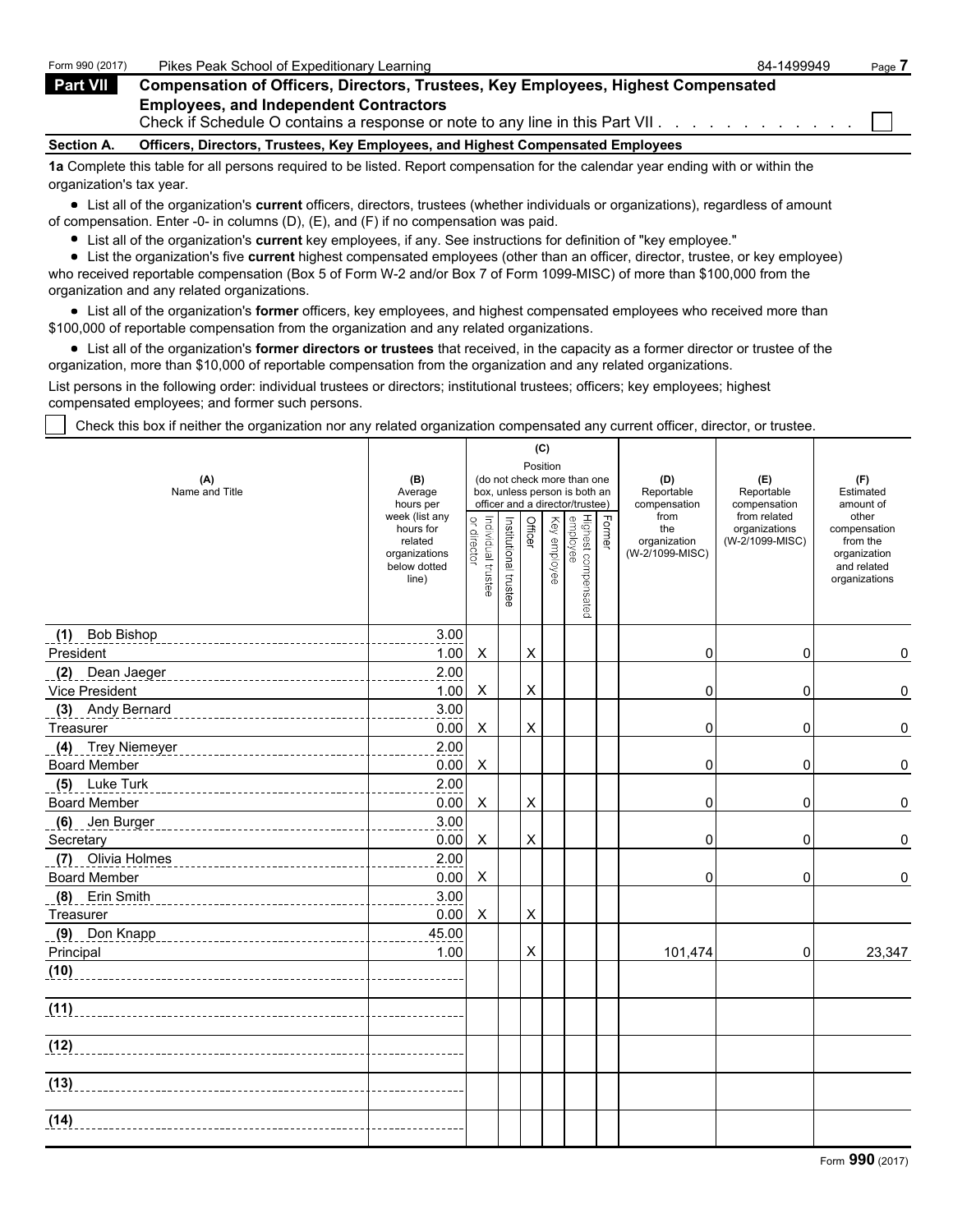|              | Form 990 (2017)                           | Pikes Peak School of Expeditionary Learning                                                                                                                                                                                                                                                                                              |                                                                                                                 |                                   |                       |         |                 |                                                                                                                                                    |        |                                                                                     |                                                                                       | 84-1499949  |                     | Page 8                                                                                                             |
|--------------|-------------------------------------------|------------------------------------------------------------------------------------------------------------------------------------------------------------------------------------------------------------------------------------------------------------------------------------------------------------------------------------------|-----------------------------------------------------------------------------------------------------------------|-----------------------------------|-----------------------|---------|-----------------|----------------------------------------------------------------------------------------------------------------------------------------------------|--------|-------------------------------------------------------------------------------------|---------------------------------------------------------------------------------------|-------------|---------------------|--------------------------------------------------------------------------------------------------------------------|
|              | Part VII                                  | Section A. Officers, Directors, Trustees, Key Employees, and Highest Compensated Employees (continued)                                                                                                                                                                                                                                   |                                                                                                                 |                                   |                       |         |                 |                                                                                                                                                    |        |                                                                                     |                                                                                       |             |                     |                                                                                                                    |
|              |                                           | (A)<br>Name and title                                                                                                                                                                                                                                                                                                                    | (B)<br>Average<br>hours per<br>week (list any<br>hours for<br>related<br>organizations<br>below dotted<br>line) | Individual trustee<br>or director | Institutional trustee | Officer | (C)<br>Position | (do not check more than one<br>box, unless person is both an<br>officer and a director/trustee)<br>Highest compensated<br>employee<br>Key employee | Former | (D)<br>Reportable<br>compensation<br>from<br>the<br>organization<br>(W-2/1099-MISC) | (E)<br>Reportable<br>compensation<br>from related<br>organizations<br>(W-2/1099-MISC) |             |                     | (F)<br>Estimated<br>amount of<br>other<br>compensation<br>from the<br>organization<br>and related<br>organizations |
|              |                                           |                                                                                                                                                                                                                                                                                                                                          |                                                                                                                 |                                   |                       |         |                 |                                                                                                                                                    |        |                                                                                     |                                                                                       |             |                     |                                                                                                                    |
|              |                                           |                                                                                                                                                                                                                                                                                                                                          |                                                                                                                 |                                   |                       |         |                 |                                                                                                                                                    |        |                                                                                     |                                                                                       |             |                     |                                                                                                                    |
|              |                                           | (17) $\cdots$ $\cdots$ $\cdots$ $\cdots$ $\cdots$ $\cdots$ $\cdots$ $\cdots$ $\cdots$ $\cdots$ $\cdots$ $\cdots$ $\cdots$ $\cdots$ $\cdots$ $\cdots$ $\cdots$ $\cdots$ $\cdots$ $\cdots$ $\cdots$ $\cdots$ $\cdots$ $\cdots$ $\cdots$ $\cdots$ $\cdots$ $\cdots$ $\cdots$ $\cdots$ $\cdots$ $\cdots$ $\cdots$ $\cdots$ $\cdots$ $\cdots$ |                                                                                                                 |                                   |                       |         |                 |                                                                                                                                                    |        |                                                                                     |                                                                                       |             |                     |                                                                                                                    |
|              |                                           |                                                                                                                                                                                                                                                                                                                                          |                                                                                                                 |                                   |                       |         |                 |                                                                                                                                                    |        |                                                                                     |                                                                                       |             |                     |                                                                                                                    |
|              |                                           |                                                                                                                                                                                                                                                                                                                                          |                                                                                                                 |                                   |                       |         |                 |                                                                                                                                                    |        |                                                                                     |                                                                                       |             |                     |                                                                                                                    |
|              |                                           |                                                                                                                                                                                                                                                                                                                                          |                                                                                                                 |                                   |                       |         |                 |                                                                                                                                                    |        |                                                                                     |                                                                                       |             |                     |                                                                                                                    |
|              |                                           | (21) $\frac{1}{2}$ $\frac{1}{2}$ $\frac{1}{2}$ $\frac{1}{2}$ $\frac{1}{2}$ $\frac{1}{2}$ $\frac{1}{2}$ $\frac{1}{2}$ $\frac{1}{2}$ $\frac{1}{2}$ $\frac{1}{2}$ $\frac{1}{2}$ $\frac{1}{2}$ $\frac{1}{2}$ $\frac{1}{2}$ $\frac{1}{2}$ $\frac{1}{2}$ $\frac{1}{2}$ $\frac{1}{2}$ $\frac{1}{2}$ $\frac{1}{2}$ $\frac{1}{$                   |                                                                                                                 |                                   |                       |         |                 |                                                                                                                                                    |        |                                                                                     |                                                                                       |             |                     |                                                                                                                    |
|              |                                           |                                                                                                                                                                                                                                                                                                                                          |                                                                                                                 |                                   |                       |         |                 |                                                                                                                                                    |        |                                                                                     |                                                                                       |             |                     |                                                                                                                    |
|              |                                           |                                                                                                                                                                                                                                                                                                                                          |                                                                                                                 |                                   |                       |         |                 |                                                                                                                                                    |        |                                                                                     |                                                                                       |             |                     |                                                                                                                    |
|              |                                           | (24)                                                                                                                                                                                                                                                                                                                                     |                                                                                                                 |                                   |                       |         |                 |                                                                                                                                                    |        |                                                                                     |                                                                                       |             |                     |                                                                                                                    |
| (25)         |                                           |                                                                                                                                                                                                                                                                                                                                          |                                                                                                                 |                                   |                       |         |                 |                                                                                                                                                    |        |                                                                                     |                                                                                       |             |                     |                                                                                                                    |
| 1b<br>C<br>d |                                           | Total from continuation sheets to Part VII, Section A. ▶                                                                                                                                                                                                                                                                                 |                                                                                                                 |                                   |                       |         |                 |                                                                                                                                                    |        | 101,474<br>$\Omega$<br>101,474                                                      |                                                                                       | 0<br>0<br>0 |                     | 23,347<br>$\Omega$<br>23,347                                                                                       |
|              |                                           | Total number of individuals (including but not limited to those listed above) who received more than \$100,000 of<br>reportable compensation from the organization                                                                                                                                                                       | ▶                                                                                                               |                                   |                       |         |                 |                                                                                                                                                    |        |                                                                                     |                                                                                       |             |                     |                                                                                                                    |
| 3            |                                           | Did the organization list any former officer, director, or trustee, key employee, or highest compensated<br>employee on line 1a? If "Yes," complete Schedule J for such individual                                                                                                                                                       |                                                                                                                 |                                   |                       |         |                 |                                                                                                                                                    |        |                                                                                     |                                                                                       |             | 3                   | Yes<br>No<br>X                                                                                                     |
| 4            |                                           | For any individual listed on line 1a, is the sum of reportable compensation and other compensation from<br>the organization and related organizations greater than \$150,000? If "Yes," complete Schedule J for such<br><i>individual</i> .                                                                                              |                                                                                                                 |                                   |                       |         |                 |                                                                                                                                                    |        |                                                                                     |                                                                                       |             | 4                   | X                                                                                                                  |
| 5            |                                           | Did any person listed on line 1a receive or accrue compensation from any unrelated organization or individual<br>for services rendered to the organization? If "Yes," complete Schedule J for such person                                                                                                                                |                                                                                                                 |                                   |                       |         |                 |                                                                                                                                                    |        |                                                                                     |                                                                                       |             | 5                   | X                                                                                                                  |
|              | <b>Section B. Independent Contractors</b> |                                                                                                                                                                                                                                                                                                                                          |                                                                                                                 |                                   |                       |         |                 |                                                                                                                                                    |        |                                                                                     |                                                                                       |             |                     |                                                                                                                    |
| $\mathbf 1$  | year.                                     | Complete this table for your five highest compensated independent contractors that received more than \$100,000 of<br>compensation from the organization. Report compensation for the calendar year ending with or within the organization's tax                                                                                         |                                                                                                                 |                                   |                       |         |                 |                                                                                                                                                    |        |                                                                                     |                                                                                       |             |                     |                                                                                                                    |
|              |                                           | (A)<br>Name and business address                                                                                                                                                                                                                                                                                                         |                                                                                                                 |                                   |                       |         |                 |                                                                                                                                                    |        | (B)<br>Description of services                                                      |                                                                                       |             | (C)<br>Compensation |                                                                                                                    |
|              | Falcon School Dist #49                    |                                                                                                                                                                                                                                                                                                                                          | 10850 East Woodmen Road Falcon, CO 80831                                                                        |                                   |                       |         |                 |                                                                                                                                                    |        | Special Ed & Admin Services                                                         |                                                                                       |             |                     | 305,799<br>0                                                                                                       |
|              |                                           |                                                                                                                                                                                                                                                                                                                                          |                                                                                                                 |                                   |                       |         |                 |                                                                                                                                                    |        |                                                                                     |                                                                                       |             |                     | 0<br>0                                                                                                             |
|              |                                           |                                                                                                                                                                                                                                                                                                                                          |                                                                                                                 |                                   |                       |         |                 |                                                                                                                                                    |        |                                                                                     |                                                                                       |             |                     | 0                                                                                                                  |
| $\mathbf{2}$ |                                           | Total number of independent contractors (including but not limited to those listed above) who received<br>more than \$100,000 of compensation from the organization                                                                                                                                                                      |                                                                                                                 |                                   |                       |         |                 |                                                                                                                                                    |        |                                                                                     |                                                                                       |             |                     |                                                                                                                    |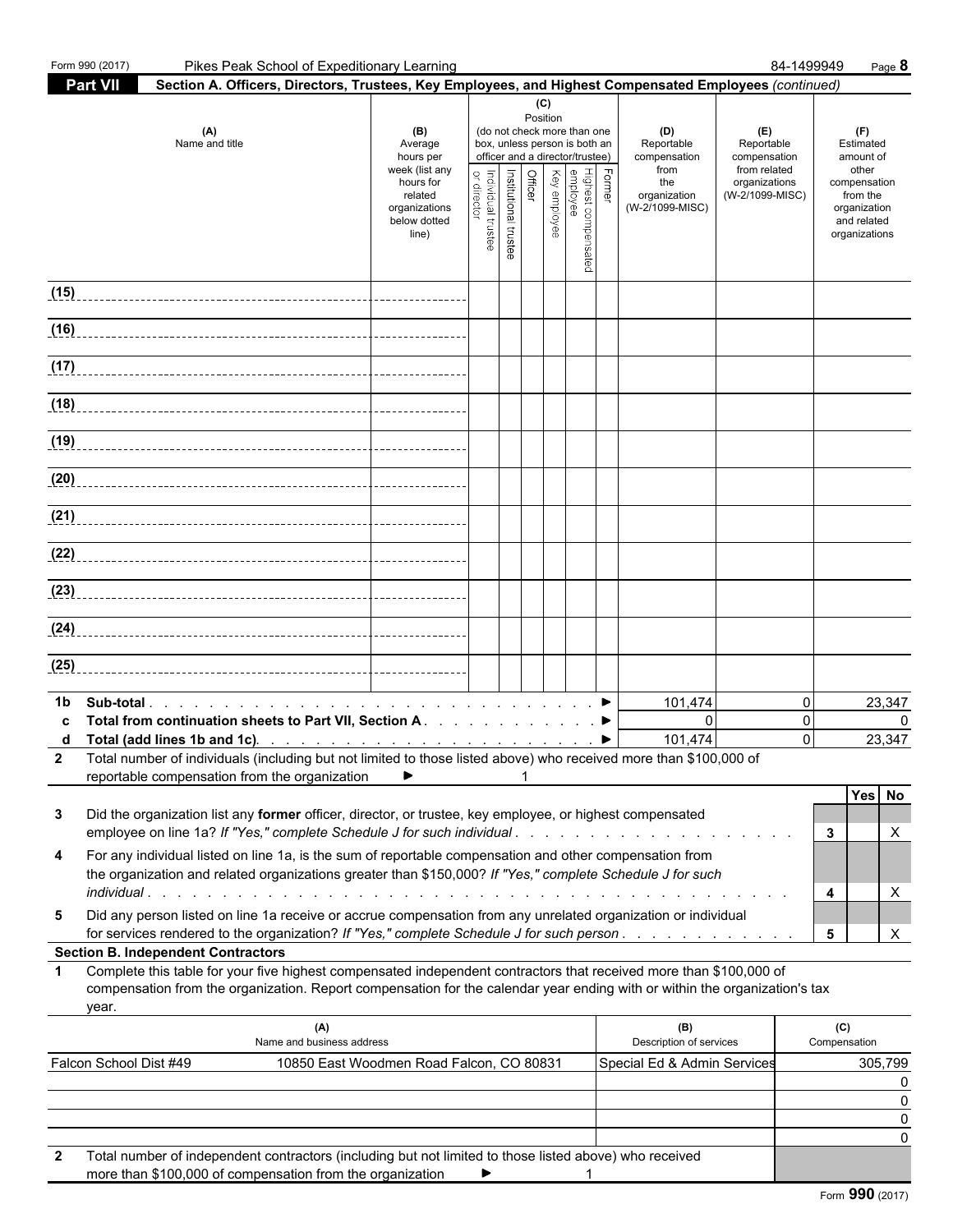|                                            | Form 990 (2017)  | Pikes Peak School of Expeditionary Learning                                                               | 84-1499949<br>Page 9  |                      |                                                    |                                         |                                                                  |  |  |
|--------------------------------------------|------------------|-----------------------------------------------------------------------------------------------------------|-----------------------|----------------------|----------------------------------------------------|-----------------------------------------|------------------------------------------------------------------|--|--|
|                                            | <b>Part VIII</b> | <b>Statement of Revenue</b>                                                                               |                       |                      |                                                    |                                         |                                                                  |  |  |
|                                            |                  | Check if Schedule O contains a response or note to any line in this Part VIII.                            |                       |                      |                                                    |                                         |                                                                  |  |  |
|                                            |                  |                                                                                                           |                       | (A)<br>Total revenue | (B)<br>Related or<br>exempt<br>function<br>revenue | (C)<br>Unrelated<br>business<br>revenue | (D)<br>Revenue<br>excluded from<br>tax under sections<br>512-514 |  |  |
|                                            | 1a               | 1a<br>Federated campaigns                                                                                 | 0                     |                      |                                                    |                                         |                                                                  |  |  |
| Gifts, Grants<br>and Other Similar Amounts | b                | 1 <sub>b</sub><br>Membership dues                                                                         | 0                     |                      |                                                    |                                         |                                                                  |  |  |
|                                            | c                | Fundraising events<br>1 <sub>c</sub>                                                                      | $\Omega$              |                      |                                                    |                                         |                                                                  |  |  |
|                                            | d                | 1 <sub>d</sub><br>Related organizations                                                                   |                       |                      |                                                    |                                         |                                                                  |  |  |
|                                            | е                | 1e<br>Government grants (contributions)                                                                   | 128,900               |                      |                                                    |                                         |                                                                  |  |  |
|                                            | f                | All other contributions, gifts, grants, and                                                               |                       |                      |                                                    |                                         |                                                                  |  |  |
| Contributions,                             |                  | similar amounts not included above<br>1f                                                                  | 18,506                |                      |                                                    |                                         |                                                                  |  |  |
|                                            | a                | Noncash contributions included in lines 1a-1f:<br>\$                                                      | 0                     |                      |                                                    |                                         |                                                                  |  |  |
|                                            | h                | <b>Total.</b> Add lines $1a-1f$ <u>.</u>                                                                  | ▶                     | 147,406              |                                                    |                                         |                                                                  |  |  |
|                                            |                  |                                                                                                           | <b>Business Code</b>  |                      |                                                    |                                         |                                                                  |  |  |
| Program Service Revenue                    | 2a               | Per Pupil Revenue                                                                                         | 611710                | 2,882,487            | 2,882,487                                          |                                         |                                                                  |  |  |
|                                            | b                | Kindergarten Tuition<br>___________________________                                                       | 611710                | 82,950               | 82,950                                             |                                         |                                                                  |  |  |
|                                            | c                | <b>Student Fees</b><br>_______________________________                                                    | 611710                | 15,270               | 15,270                                             |                                         |                                                                  |  |  |
|                                            |                  | Extended Day Programs                                                                                     | 611710                | 22,230               | 22,230                                             |                                         |                                                                  |  |  |
|                                            | е                | Mill Levy<br>____________________________________                                                         | 611710                | 205,648              | 205,648                                            |                                         |                                                                  |  |  |
|                                            |                  | All other program service revenue                                                                         |                       | 0                    |                                                    |                                         |                                                                  |  |  |
|                                            | g                |                                                                                                           |                       | 3,208,585            |                                                    |                                         |                                                                  |  |  |
|                                            | 3                | Investment income (including dividends, interest, and                                                     |                       |                      |                                                    |                                         |                                                                  |  |  |
|                                            |                  | other similar amounts). $\ldots$ $\ldots$ $\ldots$ $\ldots$ $\ldots$ $\ldots$                             |                       | 2,802                |                                                    |                                         | 2,802                                                            |  |  |
|                                            | 4                | Income from investment of tax-exempt bond proceeds                                                        |                       | 0                    |                                                    |                                         |                                                                  |  |  |
|                                            | 5                |                                                                                                           | (ii) Personal         | 0                    |                                                    |                                         |                                                                  |  |  |
|                                            |                  |                                                                                                           |                       |                      |                                                    |                                         |                                                                  |  |  |
|                                            | 6a               | Gross rents                                                                                               |                       |                      |                                                    |                                         |                                                                  |  |  |
|                                            | b                | Less: rental expenses                                                                                     |                       |                      |                                                    |                                         |                                                                  |  |  |
|                                            | c                | $\mathbf 0$<br>Rental income or (loss)                                                                    | $\Omega$<br>▶         |                      |                                                    |                                         |                                                                  |  |  |
|                                            | d                | Net rental income or (loss).<br>(i) Securities                                                            | (ii) Other            | 0                    |                                                    |                                         |                                                                  |  |  |
|                                            | 7a               | Gross amount from sales of<br>0<br>assets other than inventory                                            |                       |                      |                                                    |                                         |                                                                  |  |  |
|                                            |                  |                                                                                                           | 0                     |                      |                                                    |                                         |                                                                  |  |  |
|                                            | b                | Less: cost or other basis<br>and sales expenses<br>0                                                      | 0                     |                      |                                                    |                                         |                                                                  |  |  |
|                                            |                  | 0<br>Gain or (loss)                                                                                       | 0                     |                      |                                                    |                                         |                                                                  |  |  |
|                                            | c                |                                                                                                           | ▶                     | 0                    |                                                    |                                         |                                                                  |  |  |
|                                            |                  |                                                                                                           |                       |                      |                                                    |                                         |                                                                  |  |  |
| Other Revenue                              | 8a               | Gross income from fundraising<br>of contributions reported on line 1c).<br>See Part IV, line 18. a        | 23,367                |                      |                                                    |                                         |                                                                  |  |  |
|                                            | b                | Less: direct expenses<br>b                                                                                | 8,934                 |                      |                                                    |                                         |                                                                  |  |  |
|                                            | c                | Net income or (loss) from fundraising events                                                              | $\blacktriangleright$ | 14,433               |                                                    |                                         | 14,433                                                           |  |  |
|                                            |                  | 9a Gross income from gaming activities.<br>See Part IV, line 19. $\ldots$ $\ldots$ $\ldots$ $\ldots$<br>a | 0                     |                      |                                                    |                                         |                                                                  |  |  |
|                                            | b                | Less: direct expenses<br>b                                                                                |                       |                      |                                                    |                                         |                                                                  |  |  |
|                                            | c                | Net income or (loss) from gaming activities                                                               | $\blacktriangleright$ | 0                    |                                                    |                                         |                                                                  |  |  |
|                                            |                  | 10a Gross sales of inventory, less                                                                        |                       |                      |                                                    |                                         |                                                                  |  |  |
|                                            |                  | returns and allowances a                                                                                  | 0                     |                      |                                                    |                                         |                                                                  |  |  |
|                                            | b                | Less: cost of goods sold<br>b                                                                             |                       |                      |                                                    |                                         |                                                                  |  |  |
|                                            | c                | Net income or (loss) from sales of inventory                                                              | ь                     | 0                    |                                                    |                                         |                                                                  |  |  |
|                                            |                  | Miscellaneous Revenue                                                                                     | <b>Business Code</b>  |                      |                                                    |                                         |                                                                  |  |  |
|                                            | 11a              |                                                                                                           |                       | 0                    |                                                    |                                         |                                                                  |  |  |
|                                            | b                |                                                                                                           |                       | 0                    |                                                    |                                         |                                                                  |  |  |
|                                            | с                |                                                                                                           |                       | 0                    |                                                    |                                         |                                                                  |  |  |
|                                            | d                | All other revenue                                                                                         |                       | $\mathbf 0$          |                                                    |                                         |                                                                  |  |  |
|                                            | е                |                                                                                                           |                       | 0                    |                                                    |                                         |                                                                  |  |  |
|                                            | 12               | Total revenue. See instructions. ▶                                                                        |                       | 3,373,226            | 3,208,585                                          | 0                                       | 17,235                                                           |  |  |
|                                            |                  |                                                                                                           |                       |                      |                                                    |                                         | nnn                                                              |  |  |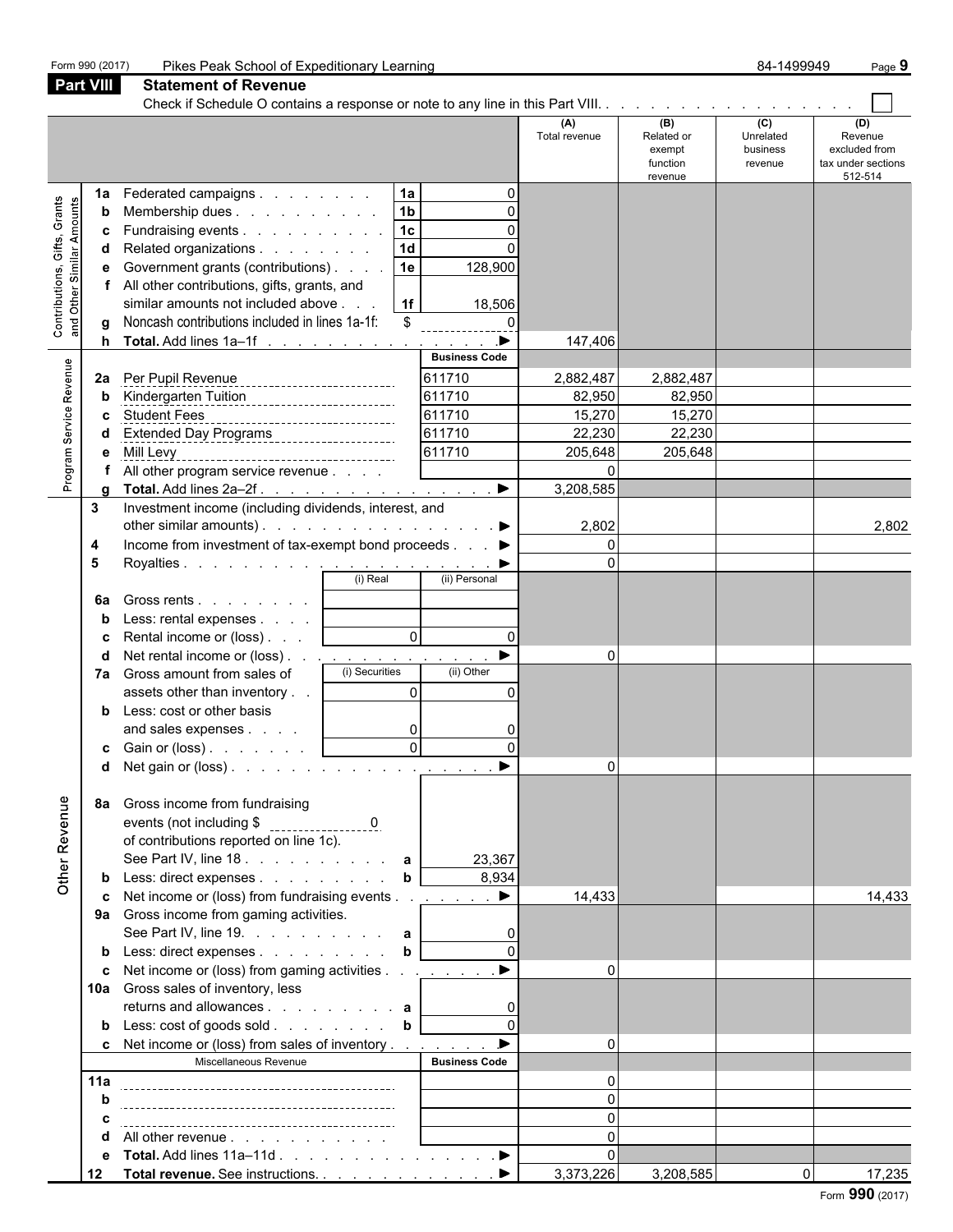|    | Section 501(c)(3) and 501(c)(4) organizations must complete all columns. All other organizations must complete column (A). |                       |                                    |                                           |                                |
|----|----------------------------------------------------------------------------------------------------------------------------|-----------------------|------------------------------------|-------------------------------------------|--------------------------------|
|    | Check if Schedule O contains a response or note to any line in this Part IX                                                |                       |                                    |                                           |                                |
|    | Do not include amounts reported on lines 6b, 7b,<br>8b, 9b, and 10b of Part VIII.                                          | (A)<br>Total expenses | (B)<br>Program service<br>expenses | (C)<br>Management and<br>general expenses | (D)<br>Fundraising<br>expenses |
| 1  | Grants and other assistance to domestic organizations                                                                      |                       |                                    |                                           |                                |
|    | domestic governments. See Part IV, line 21                                                                                 | 0                     |                                    |                                           |                                |
| 2  | Grants and other assistance to domestic                                                                                    |                       |                                    |                                           |                                |
|    | individuals. See Part IV, line 22.                                                                                         | 0                     |                                    |                                           |                                |
| 3  | Grants and other assistance to foreign                                                                                     |                       |                                    |                                           |                                |
|    | organizations, foreign governments, and foreign                                                                            |                       |                                    |                                           |                                |
|    | individuals. See Part IV, lines 15 and 16                                                                                  | 0                     |                                    |                                           |                                |
| 4  | Benefits paid to or for members                                                                                            | $\Omega$              |                                    |                                           |                                |
| 5  | Compensation of current officers, directors,                                                                               |                       |                                    |                                           |                                |
|    | trustees, and key employees                                                                                                | 218,620               |                                    | 218,620                                   |                                |
| 6  | Compensation not included above, to disqualified                                                                           |                       |                                    |                                           |                                |
|    | persons (as defined under section 4958(f)(1)) and                                                                          |                       |                                    |                                           |                                |
|    | persons described in section 4958(c)(3)(B)                                                                                 | 0                     |                                    |                                           |                                |
| 7  | Other salaries and wages                                                                                                   | 1,203,123             | 1,107,528                          | 95,595                                    |                                |
| 8  | Pension plan accruals and contributions (include                                                                           |                       |                                    |                                           |                                |
|    | section $401(k)$ and $403(b)$ employer contributions).                                                                     | 262,717               | 201,327                            | 61,390                                    |                                |
| 9  | Other employee benefits                                                                                                    | 121,688               | 112,352                            | 9,336                                     |                                |
| 10 | Payroll taxes                                                                                                              | 24,560                | 19,132                             | 5,428                                     |                                |
| 11 | Fees for services (non-employees):                                                                                         |                       |                                    |                                           |                                |
| а  | Management.                                                                                                                | 0                     |                                    |                                           |                                |
| b  |                                                                                                                            | 1,845                 |                                    | 1,845                                     |                                |
| с  |                                                                                                                            | 20,897                |                                    | 20,897                                    |                                |
| d  |                                                                                                                            | 0                     |                                    |                                           |                                |
| е  | Professional fundraising services. See Part IV, line 17.                                                                   | $\Omega$              |                                    |                                           |                                |
| f  | Investment management fees                                                                                                 | $\Omega$              |                                    |                                           |                                |
| g  | Other. (If line 11g amount exceeds 10% of line 25, column                                                                  |                       |                                    |                                           |                                |
|    | (A) amount, list line 11g expenses on Schedule O.)                                                                         | 45,463                | 44,327                             | 1,136                                     |                                |
| 12 | Advertising and promotion                                                                                                  | 50                    |                                    | 50                                        |                                |
| 13 | Office expenses                                                                                                            | 48,378                | 7,833                              | 40,545                                    |                                |
| 14 | Information technology.                                                                                                    | 50,855                | 35,486                             | 15,369                                    |                                |
| 15 |                                                                                                                            | $\Omega$              |                                    |                                           |                                |
| 16 | Occupancy                                                                                                                  | 500,932               | 379,473                            | 121,459                                   |                                |
| 17 |                                                                                                                            | 25,136                | 25,136                             |                                           |                                |
| 18 | Payments of travel or entertainment expenses                                                                               |                       |                                    |                                           |                                |
|    | for any federal, state, or local public officials                                                                          | 0                     |                                    |                                           |                                |
| 19 | Conferences, conventions, and meetings                                                                                     | 18,814                | 8,551                              | 10,263                                    |                                |
| 20 |                                                                                                                            | 2,054                 |                                    | 2,054                                     |                                |
| 21 | Payments to affiliates                                                                                                     | 0                     |                                    |                                           |                                |
| 22 | Depreciation, depletion, and amortization                                                                                  | $\Omega$              | 0                                  | 0                                         | 0                              |
| 23 | Insurance.                                                                                                                 | 29,058                | 9,968                              | 19,090                                    |                                |
| 24 | Other expenses. Itemize expenses not covered                                                                               |                       |                                    |                                           |                                |
|    | above (List miscellaneous expenses in line 24e. If                                                                         |                       |                                    |                                           |                                |
|    | line 24e amount exceeds 10% of line 25, column                                                                             |                       |                                    |                                           |                                |
|    | (A) amount, list line 24e expenses on Schedule O.)                                                                         |                       |                                    |                                           |                                |
| a  | Special Education/ Central Admin<br><u> 1999 - Albert Albert III eta A</u>                                                 | 305,799               | 243,253                            | 62,546                                    |                                |
| b  | Gifts to Schools/Administrative Services                                                                                   | 11,706                | 11,706                             |                                           |                                |
| c  | <b>Textbooks &amp; Supplies</b>                                                                                            | 42,636                | 36,388                             | 6,248                                     |                                |
| d  | Staff Development, Staff Recruiting, MIscellaneous                                                                         | 9,207                 | 300                                | 8,907                                     |                                |
| е  | All other expenses  GASB Pension Adjustments                                                                               | 1,885,839             | 1,416,448                          | 469,391                                   |                                |
| 25 | Total functional expenses. Add lines 1 through 24e.                                                                        | 4,829,377             | 3,659,208                          | 1,170,169                                 | 0                              |
| 26 | Joint costs. Complete this line only if the                                                                                |                       |                                    |                                           |                                |
|    | organization reported in column (B) joint costs                                                                            |                       |                                    |                                           |                                |
|    | from a combined educational campaign and                                                                                   |                       |                                    |                                           |                                |
|    | fundraising solicitation. Check here<br>▶∣<br>$\overline{\phantom{a}}$ if                                                  |                       |                                    |                                           |                                |
|    | following SOP 98-2 (ASC 958-720)                                                                                           |                       |                                    |                                           |                                |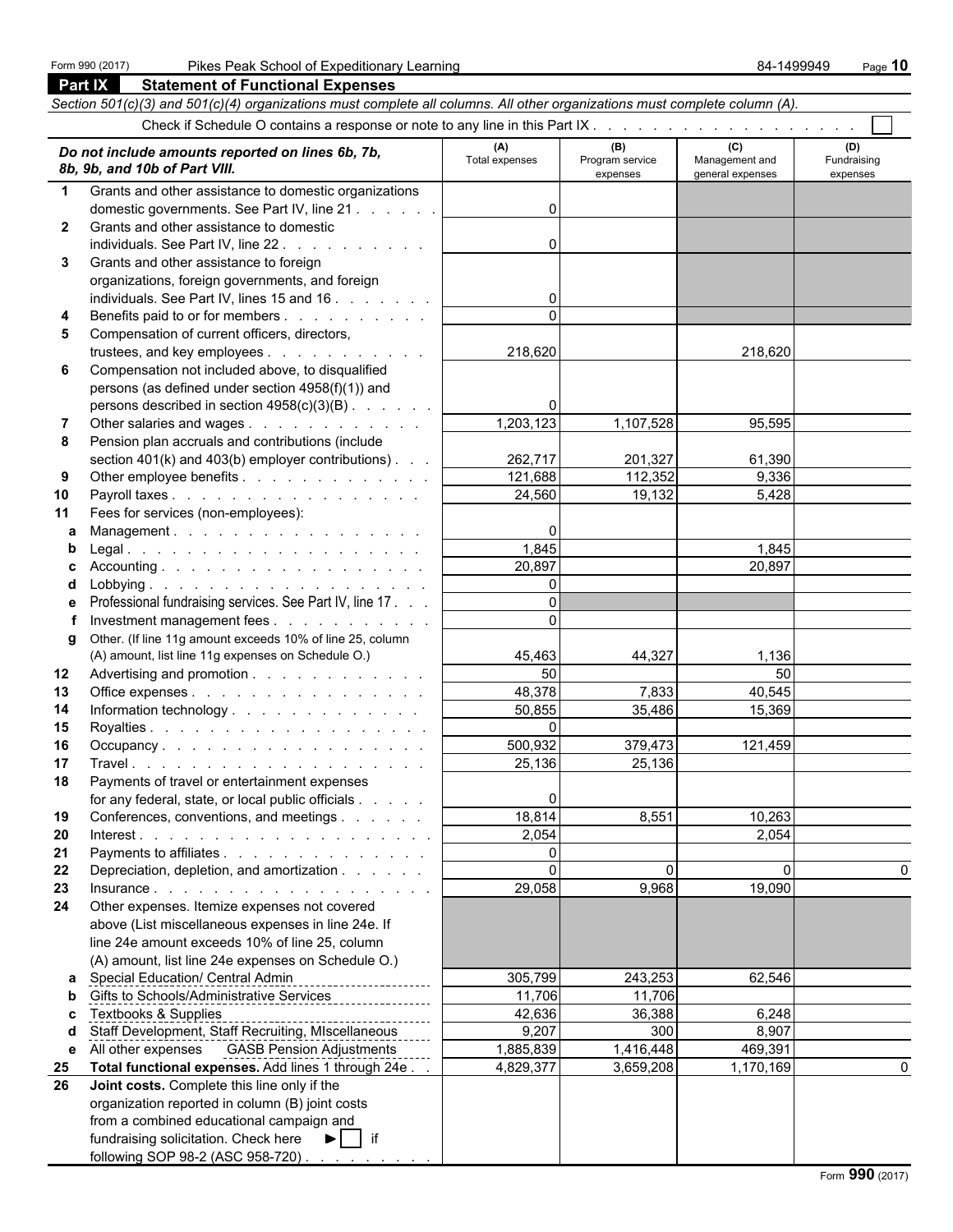|  | Form 990 (2017) |
|--|-----------------|
|  |                 |

|                             |     |                                                                                                                        |                                                            | (A)<br>Beginning of year      |                         | (B)<br>End of year |
|-----------------------------|-----|------------------------------------------------------------------------------------------------------------------------|------------------------------------------------------------|-------------------------------|-------------------------|--------------------|
|                             | 1   |                                                                                                                        |                                                            | 1,134,122                     | 1                       | 1,354,685          |
|                             | 2   | Savings and temporary cash investments                                                                                 |                                                            | 931,412                       | $\mathbf 2$             | 924,465            |
|                             | 3   |                                                                                                                        |                                                            | 0                             | $\mathbf{3}$            |                    |
|                             | 4   |                                                                                                                        |                                                            | 26,139                        | $\overline{\mathbf{4}}$ | 57,558             |
|                             | 5   | Loans and other receivables from current and former officers, directors,                                               |                                                            |                               |                         |                    |
|                             |     | trustees, key employees, and highest compensated employees.                                                            |                                                            |                               |                         |                    |
|                             |     |                                                                                                                        |                                                            | 0                             | 5                       |                    |
|                             | 6   | Loans and other receivables from other disqualified persons (as defined under section                                  |                                                            |                               |                         |                    |
|                             |     | 4958(f)(1)), persons described in section 4958(c)(3)(B), and contributing employers and                                |                                                            |                               |                         |                    |
|                             |     | sponsoring organizations of section 501(c)(9) voluntary employees' beneficiary                                         |                                                            |                               |                         |                    |
|                             |     | organizations (see instructions). Complete Part II of Schedule L.                                                      |                                                            | 0                             | 6                       |                    |
| Assets                      | 7   |                                                                                                                        |                                                            | $\mathbf 0$                   | $\overline{7}$          | 0                  |
|                             | 8   |                                                                                                                        |                                                            | $\Omega$                      | 8                       |                    |
|                             | 9   | Prepaid expenses and deferred charges                                                                                  |                                                            | $\Omega$                      | 9                       |                    |
|                             | 10a | Land, buildings, and equipment: cost or                                                                                |                                                            |                               |                         |                    |
|                             |     | other basis. Complete Part VI of Schedule D                                                                            | 6,300<br>10a                                               |                               |                         |                    |
|                             | b   | Less: accumulated depreciation                                                                                         | 10 <sub>b</sub><br>6,300                                   | $\overline{0}$                | 10 <sub>c</sub>         | 0                  |
|                             | 11  | Investments—publicly traded securities                                                                                 |                                                            | $\mathbf 0$                   | 11                      | $\Omega$           |
|                             | 12  | Investments—other securities. See Part IV, line 11                                                                     |                                                            | $\mathbf 0$                   | 12                      | 0                  |
|                             | 13  | Investments—program-related. See Part IV, line 11                                                                      |                                                            | $\mathbf 0$                   | 13                      | 0                  |
|                             | 14  |                                                                                                                        |                                                            | $\mathbf 0$                   | 14                      | $\Omega$           |
|                             | 15  |                                                                                                                        |                                                            | 3,231,064                     | 15                      | 3,193,558          |
|                             | 16  | Total assets. Add lines 1 through 15 (must equal line 34)                                                              |                                                            | 5,322,737                     | 16                      | 5,530,266          |
|                             | 17  | Accounts payable and accrued expenses                                                                                  |                                                            | 146,841                       | 17                      | 147,891            |
|                             | 18  |                                                                                                                        |                                                            | 0                             | 18                      |                    |
|                             | 19  |                                                                                                                        |                                                            | $\Omega$                      | 19                      |                    |
|                             | 20  |                                                                                                                        |                                                            | $\Omega$                      | 20                      |                    |
|                             | 21  | Escrow or custodial account liability. Complete Part IV of Schedule D                                                  |                                                            | $\Omega$                      | 21                      |                    |
|                             | 22  | Loans and other payables to current and former officers, directors,                                                    |                                                            |                               |                         |                    |
| Liabilities                 |     | trustees, key employees, highest compensated employees, and                                                            |                                                            |                               |                         |                    |
|                             |     | disqualified persons. Complete Part II of Schedule L.                                                                  |                                                            | $\overline{0}$                | 22                      |                    |
|                             | 23  | Secured mortgages and notes payable to unrelated third parties                                                         |                                                            | $\Omega$                      | 23                      | 0                  |
|                             | 24  | Unsecured notes and loans payable to unrelated third parties                                                           |                                                            | $\Omega$                      | 24                      | $\mathbf 0$        |
|                             | 25  | Other liabilities (including federal income tax, payables to related third                                             |                                                            |                               |                         |                    |
|                             |     | parties, and other liabilities not included on lines 17-24). Complete                                                  |                                                            |                               |                         |                    |
|                             |     | Part X of Schedule D.                                                                                                  | and a construction of the construction of the construction | 7,843,394                     | 25                      | 9,691,727          |
|                             | 26  |                                                                                                                        |                                                            | 7,990,235                     | 26                      | 9,839,618          |
|                             |     | Organizations that follow SFAS 117 (ASC 958), check here ▶                                                             | and                                                        |                               |                         |                    |
|                             |     | complete lines 27 through 29, and lines 33 and 34.                                                                     |                                                            |                               |                         |                    |
|                             | 27  |                                                                                                                        |                                                            | $\overline{0}$                | 27                      |                    |
|                             | 28  |                                                                                                                        |                                                            | 0                             | 28                      |                    |
|                             | 29  |                                                                                                                        |                                                            | $\overline{0}$                | 29                      |                    |
|                             |     | Organizations that do not follow SFAS 117 (ASC958), check here                                                         | $\blacktriangleright$ $\mid$ X $\mid$ and                  |                               |                         |                    |
|                             |     | complete lines 30 through 34.                                                                                          |                                                            |                               |                         |                    |
| Net Assets or Fund Balances | 30  |                                                                                                                        |                                                            |                               | 30                      |                    |
|                             | 31  | Capital stock or trust principal, or current funds<br>Paid-in or capital surplus, or land, building, or equipment fund |                                                            | $\overline{0}$<br>$\mathbf 0$ | 31                      |                    |
|                             | 32  | Retained earnings, endowment, accumulated income, or other funds                                                       |                                                            | $-2,667,498$                  | 32                      | $-4,309,352$       |
|                             | 33  |                                                                                                                        |                                                            | $-2,667,498$                  | 33                      | $-4,309,352$       |
|                             | 34  | Total liabilities and net assets/fund balances                                                                         |                                                            | 5,322,737                     | 34                      | 5,530,266          |

Form **990** (2017)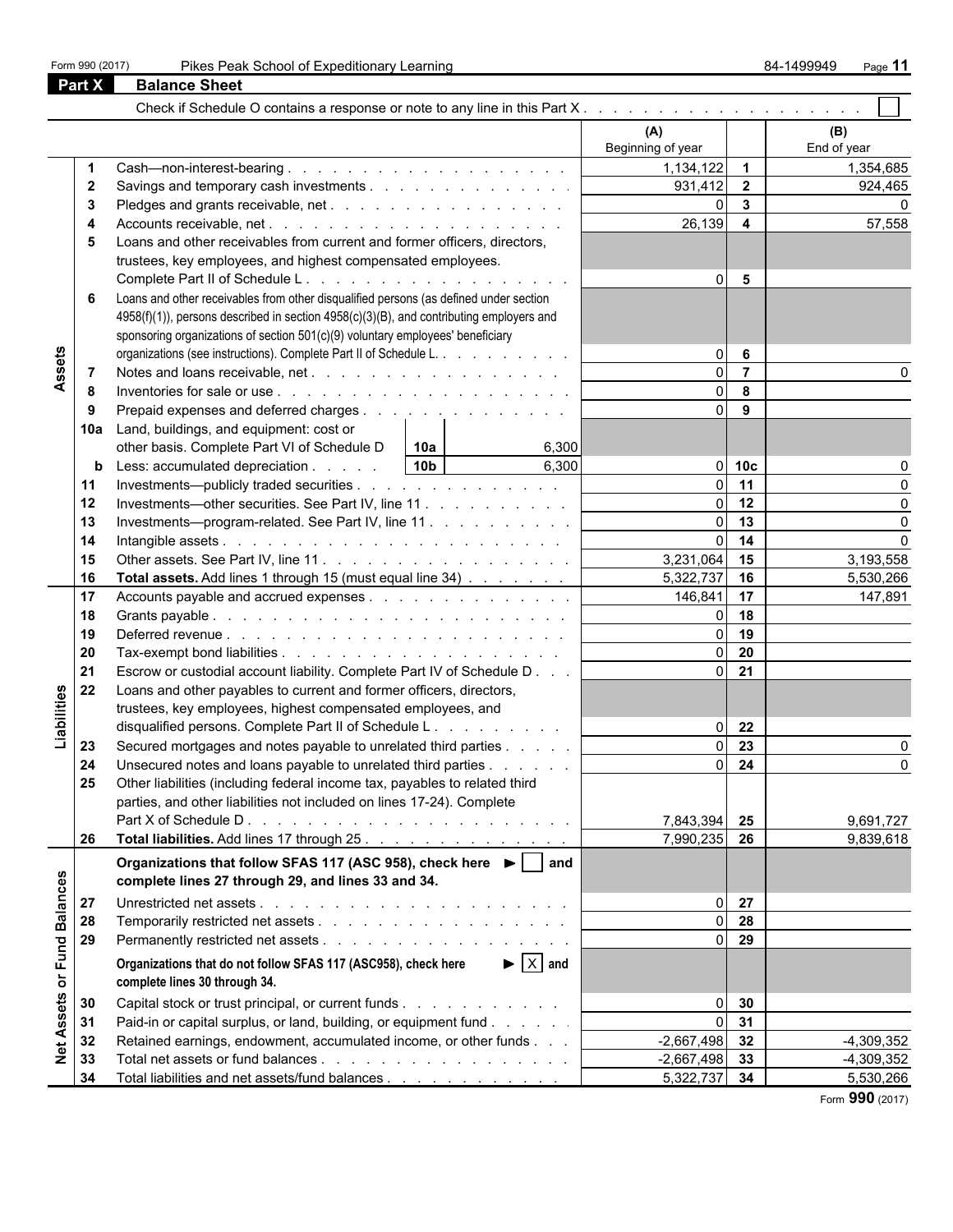Form 990 (2017) Pikes Peak School of Expeditionary Learning 84-1499949 Page 12

| <b>Part XI</b> | <b>Reconciliation of Net Assets</b>                                                                            |                         |                |              |             |
|----------------|----------------------------------------------------------------------------------------------------------------|-------------------------|----------------|--------------|-------------|
|                | Check if Schedule O contains a response or note to any line in this Part XI.                                   |                         |                |              | $\mathsf X$ |
| 1              |                                                                                                                | $\mathbf{1}$            |                | 3,373,226    |             |
| 2              |                                                                                                                | $\mathbf{2}$            |                | 4,829,377    |             |
| 3              |                                                                                                                | $\mathbf{3}$            |                | $-1,456,151$ |             |
| 4              | Net assets or fund balances at beginning of year (must equal Part X, line 33, column (A))                      | $\overline{\mathbf{4}}$ |                | $-2,667,498$ |             |
| 5              |                                                                                                                | 5                       |                |              |             |
| 6              |                                                                                                                | 6                       |                |              |             |
| 7              |                                                                                                                | $\overline{7}$          |                |              |             |
| 8              |                                                                                                                | 8                       |                | $-185,703$   |             |
| 9              | Other changes in net assets or fund balances (explain in Schedule O)                                           | 9                       |                |              |             |
| 10             | Net assets or fund balances at end of year. Combine lines 3 through 9 (must equal Part X, line 33,             |                         |                |              |             |
|                |                                                                                                                | 10                      |                | $-4,309,352$ |             |
| Part XII       | <b>Financial Statements and Reporting</b>                                                                      |                         |                |              |             |
|                | Check if Schedule O contains a response or note to any line in this Part XII.                                  |                         |                |              |             |
|                |                                                                                                                |                         |                | <b>Yes</b>   | <b>No</b>   |
| 1              | Accounting method used to prepare the Form 990:<br>X Accrual<br>Other<br>Cash                                  |                         |                |              |             |
|                | If the organization changed its method of accounting from a prior year or checked "Other," explain in          |                         |                |              |             |
|                | Schedule O.                                                                                                    |                         |                |              |             |
| 2a             | Were the organization's financial statements compiled or reviewed by an independent accountant?                |                         | 2a             |              | X           |
|                | If "Yes," check a box below to indicate whether the financial statements for the year were compiled or         |                         |                |              |             |
|                | reviewed on a separate basis, consolidated basis, or both:                                                     |                         |                |              |             |
|                | Consolidated basis<br>Separate basis<br>Both consolidated and separate basis                                   |                         |                |              |             |
| b              | Were the organization's financial statements audited by an independent accountant?                             |                         | 2 <sub>b</sub> | X            |             |
|                | If "Yes," check a box below to indicate whether the financial statements for the year were audited on a        |                         |                |              |             |
|                | separate basis, consolidated basis, or both:                                                                   |                         |                |              |             |
|                | X Consolidated basis<br>Separate basis<br>Both consolidated and separate basis                                 |                         |                |              |             |
| c              | If "Yes" to line 2a or 2b, does the organization have a committee that assumes responsibility for oversight of |                         |                |              |             |
|                | the audit, review, or compilation of its financial statements and selection of an independent accountant?      |                         | 2c             |              | X           |
|                | If the organization changed either its oversight process or selection process during the tax year, explain in  |                         |                |              |             |
|                | Schedule O.                                                                                                    |                         |                |              |             |
| За             | As a result of a federal award, was the organization required to undergo an audit or audits as set forth in    |                         |                |              |             |
|                |                                                                                                                |                         | Зa             |              | X           |
| b              | If "Yes," did the organization undergo the required audit or audits? If the organization did not undergo the   |                         |                |              |             |
|                | required audit or audits, explain why in Schedule O and describe any steps taken to undergo such audits        |                         | 3 <sub>b</sub> |              |             |

Form **990** (2017)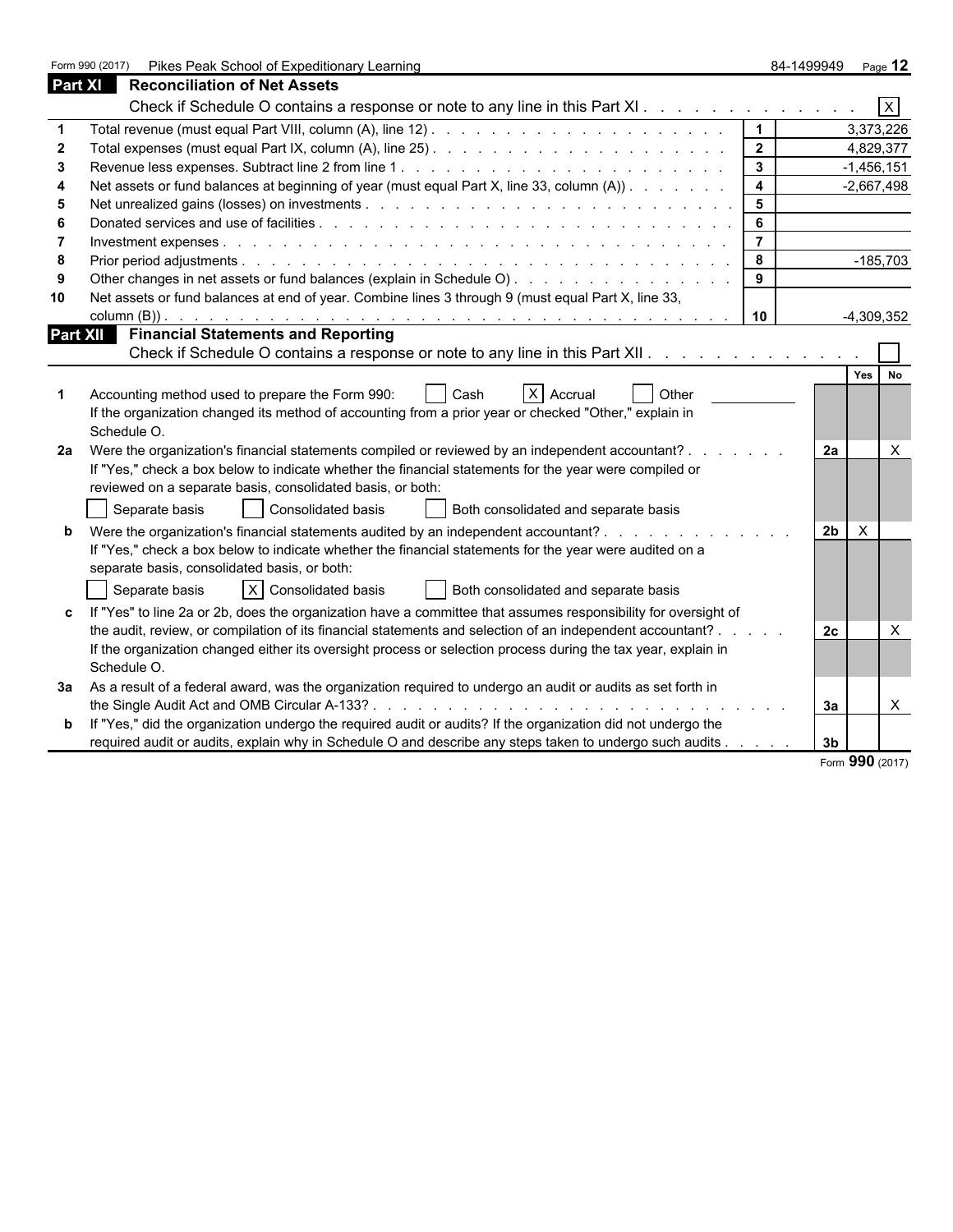| <b>SCHEDULE A</b> |  |                      |
|-------------------|--|----------------------|
|                   |  | (Form 990 or 990-EZ) |

# **Public Charity Status and Public Support**  $\frac{600B\ N_0. 1545-0047}{20}$

**Complete if the organization is a section 501(c)(3) organization or a section 4947(a)(1) nonexempt charitable trust.**

▶ Attach to Form 990 or Form 990-EZ. **Open to Public** 



| Department of the Treasury |  |  |  |  |
|----------------------------|--|--|--|--|
| Internal Revenue Service   |  |  |  |  |
| Name of the organization   |  |  |  |  |

|              | Name of the organization                                                                                               |                                                               |                                                                                                                                                                                                                                                                                                                                                                                                                                                                                  |                          |                                       | <b>Employer identification number</b>                   |                                                       |              |
|--------------|------------------------------------------------------------------------------------------------------------------------|---------------------------------------------------------------|----------------------------------------------------------------------------------------------------------------------------------------------------------------------------------------------------------------------------------------------------------------------------------------------------------------------------------------------------------------------------------------------------------------------------------------------------------------------------------|--------------------------|---------------------------------------|---------------------------------------------------------|-------------------------------------------------------|--------------|
|              | Pikes Peak School of Expeditionary Learning                                                                            |                                                               |                                                                                                                                                                                                                                                                                                                                                                                                                                                                                  |                          |                                       |                                                         | 84-1499949                                            |              |
| Part I       |                                                                                                                        |                                                               | Reason for Public Charity Status (All organizations must complete this part.) See instructions.                                                                                                                                                                                                                                                                                                                                                                                  |                          |                                       |                                                         |                                                       |              |
|              | The organization is not a private foundation because it is: (For lines 1 through 12, check only one box.)              |                                                               |                                                                                                                                                                                                                                                                                                                                                                                                                                                                                  |                          |                                       |                                                         |                                                       |              |
| 1            |                                                                                                                        |                                                               | A church, convention of churches, or association of churches described in section 170(b)(1)(A)(i).                                                                                                                                                                                                                                                                                                                                                                               |                          |                                       |                                                         |                                                       |              |
| 2            |                                                                                                                        |                                                               | A school described in section 170(b)(1)(A)(ii). (Attach Schedule E (Form 990 or 990-EZ).)                                                                                                                                                                                                                                                                                                                                                                                        |                          |                                       |                                                         |                                                       |              |
| 3            |                                                                                                                        |                                                               | A hospital or a cooperative hospital service organization described in section 170(b)(1)(A)(iii).                                                                                                                                                                                                                                                                                                                                                                                |                          |                                       |                                                         |                                                       |              |
| 4            | hospital's name, city, and state:                                                                                      |                                                               | A medical research organization operated in conjunction with a hospital described in section 170(b)(1)(A)(iii). Enter the                                                                                                                                                                                                                                                                                                                                                        |                          |                                       |                                                         |                                                       |              |
| 5            | section 170(b)(1)(A)(iv). (Complete Part II.)                                                                          |                                                               | An organization operated for the benefit of a college or university owned or operated by a governmental unit described in                                                                                                                                                                                                                                                                                                                                                        |                          |                                       |                                                         |                                                       |              |
| 6            |                                                                                                                        |                                                               | A federal, state, or local government or governmental unit described in section 170(b)(1)(A)(v).                                                                                                                                                                                                                                                                                                                                                                                 |                          |                                       |                                                         |                                                       |              |
| 7            | described in section 170(b)(1)(A)(vi). (Complete Part II.)                                                             |                                                               | An organization that normally receives a substantial part of its support from a governmental unit or from the general public                                                                                                                                                                                                                                                                                                                                                     |                          |                                       |                                                         |                                                       |              |
| 8            |                                                                                                                        |                                                               | A community trust described in section 170(b)(1)(A)(vi). (Complete Part II.)                                                                                                                                                                                                                                                                                                                                                                                                     |                          |                                       |                                                         |                                                       |              |
| 9            | university:                                                                                                            |                                                               | An agricultural research organization described in section 170(b)(1)(A)(ix) operated in conjunction with a land-grant college<br>or university or a non-land-grant college of agriculture (see instructions). Enter the name, city, and state of the college or                                                                                                                                                                                                                  |                          |                                       |                                                         |                                                       |              |
| 10           |                                                                                                                        |                                                               | An organization that normally receives: (1) more than 33 1/3% of its support from contributions, membership fees, and gross<br>receipts from activities related to its exempt functions—subject to certain exceptions, and (2) no more than 33 1/3% of its<br>support from gross investment income and unrelated business taxable income (less section 511 tax) from businesses<br>acquired by the organization after June 30, 1975. See section 509(a)(2). (Complete Part III.) |                          |                                       |                                                         |                                                       |              |
| 11           |                                                                                                                        |                                                               | An organization organized and operated exclusively to test for public safety. See section 509(a)(4).                                                                                                                                                                                                                                                                                                                                                                             |                          |                                       |                                                         |                                                       |              |
| 12           |                                                                                                                        |                                                               | An organization organized and operated exclusively for the benefit of, to perform the functions of, or to carry out the purposes<br>of one or more publicly supported organizations described in section 509(a)(1) or section 509(a)(2). See section 509(a)(3).<br>Check the box in lines 12a through 12d that describes the type of supporting organization and complete lines 12e, 12f, and 12g.                                                                               |                          |                                       |                                                         |                                                       |              |
| а            |                                                                                                                        | organization. You must complete Part IV, Sections A and B.    | Type I. A supporting organization operated, supervised, or controlled by its supported organization(s), typically by giving<br>the supported organization(s) the power to regularly appoint or elect a majority of the directors or trustees of the supporting                                                                                                                                                                                                                   |                          |                                       |                                                         |                                                       |              |
| b<br>с       |                                                                                                                        | organization(s). You must complete Part IV, Sections A and C. | Type II. A supporting organization supervised or controlled in connection with its supported organization(s), by having<br>control or management of the supporting organization vested in the same persons that control or manage the supported<br>Type III functionally integrated. A supporting organization operated in connection with, and functionally integrated with,                                                                                                    |                          |                                       |                                                         |                                                       |              |
| d            |                                                                                                                        |                                                               | its supported organization(s) (see instructions). You must complete Part IV, Sections A, D, and E.<br>Type III non-functionally integrated. A supporting organization operated in connection with its supported organization(s)                                                                                                                                                                                                                                                  |                          |                                       |                                                         |                                                       |              |
|              |                                                                                                                        |                                                               | that is not functionally integrated. The organization generally must satisfy a distribution requirement and an attentiveness<br>requirement (see instructions). You must complete Part IV, Sections A and D, and Part V.                                                                                                                                                                                                                                                         |                          |                                       |                                                         |                                                       |              |
| е            |                                                                                                                        |                                                               | Check this box if the organization received a written determination from the IRS that it is a Type I, Type II, Type III<br>functionally integrated, or Type III non-functionally integrated supporting organization.                                                                                                                                                                                                                                                             |                          |                                       |                                                         |                                                       |              |
| f            | Enter the number of supported organizations.<br>Provide the following information about the supported organization(s). |                                                               |                                                                                                                                                                                                                                                                                                                                                                                                                                                                                  |                          |                                       |                                                         |                                                       | 0            |
| a            | (i) Name of supported organization                                                                                     | (ii) EIN                                                      | (iii) Type of organization<br>(described on lines 1-10<br>above (see instructions))                                                                                                                                                                                                                                                                                                                                                                                              | (iv) Is the organization | listed in your governing<br>document? | (v) Amount of monetary<br>support (see<br>instructions) | (vi) Amount of<br>other support (see<br>instructions) |              |
|              |                                                                                                                        |                                                               |                                                                                                                                                                                                                                                                                                                                                                                                                                                                                  | Yes                      | No                                    |                                                         |                                                       |              |
| (A)          |                                                                                                                        |                                                               |                                                                                                                                                                                                                                                                                                                                                                                                                                                                                  |                          |                                       |                                                         |                                                       |              |
| (B)          |                                                                                                                        |                                                               |                                                                                                                                                                                                                                                                                                                                                                                                                                                                                  |                          |                                       |                                                         |                                                       |              |
| (C)          |                                                                                                                        |                                                               |                                                                                                                                                                                                                                                                                                                                                                                                                                                                                  |                          |                                       |                                                         |                                                       |              |
| (D)          |                                                                                                                        |                                                               |                                                                                                                                                                                                                                                                                                                                                                                                                                                                                  |                          |                                       |                                                         |                                                       |              |
| (E)          |                                                                                                                        |                                                               |                                                                                                                                                                                                                                                                                                                                                                                                                                                                                  |                          |                                       |                                                         |                                                       |              |
| <b>Total</b> |                                                                                                                        |                                                               |                                                                                                                                                                                                                                                                                                                                                                                                                                                                                  |                          |                                       | $\mathbf{0}$                                            |                                                       | $\mathbf{0}$ |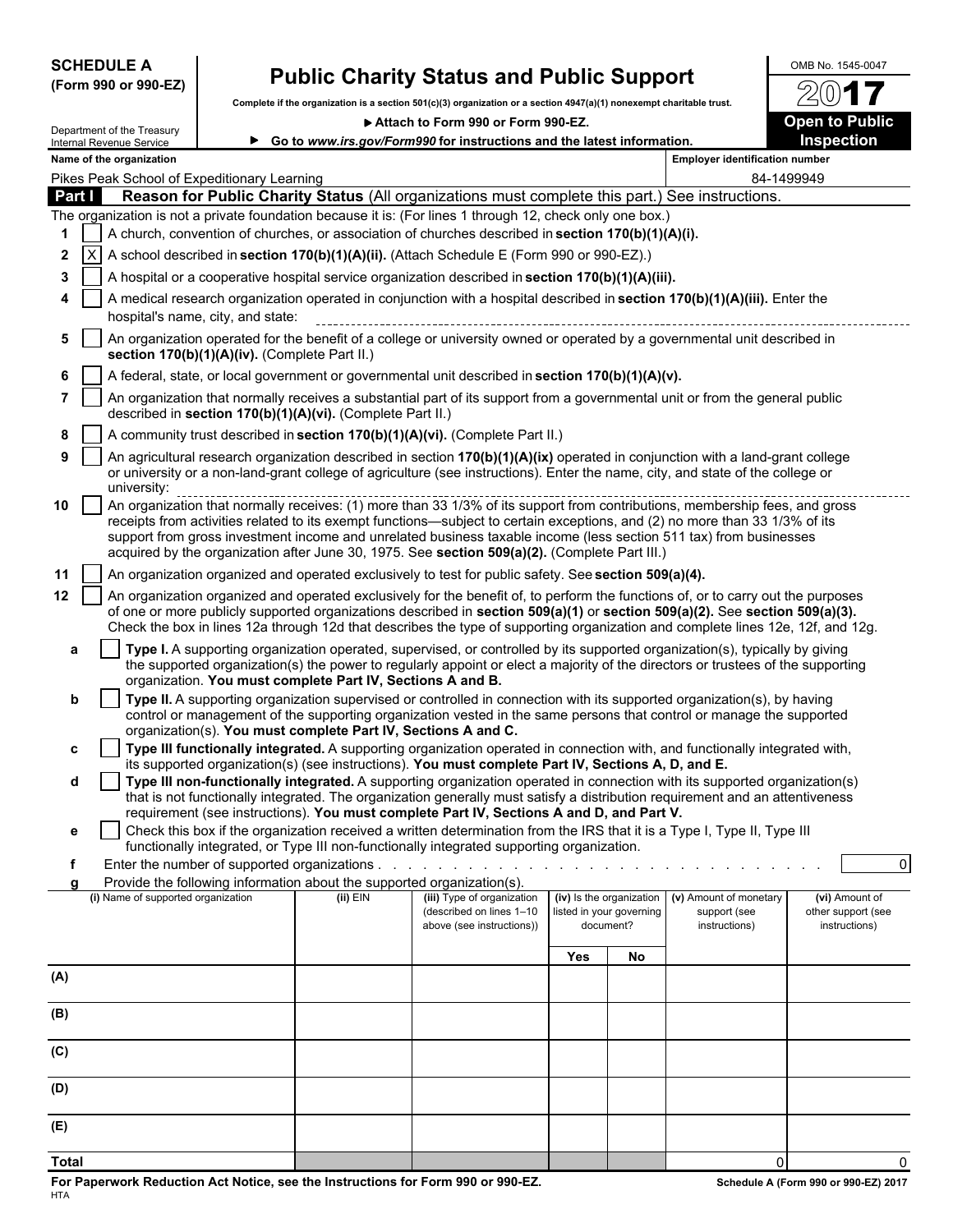|                | Schedule A (Form 990 or 990-EZ) 2017                                                                                                                                                                                                                                                                                                                                               | Pikes Peak School of Expeditionary Learning |          |            |            | 84-1499949 | Page 2               |
|----------------|------------------------------------------------------------------------------------------------------------------------------------------------------------------------------------------------------------------------------------------------------------------------------------------------------------------------------------------------------------------------------------|---------------------------------------------|----------|------------|------------|------------|----------------------|
|                | Support Schedule for Organizations Described in Sections 170(b)(1)(A)(iv) and 170(b)(1)(A)(vi)<br>Part II<br>(Complete only if you checked the box on line 5, 7, or 8 of Part I or if the organization failed to qualify under<br>Part III. If the organization fails to qualify under the tests listed below, please complete Part III.)                                          |                                             |          |            |            |            |                      |
|                | <b>Section A. Public Support</b>                                                                                                                                                                                                                                                                                                                                                   |                                             |          |            |            |            |                      |
|                | Calendar year (or fiscal year beginning in)<br>▶                                                                                                                                                                                                                                                                                                                                   | (a) 2013                                    | (b) 2014 | $(c)$ 2015 | $(d)$ 2016 | (e) 2017   | (f) Total            |
| 1.             | Gifts, grants, contributions, and<br>membership fees received. (Do not<br>include any "unusual grants.")<br>Tax revenues levied for the organization's                                                                                                                                                                                                                             |                                             |          |            |            |            | 0                    |
| 2              | benefit and either paid to or expended on<br>its behalf.                                                                                                                                                                                                                                                                                                                           |                                             |          |            |            |            | 0                    |
| 3              | The value of services or facilities<br>furnished by a governmental unit to the<br>organization without charge                                                                                                                                                                                                                                                                      |                                             |          |            |            |            | 0                    |
| 4<br>5         | Total. Add lines 1 through 3<br>The portion of total contributions by<br>each person (other than a<br>governmental unit or publicly<br>supported organization) included on<br>line 1 that exceeds 2% of the amount<br>shown on line 11, column $(f)$ .                                                                                                                             | 0                                           | 0        | 0          | 0          | 0          | 0                    |
| 6              | Public support. Subtract line 5 from line 4                                                                                                                                                                                                                                                                                                                                        |                                             |          |            |            |            | 0                    |
|                | <b>Section B. Total Support</b><br>Calendar year (or fiscal year beginning in)<br>▶                                                                                                                                                                                                                                                                                                | (a) 2013                                    | (b) 2014 | $(c)$ 2015 | $(d)$ 2016 | (e) 2017   | (f) Total            |
| 7              | Amounts from line 4.                                                                                                                                                                                                                                                                                                                                                               | $\mathbf 0$                                 | 0        | 0          | 0          | 0          | 0                    |
| 8              | Gross income from interest, dividends,<br>payments received on securities loans,<br>rents, royalties, and income from                                                                                                                                                                                                                                                              |                                             |          |            |            |            | 0                    |
| 9              | Net income from unrelated business<br>activities, whether or not the business is                                                                                                                                                                                                                                                                                                   |                                             |          |            |            |            | 0                    |
| 10             | Other income. Do not include gain or<br>loss from the sale of capital assets<br>(Explain in Part VI.)                                                                                                                                                                                                                                                                              |                                             |          |            |            |            |                      |
| 11<br>12<br>13 | Total support. Add lines 7 through 10.<br>Gross receipts from related activities, etc. (see instructions).<br>First five years. If the Form 990 is for the organization's first, second, third, fourth, or fifth tax year as a section 501(c)(3)                                                                                                                                   |                                             |          |            |            | 12         | 0                    |
|                | <b>Section C. Computation of Public Support Percentage</b>                                                                                                                                                                                                                                                                                                                         |                                             |          |            |            |            |                      |
| 14<br>15       | Public support percentage for 2017 (line 6, column (f) divided by line 11, column (f) $\ldots$ , $\ldots$ , $\ldots$                                                                                                                                                                                                                                                               |                                             |          |            |            | 14<br>15   | $0.00\%$<br>$0.00\%$ |
|                | 16a 33 1/3% support test-2017. If the organization did not check the box on line 13, and line 14 is 33 1/3% or more, check this box<br><b>b</b> 33 1/3% support test-2016. If the organization did not check a box on line 13 or 16a, and line 15 is 33 1/3% or more, check this                                                                                                   |                                             |          |            |            |            |                      |
|                | box and <b>stop here.</b> The organization qualifies as a publicly supported organization.                                                                                                                                                                                                                                                                                         |                                             |          |            |            |            |                      |
|                | 17a 10%-facts-and-circumstances test-2017. If the organization did not check a box on line 13, 16a, or 16b, and line 14<br>is 10% or more, and if the organization meets the "facts-and-circumstances" test, check this box and stop here. Explain in<br>Part VI how the organization meets the "facts-and-circumstances" test. The organization qualifies as a publicly supported |                                             |          |            |            |            |                      |
|                | <b>b</b> 10%-facts-and-circumstances test-2016. If the organization did not check a box on line 13, 16a, 16b, or 17a, and line<br>15 is 10% or more, and if the organization meets the "facts-and-circumstances" test, check this box and stop here.<br>Explain in Part VI how the organization meets the "facts-and-circumstances" test. The organization qualifies as a publicly |                                             |          |            |            |            |                      |
| 18             | Private foundation. If the organization did not check a box on line 13, 16a, 16b, 17a, or 17b, check this box and see                                                                                                                                                                                                                                                              |                                             |          |            |            |            |                      |

| Schedule A (Form 990 or 990-EZ) 2017 |  |  |
|--------------------------------------|--|--|
|                                      |  |  |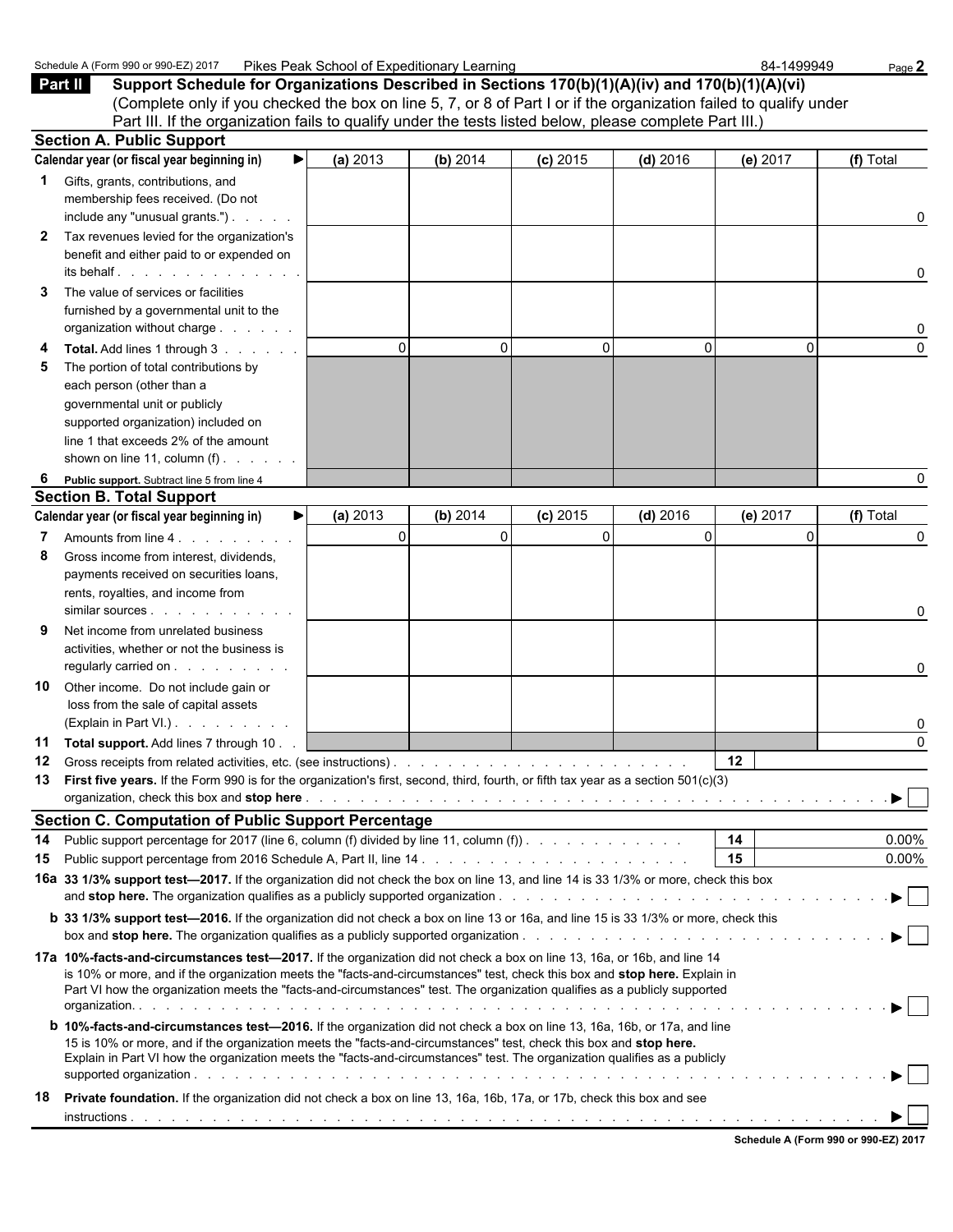| <br>Pike.<br>$201$ <sup>-</sup><br>Schedule<br>.<br>↑A (Form 990 o.<br>- 990-E<br>∟earning<br>School of Expeditionary<br>Peak | 84-1499949 | Page |
|-------------------------------------------------------------------------------------------------------------------------------|------------|------|
|-------------------------------------------------------------------------------------------------------------------------------|------------|------|

**Part III Support Schedule for Organizations Described in Section 509(a)(2)** (Complete only if you checked the box on line 10 of Part I or if the organization failed to qualify under Part II. If the organization fails to qualify under the tests listed below, please complete Part II.)

|              | <b>Section A. Public Support</b>                                                                                                                                                                                                                                                                                                                                          |          |              |            |            |              |           |
|--------------|---------------------------------------------------------------------------------------------------------------------------------------------------------------------------------------------------------------------------------------------------------------------------------------------------------------------------------------------------------------------------|----------|--------------|------------|------------|--------------|-----------|
|              | Calendar year (or fiscal year beginning in)                                                                                                                                                                                                                                                                                                                               | (a) 2013 | (b) 2014     | (c) 2015   | $(d)$ 2016 | (e) 2017     | (f) Total |
| $\mathbf{1}$ | Gifts, grants, contributions, and membership fees                                                                                                                                                                                                                                                                                                                         |          |              |            |            |              |           |
|              | received. (Do not include any "unusual grants.")                                                                                                                                                                                                                                                                                                                          |          |              |            |            |              | 0         |
| 2            | Gross receipts from admissions, merchandise<br>sold or services performed, or facilities                                                                                                                                                                                                                                                                                  |          |              |            |            |              |           |
|              | furnished in any activity that is related to the                                                                                                                                                                                                                                                                                                                          |          |              |            |            |              |           |
|              | organization's tax-exempt purpose                                                                                                                                                                                                                                                                                                                                         |          |              |            |            |              | 0         |
| 3            | Gross receipts from activities that are not an                                                                                                                                                                                                                                                                                                                            |          |              |            |            |              |           |
|              | unrelated trade or business under section 513.                                                                                                                                                                                                                                                                                                                            |          |              |            |            |              | 0         |
| 4            | Tax revenues levied for the organization's                                                                                                                                                                                                                                                                                                                                |          |              |            |            |              |           |
|              | benefit and either paid to or expended on                                                                                                                                                                                                                                                                                                                                 |          |              |            |            |              |           |
|              | its behalf entitled and the set of the set of the set of the set of the set of the set of the set of the set o                                                                                                                                                                                                                                                            |          |              |            |            |              | 0         |
| 5            | The value of services or facilities                                                                                                                                                                                                                                                                                                                                       |          |              |            |            |              |           |
|              | furnished by a governmental unit to the                                                                                                                                                                                                                                                                                                                                   |          |              |            |            |              |           |
|              | organization without charge                                                                                                                                                                                                                                                                                                                                               |          |              |            |            |              | 0         |
| 6            | <b>Total.</b> Add lines 1 through 5.                                                                                                                                                                                                                                                                                                                                      | $\Omega$ | 0            | 0          | 0          | 0            | $\Omega$  |
|              | 7a Amounts included on lines 1, 2, and 3                                                                                                                                                                                                                                                                                                                                  |          |              |            |            |              |           |
|              | received from disqualified persons                                                                                                                                                                                                                                                                                                                                        |          |              |            |            |              | 0         |
|              | <b>b</b> Amounts included on lines 2 and 3                                                                                                                                                                                                                                                                                                                                |          |              |            |            |              |           |
|              | received from other than disqualified                                                                                                                                                                                                                                                                                                                                     |          |              |            |            |              |           |
|              | persons that exceed the greater of \$5,000                                                                                                                                                                                                                                                                                                                                |          |              |            |            |              |           |
|              | or 1% of the amount on line 13 for the year                                                                                                                                                                                                                                                                                                                               |          |              |            |            |              | 0         |
|              | $\epsilon$ Add lines 7a and 7b. $\ldots$                                                                                                                                                                                                                                                                                                                                  | $\Omega$ | $\Omega$     | 0          | 0          | $\mathbf{0}$ | $\Omega$  |
| 8            | <b>Public support (Subtract line 7c from</b>                                                                                                                                                                                                                                                                                                                              |          |              |            |            |              |           |
|              | line 6.). <u>.</u>                                                                                                                                                                                                                                                                                                                                                        |          |              |            |            |              | 0         |
|              | <b>Section B. Total Support</b>                                                                                                                                                                                                                                                                                                                                           |          |              |            |            |              |           |
|              | Calendar year (or fiscal year beginning in)<br>▶                                                                                                                                                                                                                                                                                                                          | (a) 2013 | (b) 2014     | $(c)$ 2015 | $(d)$ 2016 | (e) 2017     | (f) Total |
| 9            | Amounts from line 6.                                                                                                                                                                                                                                                                                                                                                      | 0        | $\mathbf{0}$ | 0          | $\Omega$   | $\Omega$     | 0         |
|              | <b>10a</b> Gross income from interest, dividends,                                                                                                                                                                                                                                                                                                                         |          |              |            |            |              |           |
|              | payments received on securities loans, rents,                                                                                                                                                                                                                                                                                                                             |          |              |            |            |              |           |
|              | royalties, and income from similar sources                                                                                                                                                                                                                                                                                                                                |          |              |            |            |              | 0         |
|              | <b>b</b> Unrelated business taxable income (less                                                                                                                                                                                                                                                                                                                          |          |              |            |            |              |           |
|              | section 511 taxes) from businesses                                                                                                                                                                                                                                                                                                                                        |          |              |            |            |              |           |
|              | acquired after June 30, 1975                                                                                                                                                                                                                                                                                                                                              |          |              |            |            |              | 0         |
|              | $\text{c}$ Add lines 10a and 10b $\ldots$ $\ldots$                                                                                                                                                                                                                                                                                                                        | $\Omega$ | 0            | 0          | 0          | $\mathbf{0}$ | $\Omega$  |
| 11           | Net income from unrelated business                                                                                                                                                                                                                                                                                                                                        |          |              |            |            |              |           |
|              | activities not included in line 10b, whether                                                                                                                                                                                                                                                                                                                              |          |              |            |            |              |           |
|              | or not the business is regularly carried on.                                                                                                                                                                                                                                                                                                                              |          |              |            |            |              |           |
| 12           | Other income. Do not include gain or                                                                                                                                                                                                                                                                                                                                      |          |              |            |            |              |           |
|              | loss from the sale of capital assets                                                                                                                                                                                                                                                                                                                                      |          |              |            |            |              |           |
|              | (Explain in Part VI.)                                                                                                                                                                                                                                                                                                                                                     |          |              |            |            |              | 0         |
| 13           | Total support. (Add lines 9, 10c, 11,                                                                                                                                                                                                                                                                                                                                     |          |              |            |            |              |           |
|              | and $12.$ ).                                                                                                                                                                                                                                                                                                                                                              | 0        | 0            | 0          | 0          | 0            | 0         |
| 14           | First five years. If the Form 990 is for the organization's first, second, third, fourth, or fifth tax year as a section 501(c)(3)<br>organization, check this box and stop here <b>contained</b> and contained a series and contained a series and contained a series of the contact of the contact of the contact of the contact of the contact of the contact of the c |          |              |            |            |              |           |
|              |                                                                                                                                                                                                                                                                                                                                                                           |          |              |            |            |              |           |
|              | <b>Section C. Computation of Public Support Percentage</b><br>Public support percentage for 2017 (line 8, column (f) divided by line 13, column (f)).                                                                                                                                                                                                                     |          |              |            |            | 15           | $0.00\%$  |
| 15<br>16     |                                                                                                                                                                                                                                                                                                                                                                           |          |              |            |            | 16           | 0.00%     |
|              | <b>Section D. Computation of Investment Income Percentage</b>                                                                                                                                                                                                                                                                                                             |          |              |            |            |              |           |
|              | Investment income percentage for 2017 (line 10c, column (f) divided by line 13, column (f)). $\ldots$                                                                                                                                                                                                                                                                     |          |              |            |            | 17           | 0.00%     |
| 17           |                                                                                                                                                                                                                                                                                                                                                                           |          |              |            |            | 18           | $0.00\%$  |
| 18           | 19a 33 1/3% support tests-2017. If the organization did not check the box on line 14, and line 15 is more than 33 1/3%, and line 17 is                                                                                                                                                                                                                                    |          |              |            |            |              |           |
|              | not more than 33 1/3%, check this box and stop here. The organization qualifies as a publicly supported organization                                                                                                                                                                                                                                                      |          |              |            |            |              |           |
|              | <b>b</b> 33 1/3% support tests—2016. If the organization did not check a box on line 14 or line 19a, and line 16 is more than 33 1/3%, and                                                                                                                                                                                                                                |          |              |            |            |              |           |
|              | line 18 is not more than 33 1/3%, check this box and stop here. The organization qualifies as a publicly supported organization                                                                                                                                                                                                                                           |          |              |            |            |              |           |
| 20           | Private foundation. If the organization did not check a box on line 14, 19a, or 19b, check this box and see instructions                                                                                                                                                                                                                                                  |          |              |            |            |              |           |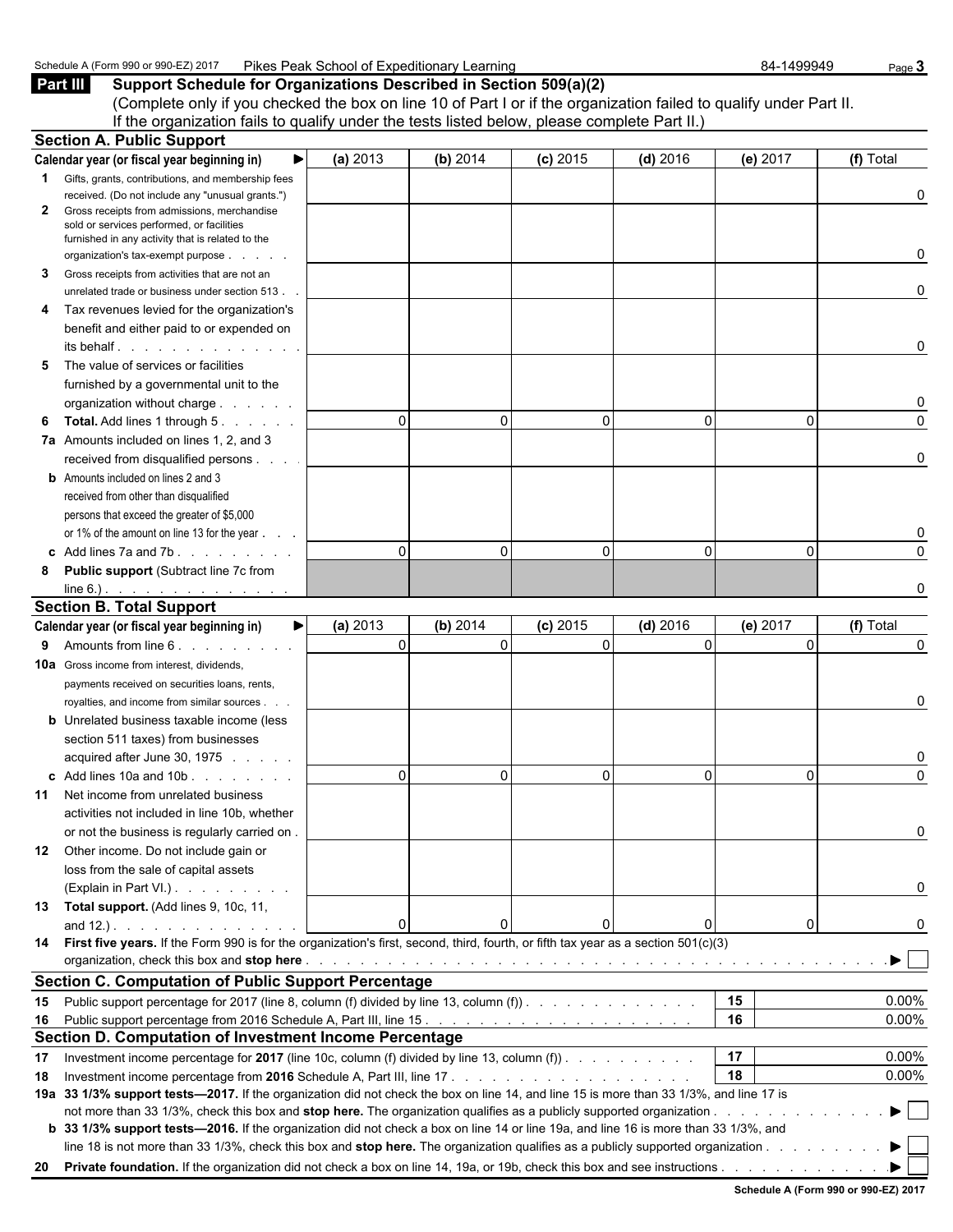## **Part IV Supporting Organizations**

(Complete only if you checked a box in line 12 on Part I. If you checked 12a of Part I, complete Sections A and B. If you checked 12b of Part I, complete Sections A and C. If you checked 12c of Part I, complete Sections A, D, and E. If you checked 12d of Part I, complete Sections A and D, and complete Part V.)

### **Section A. All Supporting Organizations**

- **1** Are all of the organization's supported organizations listed by name in the organization's governing documents? *If* "*No,*" *describe in Part VI how the supported organizations are designated. If designated by class or purpose, describe the designation. If historic and continuing relationship, explain.* **1**
- **2** Did the organization have any supported organization that does not have an IRS determination of status under section 509(a)(1) or (2)? *If* "*Yes,*" *explain in Part VI how the organization determined that the supported organization was described in section 509(a)(1) or (2).*
- **3a** Did the organization have a supported organization described in section 501(c)(4), (5), or (6)? *If* "*Yes,*" *answer (b) and (c) below.* **3a**
- **b** Did the organization confirm that each supported organization qualified under section 501(c)(4), (5), or (6) and satisfied the public support tests under section 509(a)(2)? *If* "*Yes,*" *describe in Part VI when and how the organization made the determination.* **3b**
- **c** Did the organization ensure that all support to such organizations was used exclusively for section 170(c)(2) (B) purposes? *If* "*Yes,*" *explain in Part VI what controls the organization put in place to ensure such use.* **3c**
- **4a** Was any supported organization not organized in the United States ("foreign supported organization")? *If "Yes," and if you checked 12a or 12b in Part I, answer (b) and (c) below.* **4a**
- **b** Did the organization have ultimate control and discretion in deciding whether to make grants to the foreign supported organization? *If* "*Yes,*" *describe in Part VI how the organization had such control and discretion despite being controlled or supervised by or in connection with its supported organizations.* **4b**
- **c** Did the organization support any foreign supported organization that does not have an IRS determination under sections 501(c)(3) and 509(a)(1) or (2)? *If* "*Yes,*" *explain in Part VI what controls the organization used to ensure that all support to the foreign supported organization was used exclusively for section 170(c)(2)(B) purposes.* **4c**
- **5a** Did the organization add, substitute, or remove any supported organizations during the tax year? *If* "*Yes,*" *answer (b) and (c) below (if applicable). Also, provide detail in Part VI, including (i) the names and EIN numbers of the supported organizations added, substituted, or removed; (ii) the reasons for each such action; (iii) the authority under the organization's organizing document authorizing such action; and (iv) how the action was accomplished (such as by amendment to the organizing document).* **5a**
- **b Type I or Type II only.** Was any added or substituted supported organization part of a class already designated in the organization's organizing document? **5b**
- **c Substitutions only.** Was the substitution the result of an event beyond the organization's control? **5c**
- **6** Did the organization provide support (whether in the form of grants or the provision of services or facilities) to anyone other than (i) its supported organizations, (ii) individuals that are part of the charitable class benefited by one or more of its supported organizations, or (iii) other supporting organizations that also support or benefit one or more of the filing organization's supported organizations? *If "Yes," provide detail in Part VI.* **6**
- **7** Did the organization provide a grant, loan, compensation, or other similar payment to a substantial contributor (defined in section 4958(c)(3)(C)), a family member of a substantial contributor, or a 35% controlled entity with regard to a substantial contributor? *If "Yes," complete Part I of Schedule L (Form 990 or 990-EZ).* **7**
- **8** Did the organization make a loan to a disqualified person (as defined in section 4958) not described in line 7? *If "Yes," complete Part I of Schedule L (Form 990 or 990-EZ).* **8**
- **9a** Was the organization controlled directly or indirectly at any time during the tax year by one or more disqualified persons as defined in section 4946 (other than foundation managers and organizations described in section 509(a)(1) or (2))? *If* "*Yes*," *provide detail in Part VI.*
- **b** Did one or more disqualified persons (as defined in line 9a) hold a controlling interest in any entity in which the supporting organization had an interest? *If* "*Yes,*" *provide detail in Part VI.* **9b**
- **c** Did a disqualified person (as defined in line 9a) have an ownership interest in, or derive any personal benefit from, assets in which the supporting organization also had an interest? *If* "*Yes,*" *provide detail in Part VI.* **9c**
- **10a** Was the organization subject to the excess business holdings rules of section 4943 because of section 4943(f) (regarding certain Type II supporting organizations, and all Type III non-functionally integrated supporting organizations)? If "Yes," answer 10b below.
	- **b** Did the organization have any excess business holdings in the tax year? *(Use Schedule C, Form 4720, to determine whether the organization had excess business holdings.)* **10b**

|            | Yes | No |
|------------|-----|----|
|            |     |    |
| 1          |     |    |
|            |     |    |
| 2          |     |    |
|            |     |    |
| 3a         |     |    |
|            |     |    |
| 3b         |     |    |
| 3 <u>c</u> |     |    |
| 4a         |     |    |
|            |     |    |
| 4b         |     |    |
|            |     |    |
| 4c         |     |    |
|            |     |    |
| 5a         |     |    |
| 5b         |     |    |
| 5c         |     |    |
|            |     |    |
| 6          |     |    |
|            |     |    |
| 7          |     |    |
|            |     |    |
| 8          |     |    |
|            |     |    |
| 9a         |     |    |
| 9b         |     |    |
|            |     |    |
| 90         |     |    |
|            |     |    |
| 0a         |     |    |
|            |     |    |
| Ωł         |     |    |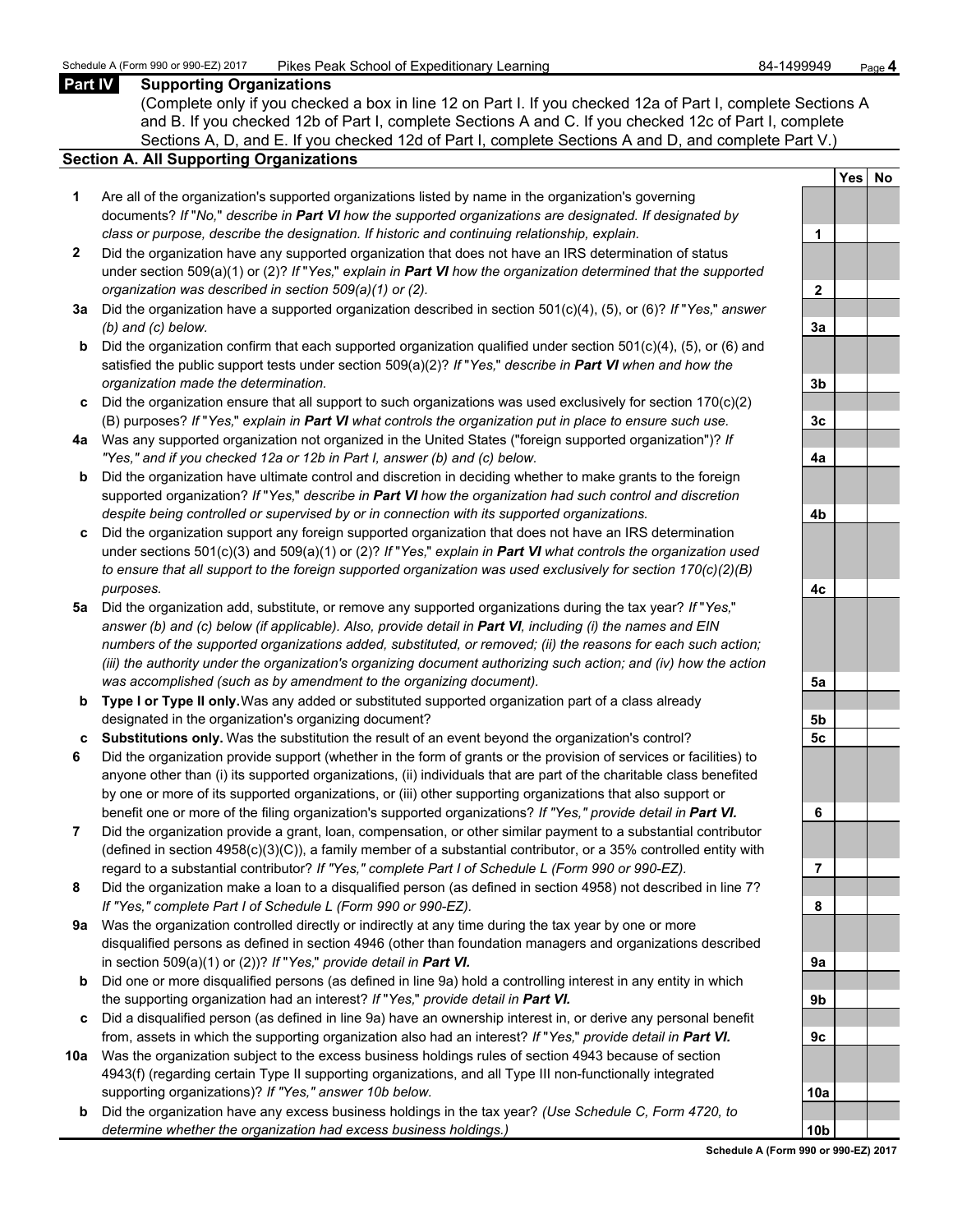|                | Schedule A (Form 990 or 990-EZ) 2017<br>Pikes Peak School of Expeditionary Learning                                    | 84-1499949      |            | Page $5$ |
|----------------|------------------------------------------------------------------------------------------------------------------------|-----------------|------------|----------|
| <b>Part IV</b> | <b>Supporting Organizations (continued)</b>                                                                            |                 |            |          |
|                |                                                                                                                        |                 | Yes        | No       |
| 11             | Has the organization accepted a gift or contribution from any of the following persons?                                |                 |            |          |
| a              | A person who directly or indirectly controls, either alone or together with persons described in (b) and (c)           |                 |            |          |
|                | below, the governing body of a supported organization?                                                                 | 11a             |            |          |
| b              | A family member of a person described in (a) above?                                                                    | 11 <sub>b</sub> |            |          |
| C              | A 35% controlled entity of a person described in (a) or (b) above? If "Yes" to a, b, or c, provide detail in Part VI.  | 11c             |            |          |
|                | <b>Section B. Type I Supporting Organizations</b>                                                                      |                 |            |          |
|                |                                                                                                                        |                 | Yes        | No       |
| 1              | Did the directors, trustees, or membership of one or more supported organizations have the power to                    |                 |            |          |
|                | regularly appoint or elect at least a majority of the organization's directors or trustees at all times during the     |                 |            |          |
|                | tax year? If "No," describe in Part VI how the supported organization(s) effectively operated, supervised, or          |                 |            |          |
|                | controlled the organization's activities. If the organization had more than one supported organization,                |                 |            |          |
|                | describe how the powers to appoint and/or remove directors or trustees were allocated among the supported              |                 |            |          |
|                | organizations and what conditions or restrictions, if any, applied to such powers during the tax year.                 | 1               |            |          |
| $\mathbf{2}$   | Did the organization operate for the benefit of any supported organization other than the supported                    |                 |            |          |
|                | organization(s) that operated, supervised, or controlled the supporting organization? If "Yes," explain in Part        |                 |            |          |
|                | VI how providing such benefit carried out the purposes of the supported organization(s) that operated,                 |                 |            |          |
|                | supervised, or controlled the supporting organization.                                                                 | $\overline{2}$  |            |          |
|                | <b>Section C. Type II Supporting Organizations</b>                                                                     |                 |            |          |
|                |                                                                                                                        |                 | Yes        | No       |
| 1              | Were a majority of the organization's directors or trustees during the tax year also a majority of the directors       |                 |            |          |
|                | or trustees of each of the organization's supported organization(s)? If "No," describe in Part VI how control          |                 |            |          |
|                | or management of the supporting organization was vested in the same persons that controlled or managed                 |                 |            |          |
|                | the supported organization(s).                                                                                         | 1               |            |          |
|                | <b>Section D. All Type III Supporting Organizations</b>                                                                |                 |            |          |
|                |                                                                                                                        |                 | <b>Yes</b> | No       |
| 1              | Did the organization provide to each of its supported organizations, by the last day of the fifth month of the         |                 |            |          |
|                | organization's tax year, (i) a written notice describing the type and amount of support provided during the prior tax  |                 |            |          |
|                | year, (ii) a copy of the Form 990 that was most recently filed as of the date of notification, and (iii) copies of the |                 |            |          |
|                | organization's governing documents in effect on the date of notification, to the extent not previously provided?       | 1               |            |          |
| $\mathbf{2}$   | Were any of the organization's officers, directors, or trustees either (i) appointed or elected by the supported       |                 |            |          |
|                | organization(s) or (ii) serving on the governing body of a supported organization? If "No," explain in Part VI how     |                 |            |          |
|                | the organization maintained a close and continuous working relationship with the supported organization(s).            | $\mathbf 2$     |            |          |
| $\mathbf{3}$   | By reason of the relationship described in (2), did the organization's supported organizations have a                  |                 |            |          |
|                | significant voice in the organization's investment policies and in directing the use of the organization's             |                 |            |          |
|                | income or assets at all times during the tax year? If "Yes," describe in Part VI the role the organization's           |                 |            |          |
|                | supported organizations played in this regard.                                                                         | 3               |            |          |
|                | Section E. Type III Functionally Integrated Supporting Organizations                                                   |                 |            |          |
|                |                                                                                                                        |                 |            |          |

- **1** *Check the box next to the method that the organization used to satisfy the Integral Part Test during the year (see instructions).*
- **a** The organization satisfied the Activities Test. *Complete line 2 below.*
- **b** The organization is the parent of each of its supported organizations. *Complete line 3 below.*
- **c** The organization supported a governmental entity. *Describe in Part VI how you supported a government entity (see instructions).*
- **2** Activities Test. *Answer (a) and (b) below.* **Yes No**
- **a** Did substantially all of the organization's activities during the tax year directly further the exempt purposes of the supported organization(s) to which the organization was responsive? *If* "*Yes,*" *then in Part VI identify those supported organizations and explain how these activities directly furthered their exempt purposes, how the organization was responsive to those supported organizations, and how the organization determined that these activities constituted substantially all of its activities.* **2a**
- **b** Did the activities described in (a) constitute activities that, but for the organization's involvement, one or more of the organization's supported organization(s) would have been engaged in? *If* "*Yes,*" *explain in Part VI the reasons for the organization's position that its supported organization(s) would have engaged in these activities but for the organization's involvement.* **2b**
- **3** Parent of Supported Organizations. *Answer (a) and (b) below.*
- **a** Did the organization have the power to regularly appoint or elect a majority of the officers, directors, or trustees of each of the supported organizations? *Provide details in Part VI.* **3a**
- **b** Did the organization exercise a substantial degree of direction over the policies, programs, and activities of each of its supported organizations? *If* "*Yes,*" *describe in Part VI the role played by the organization in this regard.* **3b**

**Schedule A (Form 990 or 990-EZ) 2017**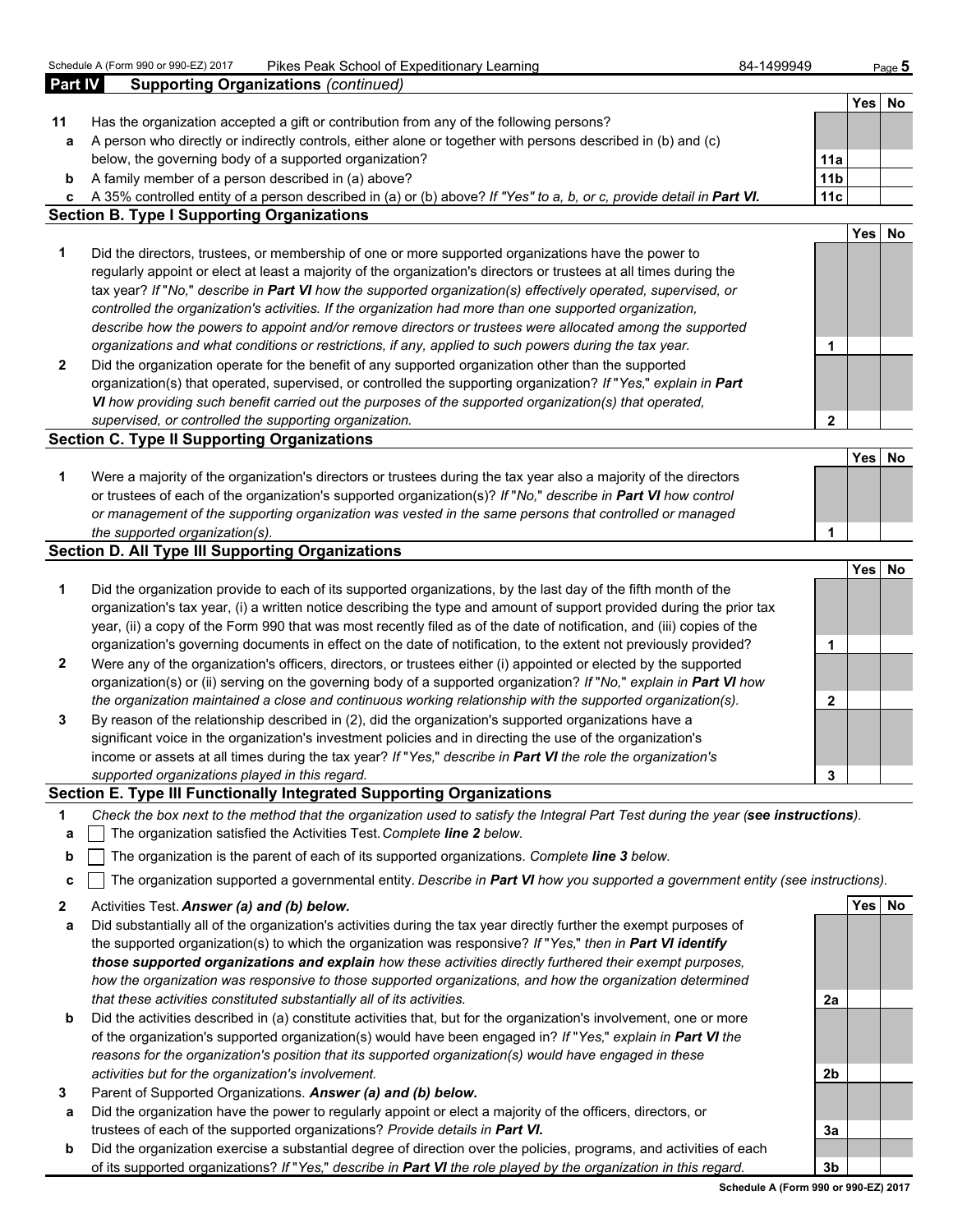Schedule A (Form 990 or 990-EZ) 2017 Pikes Peak School of Expeditionary Learning **Page 6 and Audit 2018** Page **6** Page **6** Page **6** Page **6** Page **8** Page **6** Black Black Black Black Black Black Black Black Black Black Bla

| <b>Part V</b><br>Type III Non-Functionally Integrated 509(a)(3) Supporting Organizations                                              |                         |                |                                |
|---------------------------------------------------------------------------------------------------------------------------------------|-------------------------|----------------|--------------------------------|
| Check here if the organization satisfied the Integral Part Test as a qualifying trust on Nov. 20, 1970 (explain in Part VI). See<br>1 |                         |                |                                |
| instructions. All other Type III non-functionally integrated supporting organizations must complete Sections A through E.             |                         |                |                                |
| <b>Section A - Adjusted Net Income</b>                                                                                                |                         | (A) Prior Year | (B) Current Year<br>(optional) |
| 1 Net short-term capital gain                                                                                                         | 1                       |                |                                |
| 2 Recoveries of prior-year distributions                                                                                              | $\mathbf{2}$            |                |                                |
| 3 Other gross income (see instructions)                                                                                               | 3                       |                |                                |
| 4 Add lines 1 through 3.                                                                                                              | 4                       | 0              | 0                              |
| 5 Depreciation and depletion                                                                                                          | 5                       |                |                                |
| 6 Portion of operating expenses paid or incurred for production or                                                                    |                         |                |                                |
| collection of gross income or for management, conservation, or                                                                        |                         |                |                                |
| maintenance of property held for production of income (see instructions)                                                              | 6                       |                |                                |
| 7 Other expenses (see instructions)                                                                                                   | $\overline{7}$          |                |                                |
| 8 Adjusted Net Income (subtract lines 5, 6, and 7 from line 4).                                                                       | 8                       | $\Omega$       | $\Omega$                       |
| <b>Section B - Minimum Asset Amount</b>                                                                                               |                         | (A) Prior Year | (B) Current Year<br>(optional) |
| 1 Aggregate fair market value of all non-exempt-use assets (see                                                                       |                         |                |                                |
| instructions for short tax year or assets held for part of year):                                                                     |                         |                |                                |
| a Average monthly value of securities                                                                                                 | 1a                      |                |                                |
| <b>b</b> Average monthly cash balances                                                                                                | 1b                      |                |                                |
| c Fair market value of other non-exempt-use assets                                                                                    | 1c                      |                |                                |
| d Total (add lines 1a, 1b, and 1c)                                                                                                    | 1d                      | $\mathbf{0}$   | 0                              |
| e Discount claimed for blockage or other                                                                                              |                         |                |                                |
| factors (explain in detail in Part VI):                                                                                               |                         |                |                                |
| 2 Acquisition indebtedness applicable to non-exempt-use assets                                                                        | $\mathbf 2$             |                |                                |
| <b>3</b> Subtract line 2 from line 1d.                                                                                                | 3                       | 0              | 0                              |
| 4 Cash deemed held for exempt use. Enter 1-1/2% of line 3 (for greater amount,                                                        |                         |                |                                |
| see instructions)                                                                                                                     | 4                       | 0              | 0                              |
| 5 Net value of non-exempt-use assets (subtract line 4 from line 3)                                                                    | 5                       | 0              | 0                              |
| 6 Multiply line 5 by .035.                                                                                                            | 6                       | $\mathbf 0$    | 0                              |
| 7 Recoveries of prior-year distributions                                                                                              | $\overline{7}$          | 0              | 0                              |
| 8 Minimum Asset Amount (add line 7 to line 6)                                                                                         | 8                       | $\mathbf 0$    | $\mathbf{0}$                   |
| <b>Section C - Distributable Amount</b>                                                                                               |                         |                | <b>Current Year</b>            |
| 1 Adjusted net income for prior year (from Section A, line 8, Column A)                                                               | 1                       |                | 0                              |
| 2 Enter 85% of line 1                                                                                                                 | $\overline{\mathbf{2}}$ |                | 0                              |
| 3 Minimum asset amount for prior year (from Section B, line 8, Column A)                                                              | 3                       |                | 0                              |
| 4 Enter greater of line 2 or line 3.                                                                                                  | 4                       |                | $\Omega$                       |
| 5 Income tax imposed in prior year                                                                                                    | 5                       |                |                                |
| 6 Distributable Amount. Subtract line 5 from line 4, unless subject to                                                                |                         |                |                                |
| emergency temporary reduction (see instructions).                                                                                     | 6                       |                | 0                              |

**7** Check here if the current year is the organization's first as a non-functionally integrated Type III supporting organization (see instructions).

**Schedule A (Form 990 or 990-EZ) 2017**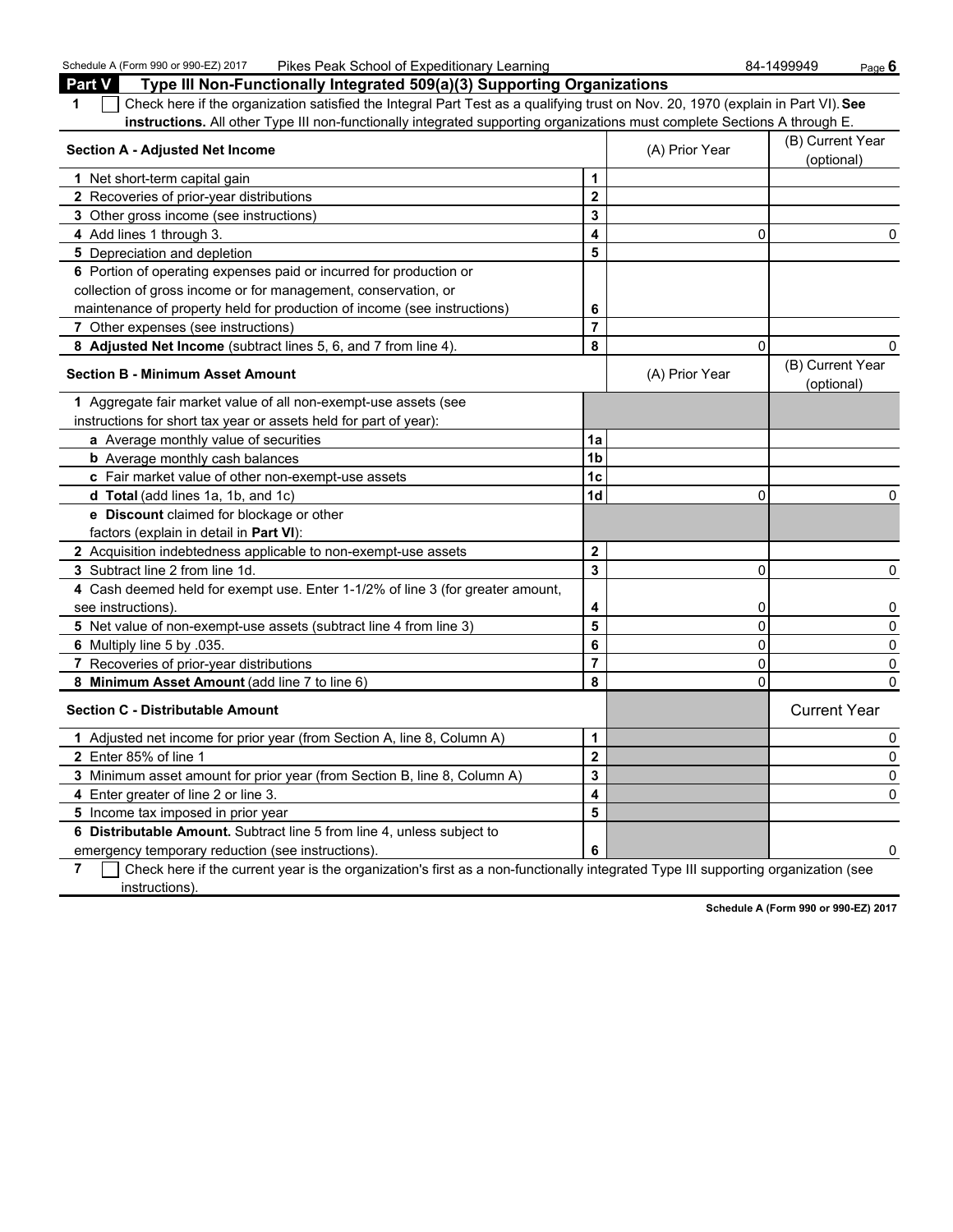Schedule A (Form 990 or 990-EZ) 2017 Pikes Peak School of Expeditionary Learning 84-1499949 Page **7**

| <b>Part V</b>  | $\frac{1}{2}$ corrections $\frac{1}{2}$ (1 or 111 330 or 330-LZ) zo 11<br><u>Fines Fean Scribbi of Expeditionally Learning</u><br>Type III Non-Functionally Integrated 509(a)(3) Supporting Organizations (continued) |                                    |                                               | 04-1499949<br>rage r                             |
|----------------|-----------------------------------------------------------------------------------------------------------------------------------------------------------------------------------------------------------------------|------------------------------------|-----------------------------------------------|--------------------------------------------------|
|                | <b>Section D - Distributions</b>                                                                                                                                                                                      |                                    |                                               | <b>Current Year</b>                              |
|                | 1 Amounts paid to supported organizations to accomplish exempt purposes                                                                                                                                               |                                    |                                               |                                                  |
|                | 2 Amounts paid to perform activity that directly furthers exempt purposes of supported                                                                                                                                |                                    |                                               |                                                  |
|                | organizations, in excess of income from activity                                                                                                                                                                      |                                    |                                               |                                                  |
|                | 3 Administrative expenses paid to accomplish exempt purposes of supported organizations                                                                                                                               |                                    |                                               |                                                  |
|                | 4 Amounts paid to acquire exempt-use assets                                                                                                                                                                           |                                    |                                               |                                                  |
| 5.             | Qualified set-aside amounts (prior IRS approval required)                                                                                                                                                             |                                    |                                               |                                                  |
| 6              | Other distributions (describe in Part VI). See instructions.                                                                                                                                                          |                                    |                                               |                                                  |
| 7              | Total annual distributions. Add lines 1 through 6.                                                                                                                                                                    |                                    |                                               | 0                                                |
| 8              | Distributions to attentive supported organizations to which the organization is responsive                                                                                                                            |                                    |                                               |                                                  |
|                | (provide details in Part VI). See instructions.                                                                                                                                                                       |                                    |                                               |                                                  |
| 9              | Distributable amount for 2017 from Section C, line 6                                                                                                                                                                  |                                    |                                               | 0                                                |
| 10             | Line 8 amount divided by line 9 amount                                                                                                                                                                                |                                    |                                               | 0.000                                            |
|                | Section E - Distribution Allocations (see instructions)                                                                                                                                                               | (i)<br><b>Excess Distributions</b> | (ii)<br><b>Underdistributions</b><br>Pre-2017 | (iii)<br><b>Distributable</b><br>Amount for 2017 |
| 1              | Distributable amount for 2017 from Section C, line 6                                                                                                                                                                  |                                    |                                               | 0                                                |
|                | Underdistributions, if any, for years prior to 2017                                                                                                                                                                   |                                    |                                               |                                                  |
| $\mathbf{2}$   | (reasonable cause required-explain in Part VI). See                                                                                                                                                                   |                                    |                                               |                                                  |
|                | instructions.                                                                                                                                                                                                         |                                    |                                               |                                                  |
| 3              | Excess distributions carryover, if any, to 2017                                                                                                                                                                       |                                    |                                               |                                                  |
| a              |                                                                                                                                                                                                                       |                                    |                                               |                                                  |
| b              | From 2013<br>0                                                                                                                                                                                                        |                                    |                                               |                                                  |
| c              | 0<br>From 2014. <u>.</u>                                                                                                                                                                                              |                                    |                                               |                                                  |
| d              | 0<br>From 2015. <u>.</u>                                                                                                                                                                                              |                                    |                                               |                                                  |
| е              | $\Omega$<br>From 2016 $\ldots$ $\ldots$ $\ldots$                                                                                                                                                                      |                                    |                                               |                                                  |
|                | f Total of lines 3a through e                                                                                                                                                                                         | 0                                  |                                               |                                                  |
| g              | Applied to underdistributions of prior years                                                                                                                                                                          |                                    | 0                                             |                                                  |
| h.             | Applied to 2017 distributable amount                                                                                                                                                                                  |                                    |                                               | 0                                                |
|                | Carryover from 2012 not applied (see instructions)                                                                                                                                                                    |                                    |                                               |                                                  |
|                | Remainder. Subtract lines 3g, 3h, and 3i from 3f.<br>Distributions for 2017 from                                                                                                                                      | 0                                  |                                               |                                                  |
| 4              | Section D, line 7:<br>\$<br>0                                                                                                                                                                                         |                                    |                                               |                                                  |
|                | a Applied to underdistributions of prior years                                                                                                                                                                        |                                    | 0                                             |                                                  |
| b              | Applied to 2017 distributable amount                                                                                                                                                                                  |                                    |                                               | 0                                                |
| c              | Remainder. Subtract lines 4a and 4b from 4.                                                                                                                                                                           | 0                                  |                                               |                                                  |
| 5              | Remaining underdistributions for years prior to 2017, if                                                                                                                                                              |                                    |                                               |                                                  |
|                | any. Subtract lines 3g and 4a from line 2. For result                                                                                                                                                                 |                                    |                                               |                                                  |
|                | greater than zero, explain in Part VI. See instructions.                                                                                                                                                              |                                    | 0                                             |                                                  |
| 6              | Remaining underdistributions for 2017. Subtract lines 3h                                                                                                                                                              |                                    |                                               |                                                  |
|                | and 4b from line 1. For result greater than zero, explain in                                                                                                                                                          |                                    |                                               |                                                  |
|                | Part VI. See instructions.                                                                                                                                                                                            |                                    |                                               | 0                                                |
| $\overline{7}$ | Excess distributions carryover to 2018. Add lines 3j                                                                                                                                                                  |                                    |                                               |                                                  |
|                | and 4c.                                                                                                                                                                                                               | 0                                  |                                               |                                                  |
| 8              | Breakdown of line 7:                                                                                                                                                                                                  |                                    |                                               |                                                  |
| a              | 0<br>Excess from $2013.7.7.7.7.7$                                                                                                                                                                                     |                                    |                                               |                                                  |
| b              | 0<br>Excess from $2014.$ $\ldots$ $\ldots$                                                                                                                                                                            |                                    |                                               |                                                  |
| c              | 0<br>Excess from $2015$ $\ldots$                                                                                                                                                                                      |                                    |                                               |                                                  |
| d              | 0<br>Excess from $2016.$ $\ldots$ $\ldots$                                                                                                                                                                            |                                    |                                               |                                                  |
| e              | 0<br>Excess from 2017                                                                                                                                                                                                 |                                    |                                               |                                                  |
|                |                                                                                                                                                                                                                       |                                    |                                               |                                                  |

**Schedule A (Form 990 or 990-EZ) 2017**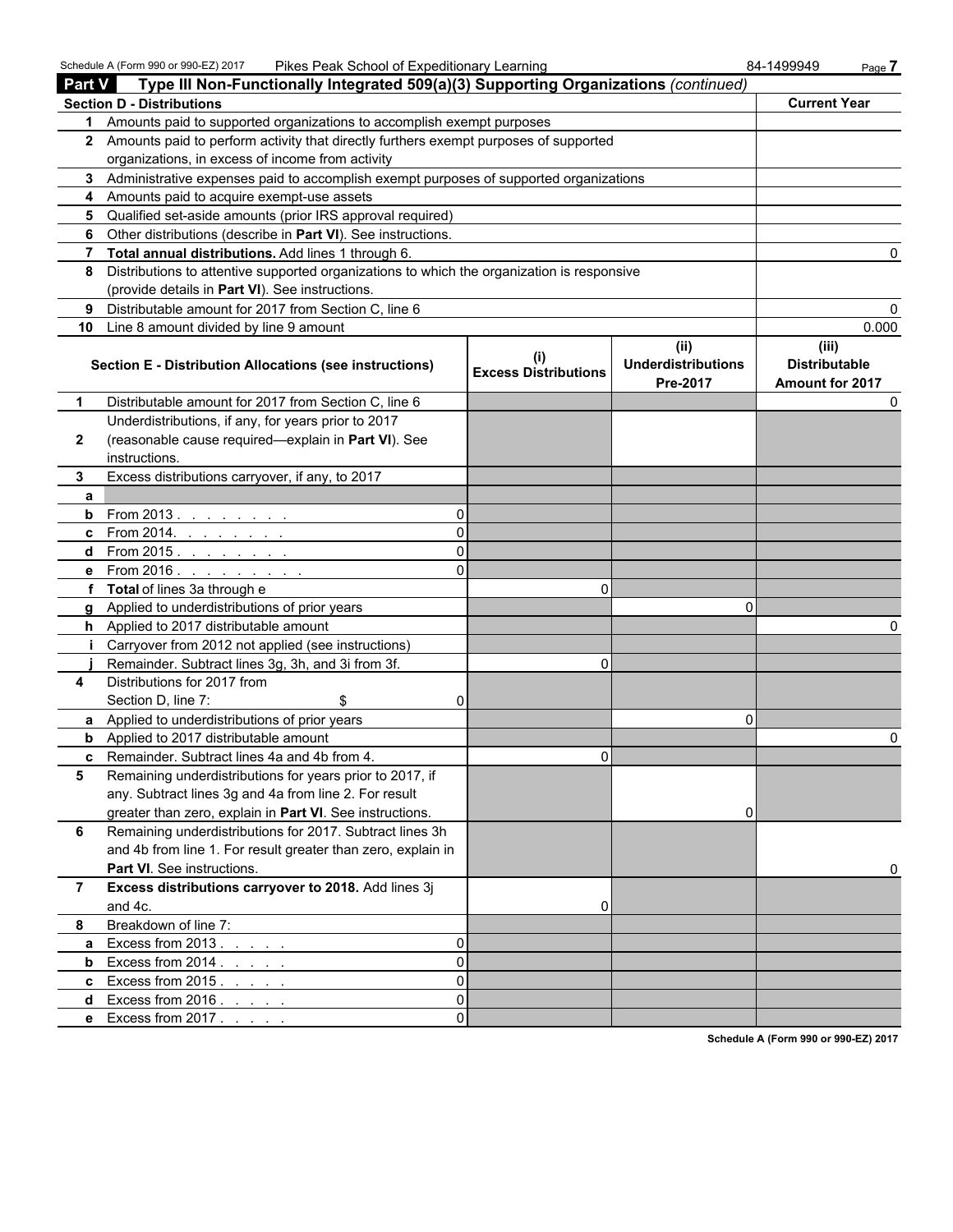|                | Schedule A (Form 990 or 990-EZ) 2017<br>Pikes Peak School of Expeditionary Learning                                                                                                                                                                                                                                                                                                                                                                                                                                                                                                         | 84-1499949 | Page 8 |
|----------------|---------------------------------------------------------------------------------------------------------------------------------------------------------------------------------------------------------------------------------------------------------------------------------------------------------------------------------------------------------------------------------------------------------------------------------------------------------------------------------------------------------------------------------------------------------------------------------------------|------------|--------|
| <b>Part VI</b> | Supplemental Information. Provide the explanations required by Part II, line 10; Part II, line 17a or 17b; Part<br>III, line 12; Part IV, Section A, lines 1, 2, 3b, 3c, 4b, 4c, 5a, 6, 9a, 9b, 9c, 11a, 11b, and 11c; Part IV, Section<br>B, lines 1 and 2; Part IV, Section C, line 1; Part IV, Section D, lines 2 and 3; Part IV, Section E, lines 1c, 2a, 2b,<br>3a, and 3b; Part V, line 1; Part V, Section B, line 1e; Part V, Section D, lines 5, 6, and 8; and Part V, Section E,<br>lines 2, 5, and 6. Also complete this part for any additional information. (See instructions.) |            |        |
|                |                                                                                                                                                                                                                                                                                                                                                                                                                                                                                                                                                                                             |            |        |
|                |                                                                                                                                                                                                                                                                                                                                                                                                                                                                                                                                                                                             |            |        |
|                |                                                                                                                                                                                                                                                                                                                                                                                                                                                                                                                                                                                             |            |        |
|                |                                                                                                                                                                                                                                                                                                                                                                                                                                                                                                                                                                                             |            |        |
|                |                                                                                                                                                                                                                                                                                                                                                                                                                                                                                                                                                                                             |            |        |
|                |                                                                                                                                                                                                                                                                                                                                                                                                                                                                                                                                                                                             |            |        |
|                |                                                                                                                                                                                                                                                                                                                                                                                                                                                                                                                                                                                             |            |        |
|                |                                                                                                                                                                                                                                                                                                                                                                                                                                                                                                                                                                                             |            |        |
|                |                                                                                                                                                                                                                                                                                                                                                                                                                                                                                                                                                                                             |            |        |
|                |                                                                                                                                                                                                                                                                                                                                                                                                                                                                                                                                                                                             |            |        |
|                |                                                                                                                                                                                                                                                                                                                                                                                                                                                                                                                                                                                             |            |        |
|                |                                                                                                                                                                                                                                                                                                                                                                                                                                                                                                                                                                                             |            |        |
|                |                                                                                                                                                                                                                                                                                                                                                                                                                                                                                                                                                                                             |            |        |
|                |                                                                                                                                                                                                                                                                                                                                                                                                                                                                                                                                                                                             |            |        |
|                |                                                                                                                                                                                                                                                                                                                                                                                                                                                                                                                                                                                             |            |        |
|                |                                                                                                                                                                                                                                                                                                                                                                                                                                                                                                                                                                                             |            |        |
|                |                                                                                                                                                                                                                                                                                                                                                                                                                                                                                                                                                                                             |            |        |
|                |                                                                                                                                                                                                                                                                                                                                                                                                                                                                                                                                                                                             |            |        |
|                |                                                                                                                                                                                                                                                                                                                                                                                                                                                                                                                                                                                             |            |        |
|                |                                                                                                                                                                                                                                                                                                                                                                                                                                                                                                                                                                                             |            |        |
|                |                                                                                                                                                                                                                                                                                                                                                                                                                                                                                                                                                                                             |            |        |
|                |                                                                                                                                                                                                                                                                                                                                                                                                                                                                                                                                                                                             |            |        |
|                |                                                                                                                                                                                                                                                                                                                                                                                                                                                                                                                                                                                             |            |        |
|                |                                                                                                                                                                                                                                                                                                                                                                                                                                                                                                                                                                                             |            |        |
|                |                                                                                                                                                                                                                                                                                                                                                                                                                                                                                                                                                                                             |            |        |
|                |                                                                                                                                                                                                                                                                                                                                                                                                                                                                                                                                                                                             |            |        |
|                |                                                                                                                                                                                                                                                                                                                                                                                                                                                                                                                                                                                             |            |        |
|                |                                                                                                                                                                                                                                                                                                                                                                                                                                                                                                                                                                                             |            |        |
|                |                                                                                                                                                                                                                                                                                                                                                                                                                                                                                                                                                                                             |            |        |
|                |                                                                                                                                                                                                                                                                                                                                                                                                                                                                                                                                                                                             |            |        |
|                |                                                                                                                                                                                                                                                                                                                                                                                                                                                                                                                                                                                             |            |        |
|                |                                                                                                                                                                                                                                                                                                                                                                                                                                                                                                                                                                                             |            |        |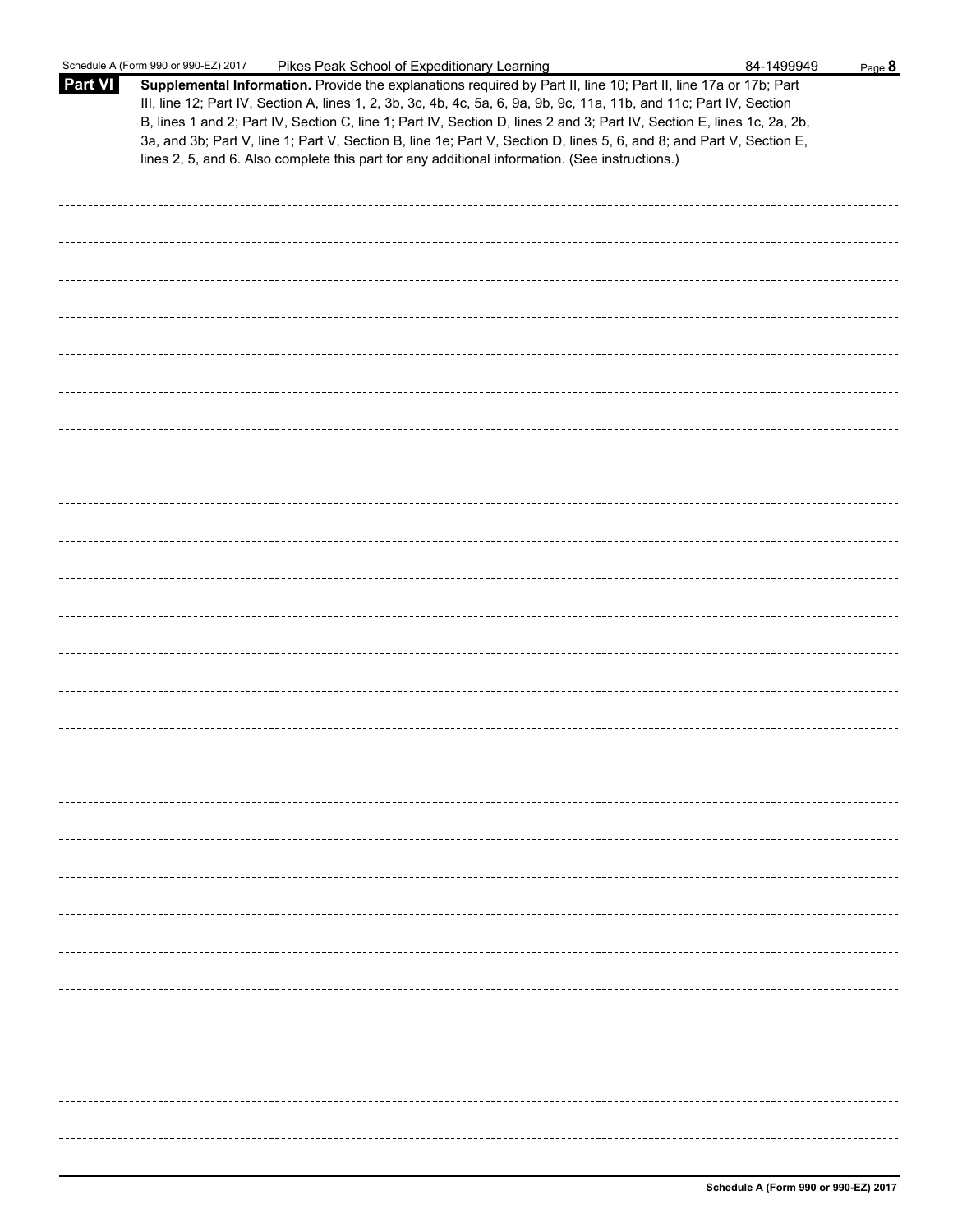| <b>Schedule B</b>              |  |  |
|--------------------------------|--|--|
| $T_{\rm c, min}$ 000 000 $E$ 7 |  |  |

**(Form 990, 990-EZ,** Department of the Treasury

## **Schedule of Contributors**  $\frac{\text{OMB No. 1545-0047}}{}$

**or 990-PF) Attach to Form 990, Form 990-EZ, or Form 990-PF.**

▶ Go to www.irs.gov/Form990 for the latest information.

Name of the organization **Name of the organization Employer identification number**  $\blacksquare$ 

|--|

| Organization type (check one): |  |  |
|--------------------------------|--|--|
|--------------------------------|--|--|

| Filers of:         | Section:                                                                    |
|--------------------|-----------------------------------------------------------------------------|
| Form 990 or 990-EZ | $ X $ 501(c)( 3 ) (enter number) organization                               |
|                    | $4947(a)(1)$ nonexempt charitable trust not treated as a private foundation |
|                    | 527 political organization                                                  |
| Form 990-PF        | 501(c)(3) exempt private foundation                                         |
|                    | $4947(a)(1)$ nonexempt charitable trust treated as a private foundation     |
|                    | 501(c)(3) taxable private foundation                                        |

Check if your organization is covered by the **General Rule** or a **Special Rule.**

**Note:** Only a section 501(c)(7), (8), or (10) organization can check boxes for both the General Rule and a Special Rule. See instructions.

### **General Rule**

 $\vert$  X For an organization filing Form 990, 990-EZ, or 990-PF that received, during the year, contributions totaling \$5,000 or more (in money or property) from any one contributor. Complete Parts I and II. See instructions for determining a contributor's total contributions.

### **Special Rules**

| For an organization described in section 501(c)(3) filing Form 990 or 990-EZ that met the 33 1/3 % support test of the      |
|-----------------------------------------------------------------------------------------------------------------------------|
| regulations under sections $509(a)(1)$ and $170(b)(1)(A)(vi)$ , that checked Schedule A (Form 990 or 990-EZ), Part II, line |
| 13, 16a, or 16b, and that received from any one contributor, during the year, total contributions of the greater of (1)     |
| \$5,000; or (2) 2% of the amount on (i) Form 990, Part VIII, line 1h; or (ii) Form 990-EZ, line 1. Complete Parts I and II. |

 For an organization described in section 501(c)(7), (8), or (10) filing Form 990 or 990-EZ that received from any one contributor, during the year, total contributions of more than \$1,000 *exclusively* for religious, charitable, scientific, literary, or educational purposes, or for the prevention of cruelty to children or animals. Complete Parts I, II, and III.

 For an organization described in section 501(c)(7), (8), or (10) filing Form 990 or 990-EZ that received from any one contributor, during the year, contributions *exclusively* for religious, charitable, etc., purposes, but no such contributions totaled more than \$1,000. If this box is checked, enter here the total contributions that were received during the year for an *exclusively* religious, charitable, etc., purpose. Don't complete any of the parts unless the **General Rule** applies to this organization because it received *nonexclusively* religious, charitable, etc., contributions totaling \$5,000 or more during the year . . . . . . . . . . . . . . . . . . . . . . . . . . \$

**Caution:** An organization that isn't covered by the General Rule and/or the Special Rules doesn't file Schedule B (Form 990, 990-EZ, or 990-PF), but it **must** answer "No" on Part IV, line 2, of its Form 990; or check the box on line H of its Form 990-EZ or on its Form 990-PF, Part I, line 2, to certify that it doesn't meet the filing requirements of Schedule B (Form 990, 990-EZ, or 990-PF).

**For Paperwork Reduction Act Notice, see the instructions for Form 990, 990-EZ, or 990-PF. Schedule B (Form 990, 990-EZ, or 990-PF) (2017) HTA**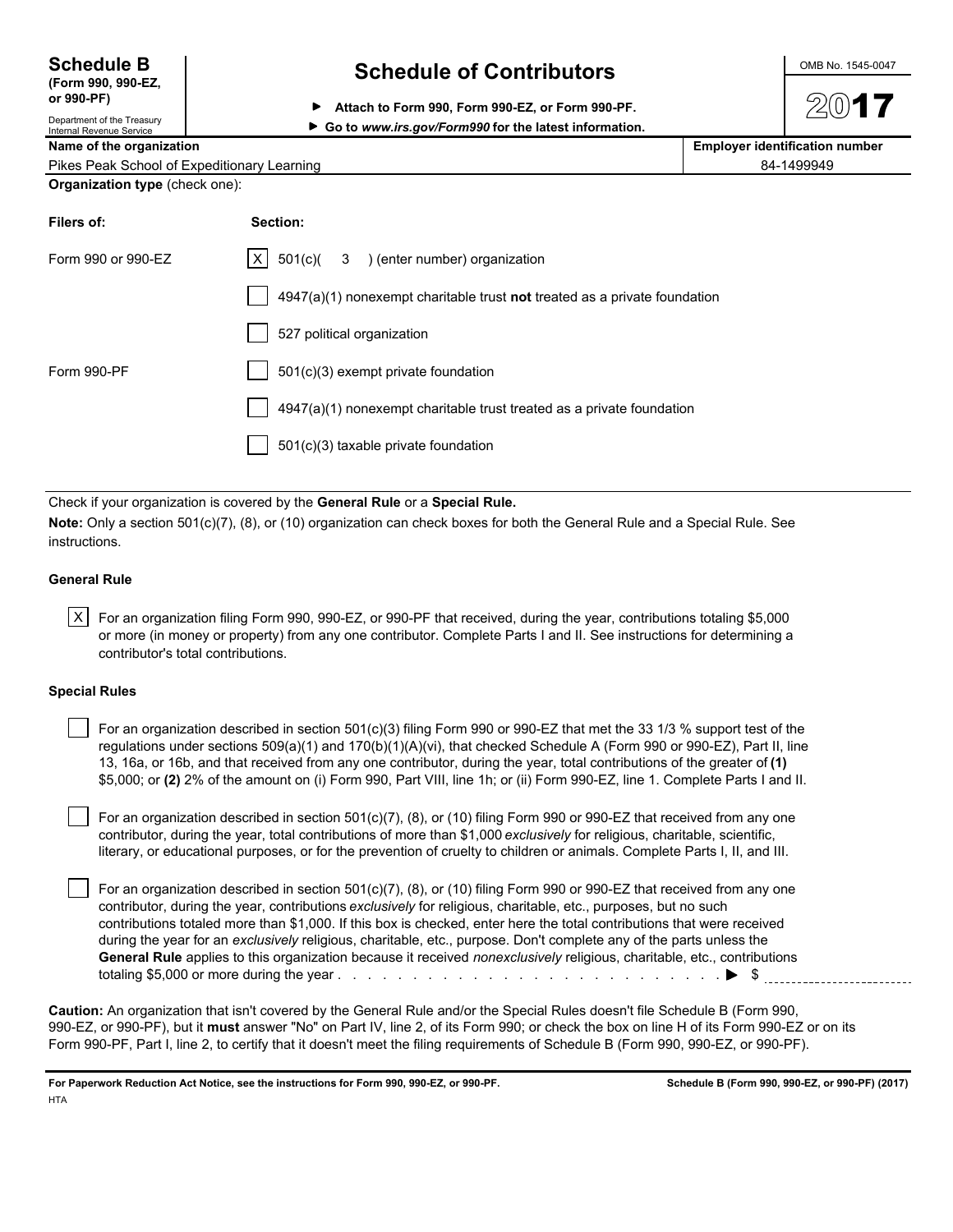Name of organization **Name of organization Employer identification number Employer identification number** 

Pikes Peak School of Expeditionary Learning 84-1499949

| Part I     | Contributors (see instructions). Use duplicate copies of Part I if additional space is needed.                                            |                                   |                                                                                                |  |  |  |  |
|------------|-------------------------------------------------------------------------------------------------------------------------------------------|-----------------------------------|------------------------------------------------------------------------------------------------|--|--|--|--|
| (a)<br>No. | (b)<br>Name, address, and ZIP + 4                                                                                                         | (c)<br><b>Total contributions</b> | (d)<br>Type of contribution                                                                    |  |  |  |  |
| 1          | Colorado Department of Education<br>201 East Colfax<br>$CO$ 80203<br>Denver<br>Foreign State or Province: _______________________________ | 128,900                           | Person<br>Payroll<br><b>Noncash</b><br>(Complete Part II for<br>noncash contributions.)        |  |  |  |  |
| (a)<br>No. | (b)<br>Name, address, and ZIP + 4                                                                                                         | (c)<br><b>Total contributions</b> | (d)<br>Type of contribution                                                                    |  |  |  |  |
|            |                                                                                                                                           | _________________________________ | Person<br>Payroll<br><b>Noncash</b><br>(Complete Part II for<br>noncash contributions.)        |  |  |  |  |
| (a)<br>No. | (b)<br>Name, address, and ZIP + 4                                                                                                         | (c)<br><b>Total contributions</b> | (d)<br>Type of contribution                                                                    |  |  |  |  |
|            |                                                                                                                                           | $\int$                            | Person<br><b>Payroll</b><br><b>Noncash</b><br>(Complete Part II for<br>noncash contributions.) |  |  |  |  |
| (a)<br>No. | (b)<br>Name, address, and ZIP + 4                                                                                                         | (c)<br><b>Total contributions</b> | (d)<br>Type of contribution                                                                    |  |  |  |  |
|            |                                                                                                                                           |                                   | Person<br><b>Payroll</b><br>Noncash<br>(Complete Part II for<br>noncash contributions.)        |  |  |  |  |
| (a)<br>No. | (b)<br>Name, address, and ZIP + 4                                                                                                         | (c)<br><b>Total contributions</b> | (d)<br>Type of contribution                                                                    |  |  |  |  |
|            |                                                                                                                                           | \$                                | Person<br>Payroll<br>Noncash<br>(Complete Part II for<br>noncash contributions.)               |  |  |  |  |
| (a)<br>No. | (b)<br>Name, address, and ZIP + 4                                                                                                         | (c)<br><b>Total contributions</b> | (d)<br>Type of contribution                                                                    |  |  |  |  |
|            |                                                                                                                                           | \$                                | Person<br>Payroll<br><b>Noncash</b><br>(Complete Part II for<br>noncash contributions.)        |  |  |  |  |

**Schedule B (Form 990, 990-EZ, or 990-PF) (2017)**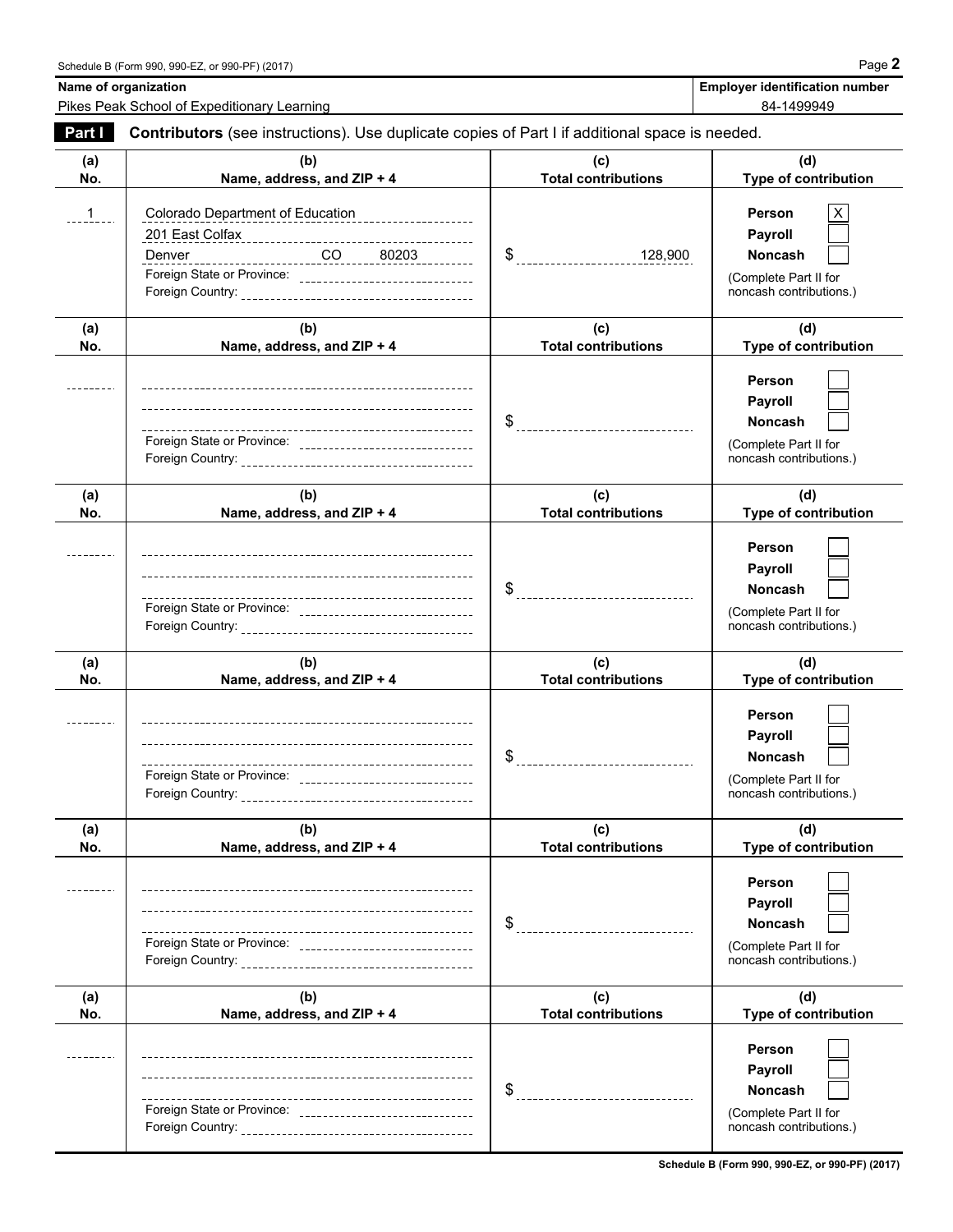Name of organization **Name of organization Employer identification number** 

Pikes Peak School of Expeditionary Learning 84-1499949

**Part II Noncash Property** (see instructions). Use duplicate copies of Part II if additional space is needed.

| (a) No.<br>from<br>Part I | (b)<br>Description of noncash property given | (c)<br>FMV (or estimate)<br>(See instructions.) | (d)<br>Date received |  |
|---------------------------|----------------------------------------------|-------------------------------------------------|----------------------|--|
|                           |                                              | \$                                              |                      |  |
| (a) No.<br>from<br>Part I | (b)<br>Description of noncash property given | (c)<br>FMV (or estimate)<br>(See instructions.) | (d)<br>Date received |  |
|                           |                                              | \$                                              |                      |  |
| (a) No.<br>from<br>Part I | (b)<br>Description of noncash property given | (c)<br>FMV (or estimate)<br>(See instructions.) | (d)<br>Date received |  |
|                           |                                              | \$                                              |                      |  |
| (a) No.<br>from<br>Part I | (b)<br>Description of noncash property given | (c)<br>FMV (or estimate)<br>(See instructions.) | (d)<br>Date received |  |
|                           |                                              | \$                                              |                      |  |
| (a) No.<br>from<br>Part I | (b)<br>Description of noncash property given | (c)<br>FMV (or estimate)<br>(See instructions.) | (d)<br>Date received |  |
|                           |                                              | \$                                              |                      |  |
| (a) No.<br>from<br>Part I | (b)<br>Description of noncash property given | (c)<br>FMV (or estimate)<br>(See instructions.) | (d)<br>Date received |  |
|                           |                                              | \$                                              |                      |  |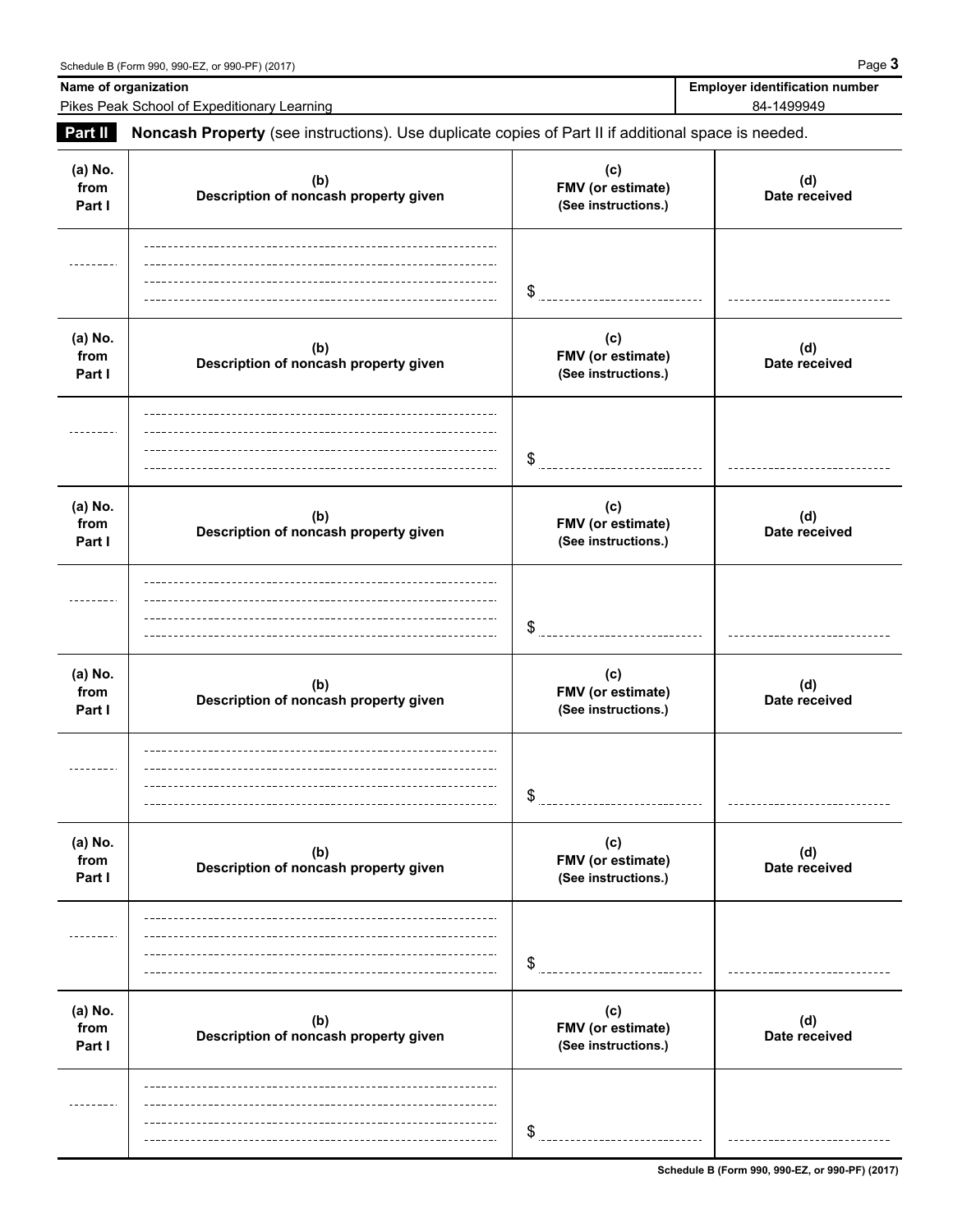|                                                                                                                                                                                                                                                                | <b>SCHEDULE D</b>                                                                           |                                |                                                                                                                                        |                                                                                                                                                                                                          |                                                |  |                |                                       | OMB No. 1545-0047                                  |     |
|----------------------------------------------------------------------------------------------------------------------------------------------------------------------------------------------------------------------------------------------------------------|---------------------------------------------------------------------------------------------|--------------------------------|----------------------------------------------------------------------------------------------------------------------------------------|----------------------------------------------------------------------------------------------------------------------------------------------------------------------------------------------------------|------------------------------------------------|--|----------------|---------------------------------------|----------------------------------------------------|-----|
| (Form 990)                                                                                                                                                                                                                                                     |                                                                                             |                                | <b>Supplemental Financial Statements</b>                                                                                               |                                                                                                                                                                                                          |                                                |  |                |                                       |                                                    |     |
|                                                                                                                                                                                                                                                                |                                                                                             |                                | ▶ Complete if the organization answered "Yes" on Form 990,<br>Part IV, line 6, 7, 8, 9, 10, 11a, 11b, 11c, 11d, 11e, 11f, 12a, or 12b. |                                                                                                                                                                                                          |                                                |  |                |                                       |                                                    |     |
|                                                                                                                                                                                                                                                                | Department of the Treasury                                                                  |                                |                                                                                                                                        | Attach to Form 990.                                                                                                                                                                                      |                                                |  |                |                                       | <b>Open to Public</b><br>Inspection                |     |
|                                                                                                                                                                                                                                                                | Internal Revenue Service<br>Name of the organization                                        |                                |                                                                                                                                        | Go to www.irs.gov/Form990 for instructions and the latest information.                                                                                                                                   |                                                |  |                | <b>Employer identification number</b> |                                                    |     |
|                                                                                                                                                                                                                                                                | Pikes Peak School of Expeditionary Learning                                                 |                                |                                                                                                                                        |                                                                                                                                                                                                          |                                                |  |                | 84-1499949                            |                                                    |     |
| Part I                                                                                                                                                                                                                                                         |                                                                                             |                                |                                                                                                                                        | Organizations Maintaining Donor Advised Funds or Other Similar Funds or Accounts.                                                                                                                        |                                                |  |                |                                       |                                                    |     |
|                                                                                                                                                                                                                                                                |                                                                                             |                                |                                                                                                                                        | Complete if the organization answered "Yes" on Form 990, Part IV, line 6.                                                                                                                                |                                                |  |                |                                       |                                                    |     |
|                                                                                                                                                                                                                                                                |                                                                                             |                                |                                                                                                                                        | (a) Donor advised funds                                                                                                                                                                                  |                                                |  |                |                                       | (b) Funds and other accounts                       |     |
| 1<br>2                                                                                                                                                                                                                                                         |                                                                                             |                                | Total number at end of year<br>Aggregate value of contributions to (during year).                                                      |                                                                                                                                                                                                          |                                                |  |                |                                       |                                                    |     |
| 3                                                                                                                                                                                                                                                              |                                                                                             |                                | Aggregate value of grants from (during year)                                                                                           |                                                                                                                                                                                                          |                                                |  |                |                                       |                                                    |     |
| 4                                                                                                                                                                                                                                                              |                                                                                             |                                | Aggregate value at end of year                                                                                                         |                                                                                                                                                                                                          |                                                |  |                |                                       |                                                    |     |
| 5                                                                                                                                                                                                                                                              |                                                                                             |                                |                                                                                                                                        | Did the organization inform all donors and donor advisors in writing that the assets held in donor advised                                                                                               |                                                |  |                |                                       |                                                    |     |
|                                                                                                                                                                                                                                                                |                                                                                             |                                |                                                                                                                                        | funds are the organization's property, subject to the organization's exclusive legal control?<br>Did the organization inform all grantees, donors, and donor advisors in writing that grant funds can be |                                                |  |                |                                       | <b>Yes</b>                                         | No  |
| 6                                                                                                                                                                                                                                                              |                                                                                             |                                |                                                                                                                                        | used only for charitable purposes and not for the benefit of the donor or donor advisor, or for any other                                                                                                |                                                |  |                |                                       |                                                    |     |
|                                                                                                                                                                                                                                                                |                                                                                             |                                |                                                                                                                                        |                                                                                                                                                                                                          |                                                |  |                |                                       | <b>Yes</b>                                         | No. |
| <b>Part II</b>                                                                                                                                                                                                                                                 |                                                                                             | <b>Conservation Easements.</b> |                                                                                                                                        |                                                                                                                                                                                                          |                                                |  |                |                                       |                                                    |     |
|                                                                                                                                                                                                                                                                |                                                                                             |                                |                                                                                                                                        | Complete if the organization answered "Yes" on Form 990, Part IV, line 7.                                                                                                                                |                                                |  |                |                                       |                                                    |     |
| 1                                                                                                                                                                                                                                                              |                                                                                             |                                |                                                                                                                                        | Purpose(s) of conservation easements held by the organization (check all that apply).                                                                                                                    |                                                |  |                |                                       |                                                    |     |
|                                                                                                                                                                                                                                                                |                                                                                             |                                |                                                                                                                                        | Preservation of land for public use (e.g., recreation or education)                                                                                                                                      |                                                |  |                |                                       | Preservation of a historically important land area |     |
|                                                                                                                                                                                                                                                                |                                                                                             | Protection of natural habitat  |                                                                                                                                        |                                                                                                                                                                                                          | Preservation of a certified historic structure |  |                |                                       |                                                    |     |
|                                                                                                                                                                                                                                                                |                                                                                             | Preservation of open space     |                                                                                                                                        |                                                                                                                                                                                                          |                                                |  |                |                                       |                                                    |     |
| $\mathbf{2}$                                                                                                                                                                                                                                                   | easement on the last day of the tax year.                                                   |                                |                                                                                                                                        | Complete lines 2a through 2d if the organization held a qualified conservation contribution in the form of a conservation                                                                                |                                                |  |                |                                       | Held at the End of the Tax Year                    |     |
| а                                                                                                                                                                                                                                                              |                                                                                             |                                |                                                                                                                                        |                                                                                                                                                                                                          |                                                |  | 2a             |                                       |                                                    |     |
| b                                                                                                                                                                                                                                                              |                                                                                             |                                |                                                                                                                                        |                                                                                                                                                                                                          |                                                |  | 2 <sub>b</sub> |                                       |                                                    |     |
| c                                                                                                                                                                                                                                                              |                                                                                             |                                |                                                                                                                                        | Number of conservation easements on a certified historic structure included in (a)                                                                                                                       |                                                |  | 2c             |                                       |                                                    |     |
| d                                                                                                                                                                                                                                                              |                                                                                             |                                |                                                                                                                                        | Number of conservation easements included in (c) acquired after 7/25/06, and not on a                                                                                                                    |                                                |  | 2d             |                                       |                                                    |     |
| 3                                                                                                                                                                                                                                                              |                                                                                             |                                |                                                                                                                                        | Number of conservation easements modified, transferred, released, extinguished, or terminated by the organization during                                                                                 |                                                |  |                |                                       |                                                    |     |
|                                                                                                                                                                                                                                                                | the tax year $\blacksquare$                                                                 |                                |                                                                                                                                        |                                                                                                                                                                                                          |                                                |  |                |                                       |                                                    |     |
| 4                                                                                                                                                                                                                                                              |                                                                                             |                                |                                                                                                                                        | Number of states where property subject to conservation easement is located                                                                                                                              |                                                |  |                |                                       |                                                    |     |
| 5                                                                                                                                                                                                                                                              |                                                                                             |                                |                                                                                                                                        | Does the organization have a written policy regarding the periodic monitoring, inspection, handling of<br>violations, and enforcement of the conservation easements it holds?                            |                                                |  |                |                                       | Yes                                                | No  |
| 6                                                                                                                                                                                                                                                              |                                                                                             |                                |                                                                                                                                        | Staff and volunteer hours devoted to monitoring, inspecting, handling of violations, and enforcing conservation easements during the year                                                                |                                                |  |                |                                       |                                                    |     |
|                                                                                                                                                                                                                                                                |                                                                                             |                                |                                                                                                                                        |                                                                                                                                                                                                          |                                                |  |                |                                       |                                                    |     |
| 7                                                                                                                                                                                                                                                              |                                                                                             |                                |                                                                                                                                        | Amount of expenses incurred in monitoring, inspecting, handling of violations, and enforcing conservation easements during the year                                                                      |                                                |  |                |                                       |                                                    |     |
|                                                                                                                                                                                                                                                                | $\blacktriangleright$ \$                                                                    |                                |                                                                                                                                        |                                                                                                                                                                                                          |                                                |  |                |                                       |                                                    |     |
| 8                                                                                                                                                                                                                                                              |                                                                                             |                                |                                                                                                                                        | Does each conservation easement reported on line 2(d) above satisfy the requirements of section 170(h)(4)(B)(i)                                                                                          |                                                |  |                |                                       | <b>Yes</b>                                         | No  |
| 9                                                                                                                                                                                                                                                              |                                                                                             |                                |                                                                                                                                        | In Part XIII, describe how the organization reports conservation easements in its revenue and expense statement, and                                                                                     |                                                |  |                |                                       |                                                    |     |
|                                                                                                                                                                                                                                                                |                                                                                             |                                |                                                                                                                                        | balance sheet, and include, if applicable, the text of the footnote to the organization's financial statements that describes                                                                            |                                                |  |                |                                       |                                                    |     |
|                                                                                                                                                                                                                                                                |                                                                                             |                                | the organization's accounting for conservation easements.                                                                              |                                                                                                                                                                                                          |                                                |  |                |                                       |                                                    |     |
|                                                                                                                                                                                                                                                                |                                                                                             |                                |                                                                                                                                        | Part III Organizations Maintaining Collections of Art, Historical Treasures, or Other Similar Assets.<br>Complete if the organization answered "Yes" on Form 990, Part IV, line 8.                       |                                                |  |                |                                       |                                                    |     |
| 1a                                                                                                                                                                                                                                                             |                                                                                             |                                |                                                                                                                                        | If the organization elected, as permitted under SFAS 116 (ASC 958), not to report in its revenue statement and balance sheet                                                                             |                                                |  |                |                                       |                                                    |     |
|                                                                                                                                                                                                                                                                |                                                                                             |                                |                                                                                                                                        | works of art, historical treasures, or other similar assets held for public exhibition, education, or research in furtherance                                                                            |                                                |  |                |                                       |                                                    |     |
|                                                                                                                                                                                                                                                                |                                                                                             |                                |                                                                                                                                        | of public service, provide, in Part XIII, the text of the footnote to its financial statements that describes these items.                                                                               |                                                |  |                |                                       |                                                    |     |
| If the organization elected, as permitted under SFAS 116 (ASC 958), to report in its revenue statement and balance sheet<br>b<br>works of art, historical treasures, or other similar assets held for public exhibition, education, or research in furtherance |                                                                                             |                                |                                                                                                                                        |                                                                                                                                                                                                          |                                                |  |                |                                       |                                                    |     |
|                                                                                                                                                                                                                                                                |                                                                                             |                                |                                                                                                                                        | of public service, provide the following amounts relating to these items:                                                                                                                                |                                                |  |                |                                       |                                                    |     |
|                                                                                                                                                                                                                                                                |                                                                                             |                                |                                                                                                                                        |                                                                                                                                                                                                          |                                                |  |                |                                       |                                                    |     |
|                                                                                                                                                                                                                                                                |                                                                                             |                                |                                                                                                                                        |                                                                                                                                                                                                          |                                                |  |                |                                       |                                                    |     |
| $\mathbf{2}$                                                                                                                                                                                                                                                   |                                                                                             |                                |                                                                                                                                        | If the organization received or held works of art, historical treasures, or other similar assets for financial gain, provide the                                                                         |                                                |  |                |                                       |                                                    |     |
|                                                                                                                                                                                                                                                                | following amounts required to be reported under SFAS 116 (ASC 958) relating to these items: |                                |                                                                                                                                        |                                                                                                                                                                                                          |                                                |  |                |                                       |                                                    |     |
| а<br>b                                                                                                                                                                                                                                                         |                                                                                             |                                |                                                                                                                                        |                                                                                                                                                                                                          |                                                |  |                | - \$                                  |                                                    |     |
|                                                                                                                                                                                                                                                                |                                                                                             |                                |                                                                                                                                        | For Paperwork Reduction Act Notice, see the Instructions for Form 990.                                                                                                                                   |                                                |  |                |                                       | Schedule D (Form 990) 2017                         |     |

| ٠ |  |
|---|--|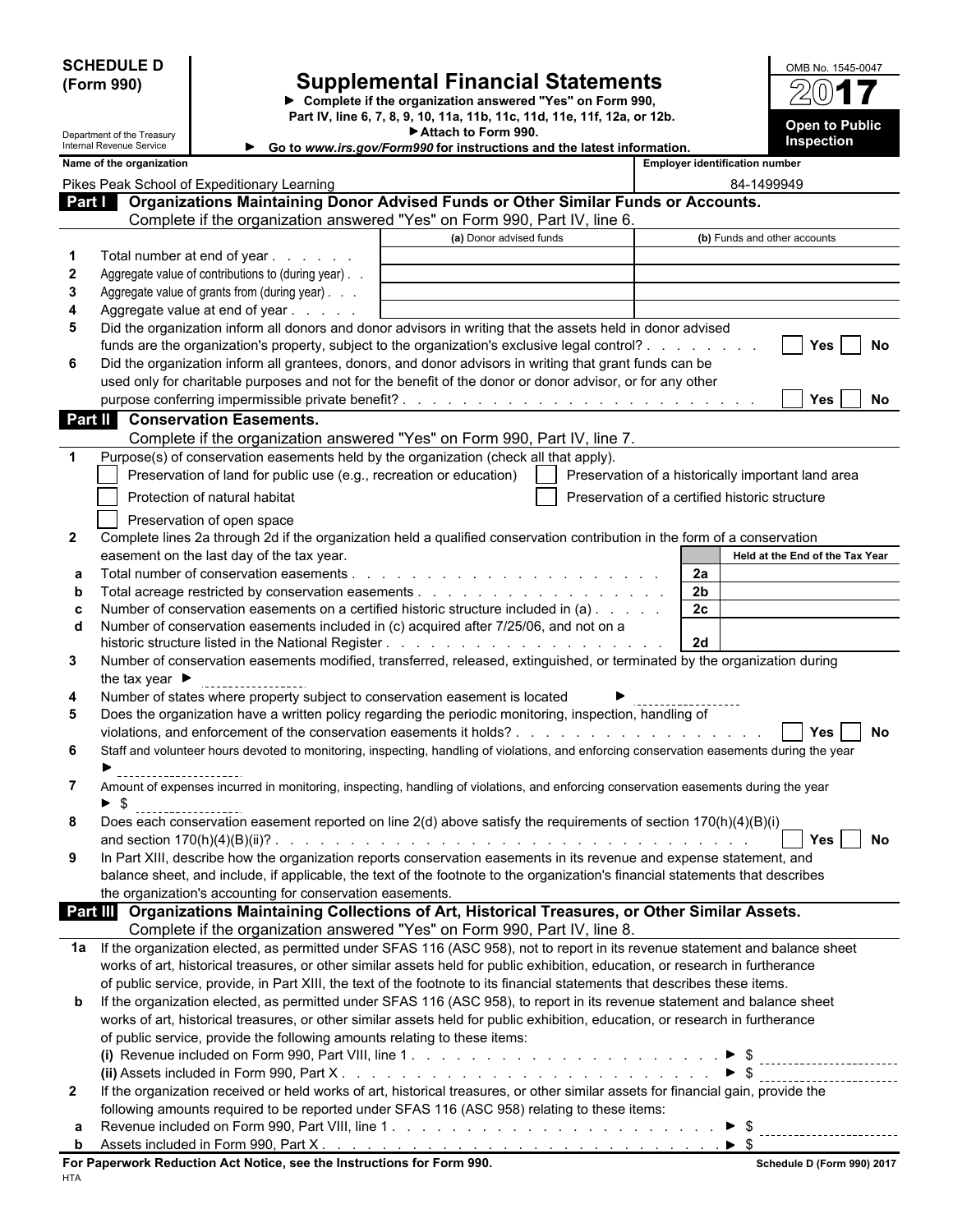|                | Pikes Peak School of Expeditionary Learning<br>Schedule D (Form 990) 2017                                                        |                         |   |                |                           |   | 84-1499949           |        |                     | Page 2    |
|----------------|----------------------------------------------------------------------------------------------------------------------------------|-------------------------|---|----------------|---------------------------|---|----------------------|--------|---------------------|-----------|
|                | Part III Organizations Maintaining Collections of Art, Historical Treasures, or Other Similar Assets (continued)                 |                         |   |                |                           |   |                      |        |                     |           |
| 3              | Using the organization's acquisition, accession, and other records, check any of the following that are a significant use of its |                         |   |                |                           |   |                      |        |                     |           |
|                | collection items (check all that apply):                                                                                         |                         |   |                |                           |   |                      |        |                     |           |
| а              | Public exhibition                                                                                                                |                         | d |                | Loan or exchange programs |   |                      |        |                     |           |
|                |                                                                                                                                  |                         |   |                |                           |   |                      |        |                     |           |
| b              | Scholarly research                                                                                                               |                         | e | Other          |                           |   |                      |        |                     |           |
| c              | Preservation for future generations                                                                                              |                         |   |                |                           |   |                      |        |                     |           |
| 4              | Provide a description of the organization's collections and explain how they further the organization's exempt purpose in Part   |                         |   |                |                           |   |                      |        |                     |           |
|                | XIII.                                                                                                                            |                         |   |                |                           |   |                      |        |                     |           |
| 5              | During the year, did the organization solicit or receive donations of art, historical treasures, or other similar                |                         |   |                |                           |   |                      |        |                     |           |
|                | assets to be sold to raise funds rather than to be maintained as part of the organization's collection?                          |                         |   |                |                           |   |                      |        | <b>Yes</b>          | <b>No</b> |
|                | <b>Escrow and Custodial Arrangements.</b>                                                                                        |                         |   |                |                           |   |                      |        |                     |           |
| <b>Part IV</b> |                                                                                                                                  |                         |   |                |                           |   |                      |        |                     |           |
|                | Complete if the organization answered "Yes" on Form 990, Part IV, line 9, or reported an amount on Form                          |                         |   |                |                           |   |                      |        |                     |           |
|                | 990, Part X, line 21.                                                                                                            |                         |   |                |                           |   |                      |        |                     |           |
| 1a             | Is the organization an agent, trustee, custodian or other intermediary for contributions or other assets not                     |                         |   |                |                           |   |                      |        |                     |           |
|                |                                                                                                                                  |                         |   |                |                           |   |                      |        | Yes                 | No        |
| $\mathbf b$    | If "Yes," explain the arrangement in Part XIII and complete the following table:                                                 |                         |   |                |                           |   |                      |        |                     |           |
|                |                                                                                                                                  |                         |   |                |                           |   |                      | Amount |                     |           |
| c              |                                                                                                                                  |                         |   |                |                           |   | 1c                   |        |                     | 0         |
| d              |                                                                                                                                  |                         |   |                |                           |   | 1d                   |        |                     |           |
| е              |                                                                                                                                  |                         |   |                |                           |   | 1e                   |        |                     |           |
| f              |                                                                                                                                  |                         |   |                |                           |   | 1f                   |        |                     | 0         |
| 2a             | Did the organization include an amount on Form 990, Part X, line 21, for escrow or custodial account liability?                  |                         |   |                |                           |   |                      |        | Yes $ X $           | No        |
|                |                                                                                                                                  |                         |   |                |                           |   |                      |        |                     |           |
| $\mathbf b$    | If "Yes," explain the arrangement in Part XIII. Check here if the explanation has been provided on Part XIII.                    |                         |   |                |                           |   |                      |        |                     |           |
| Part V         | <b>Endowment Funds.</b>                                                                                                          |                         |   |                |                           |   |                      |        |                     |           |
|                | Complete if the organization answered "Yes" on Form 990, Part IV, line 10.                                                       |                         |   |                |                           |   |                      |        |                     |           |
|                |                                                                                                                                  | (a) Current year        |   | (b) Prior year | (c) Two years back        |   | (d) Three years back |        | (e) Four years back |           |
| 1a             | Beginning of year balance                                                                                                        | $\Omega$                |   | $\Omega$       |                           | 0 |                      | 0      |                     | 0         |
| b              | Contributions                                                                                                                    |                         |   |                |                           |   |                      |        |                     |           |
| c              | Net investment earnings, gains,                                                                                                  |                         |   |                |                           |   |                      |        |                     |           |
|                | and losses                                                                                                                       |                         |   |                |                           |   |                      |        |                     |           |
| d              | Grants or scholarships                                                                                                           |                         |   |                |                           |   |                      |        |                     |           |
| е              | Other expenditures for facilities                                                                                                |                         |   |                |                           |   |                      |        |                     |           |
|                | and programs                                                                                                                     |                         |   |                |                           |   |                      |        |                     |           |
|                | Administrative expenses                                                                                                          |                         |   |                |                           |   |                      |        |                     |           |
| g              | End of year balance $\ldots$ $\ldots$ $\ldots$                                                                                   | 0                       |   | 0              |                           | 0 |                      | 0      |                     | 0         |
| 2              | Provide the estimated percentage of the current year end balance (line 1g, column (a)) held as:                                  |                         |   |                |                           |   |                      |        |                     |           |
| а              | Board designated or quasi-endowment                                                                                              |                         | % |                |                           |   |                      |        |                     |           |
| b              | Permanent endowment                                                                                                              |                         |   |                |                           |   |                      |        |                     |           |
|                | Temporarily restricted endowment<br>▶                                                                                            | %<br>%                  |   |                |                           |   |                      |        |                     |           |
| c              |                                                                                                                                  |                         |   |                |                           |   |                      |        |                     |           |
|                | The percentages on lines 2a, 2b, and 2c should equal 100%.                                                                       |                         |   |                |                           |   |                      |        |                     |           |
| 3a             | Are there endowment funds not in the possession of the organization that are held and administered for the                       |                         |   |                |                           |   |                      |        |                     |           |
|                | organization by:                                                                                                                 |                         |   |                |                           |   |                      |        | Yes                 | No        |
|                | (i)                                                                                                                              |                         |   |                |                           |   |                      | 3a(i)  |                     |           |
|                | (ii)                                                                                                                             |                         |   |                |                           |   |                      | 3a(ii) |                     |           |
| b              | If "Yes" on line 3a(ii), are the related organizations listed as required on Schedule R?                                         |                         |   |                |                           |   |                      | 3b     |                     |           |
|                | Describe in Part XIII the intended uses of the organization's endowment funds.                                                   |                         |   |                |                           |   |                      |        |                     |           |
| <b>Part VI</b> | Land, Buildings, and Equipment.                                                                                                  |                         |   |                |                           |   |                      |        |                     |           |
|                | Complete if the organization answered "Yes" on Form 990, Part IV, line 11a. See Form 990, Part X, line 10.                       |                         |   |                |                           |   |                      |        |                     |           |
|                | Description of property                                                                                                          | (a) Cost or other basis |   |                | (b) Cost or other         |   | (c) Accumulated      |        | (d) Book value      |           |
|                |                                                                                                                                  | (investment)            |   |                | basis (other)             |   | depreciation         |        |                     |           |
| 1a             | Land                                                                                                                             |                         |   | 0              | 0                         |   |                      |        |                     | 0         |
| b              | Buildings                                                                                                                        |                         |   | 0              | 0                         |   | 0                    |        |                     | 0         |
| c              | Leasehold improvements                                                                                                           |                         |   | 0              | $\mathbf{0}$              |   | $\mathbf{0}$         |        |                     | 0         |
| d              | Equipment. $\ldots$ $\ldots$ $\ldots$ $\ldots$ $\ldots$                                                                          |                         |   | 0              | 6,300                     |   | 6,300                |        |                     | 0         |
| е              | Other $\ldots$ $\ldots$ $\ldots$ $\ldots$ $\ldots$ $\ldots$                                                                      |                         |   | $\Omega$       | $\Omega$                  |   | 0                    |        |                     | 0         |
|                | Total. Add lines 1a through 1e. (Column (d) must equal Form 990, Part X, column (B), line 10c.)                                  |                         |   |                |                           |   | ▶                    |        |                     | 0         |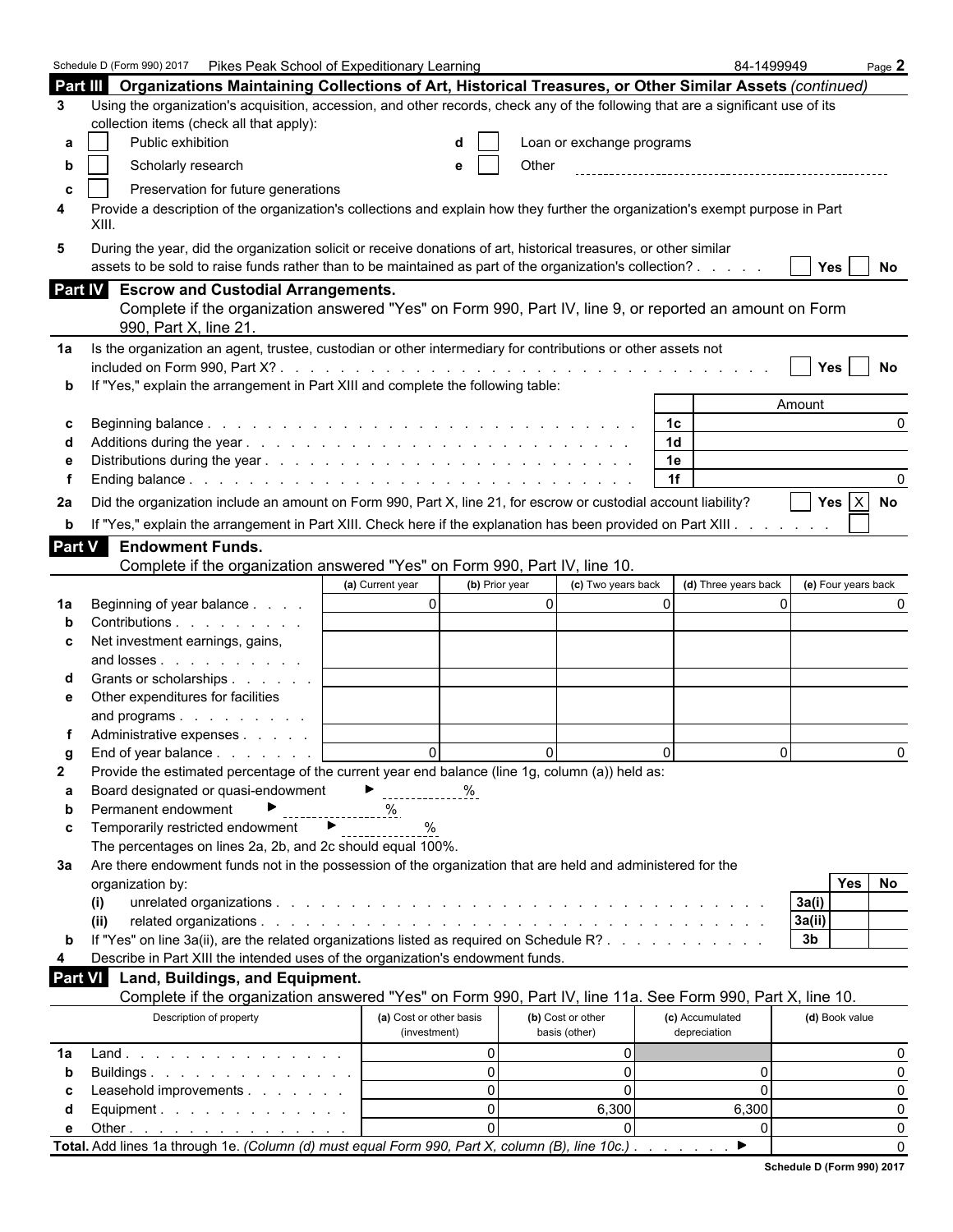| Part VII<br>Investments—Other Securities.                                                |                | Complete if the organization answered "Yes" on Form 990, Part IV, line 11b. See Form 990, Part X, line 12. |           |
|------------------------------------------------------------------------------------------|----------------|------------------------------------------------------------------------------------------------------------|-----------|
| (a) Description of security or category<br>(including name of security)                  | (b) Book value | (c) Method of valuation:<br>Cost or end-of-year market value                                               |           |
| (1) Financial derivatives                                                                | 0              |                                                                                                            |           |
| (2) Closely-held equity interests                                                        | 0              |                                                                                                            |           |
| $(3)$ Other                                                                              |                |                                                                                                            |           |
|                                                                                          |                |                                                                                                            |           |
|                                                                                          |                |                                                                                                            |           |
|                                                                                          |                |                                                                                                            |           |
|                                                                                          |                |                                                                                                            |           |
|                                                                                          |                |                                                                                                            |           |
|                                                                                          |                |                                                                                                            |           |
|                                                                                          |                |                                                                                                            |           |
| (H)                                                                                      |                |                                                                                                            |           |
| Total. (Column (b) must equal Form 990, Part X, col. (B) line 12.) $\blacktriangleright$ | 0              |                                                                                                            |           |
| <b>Part VIII</b><br>Investments-Program Related.                                         |                |                                                                                                            |           |
|                                                                                          |                | Complete if the organization answered "Yes" on Form 990, Part IV, line 11c. See Form 990, Part X, line 13. |           |
|                                                                                          |                |                                                                                                            |           |
| (a) Description of investment                                                            | (b) Book value | (c) Method of valuation:<br>Cost or end-of-year market value                                               |           |
| (1)                                                                                      |                |                                                                                                            |           |
| (2)                                                                                      |                |                                                                                                            |           |
|                                                                                          |                |                                                                                                            |           |
| (3)                                                                                      |                |                                                                                                            |           |
| (4)                                                                                      |                |                                                                                                            |           |
| (5)                                                                                      |                |                                                                                                            |           |
| (6)                                                                                      |                |                                                                                                            |           |
| (7)                                                                                      |                |                                                                                                            |           |
| (8)                                                                                      |                |                                                                                                            |           |
| (9)                                                                                      |                |                                                                                                            |           |
| Total. (Column (b) must equal Form 990, Part X, col. (B) line 13.)                       | 0              |                                                                                                            |           |
| Part IX<br><b>Other Assets.</b>                                                          |                |                                                                                                            |           |
|                                                                                          |                | Complete if the organization answered "Yes" on Form 990, Part IV, line 11d. See Form 990, Part X, line 15. |           |
| (a) Description                                                                          |                | (b) Book value                                                                                             |           |
| (1) Pension & OPEB - Deferred Outflows                                                   |                |                                                                                                            | 3,193,558 |
| (2)                                                                                      |                |                                                                                                            |           |
| (3)                                                                                      |                |                                                                                                            |           |
| (4)                                                                                      |                |                                                                                                            |           |
| (5)                                                                                      |                |                                                                                                            |           |
| (6)                                                                                      |                |                                                                                                            |           |
| (7)                                                                                      |                |                                                                                                            |           |
| (8)                                                                                      |                |                                                                                                            |           |
| (9)                                                                                      |                |                                                                                                            |           |
| Total. (Column (b) must equal Form 990, Part X, col. (B) line 15.).                      |                |                                                                                                            | 3,193,558 |
| Part X<br><b>Other Liabilities.</b>                                                      |                |                                                                                                            |           |
| $line 25$ .                                                                              |                | Complete if the organization answered "Yes" on Form 990, Part IV, line 11e or 11f. See Form 990, Part X,   |           |
| (a) Description of liability<br>1.                                                       | (b) Book value |                                                                                                            |           |
| (1) Federal income taxes                                                                 | 0              |                                                                                                            |           |
| (2) Net Pension & OPEB Liability                                                         | 9,315,816      |                                                                                                            |           |
| (3) Pension & OPEB - Deferred Inflows                                                    | 375,911        |                                                                                                            |           |

(9) **Total.** *(Column (b) must equal Form 990, Part X, col. (B) line 25.)* ▶ | 9,691,727 **2.** Liability for uncertain tax positions. In Part XIII, provide the text of the footnote to the organization's financial statements that reports the organization's liability for uncertain tax positions under FIN 48 (ASC 740). Check here if the text of the footnote has been provided in Part XIII

(4) (5) (6) (7) (8)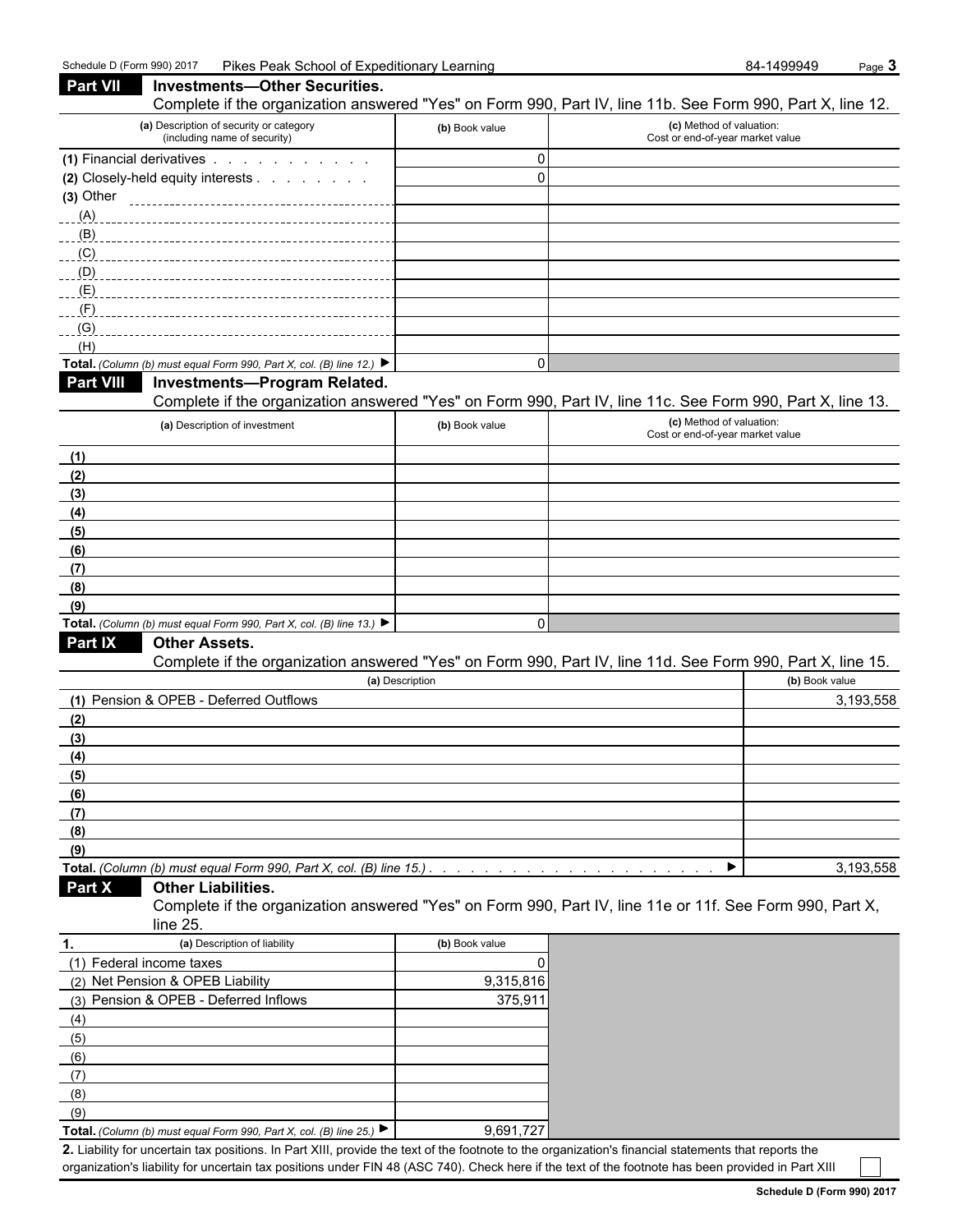|                 | Schedule D (Form 990) 2017  Pikes Peak School of Expeditionary Learning                                                                            | 84-1499949 | Page $4$  |
|-----------------|----------------------------------------------------------------------------------------------------------------------------------------------------|------------|-----------|
| <b>Part XI</b>  | Reconciliation of Revenue per Audited Financial Statements With Revenue per Return.                                                                |            |           |
|                 | Complete if the organization answered "Yes" on Form 990, Part IV, line 12a.                                                                        |            |           |
| $\mathbf 1$     | Total revenue, gains, and other support per audited financial statements                                                                           | 1          | 3,382,160 |
| $\mathbf{2}$    | Amounts included on line 1 but not on Form 990, Part VIII, line 12:                                                                                |            |           |
| a               | Net unrealized gains (losses) on investments<br>2a                                                                                                 |            |           |
| b               | 2 <sub>b</sub>                                                                                                                                     |            |           |
| c               | 2c                                                                                                                                                 |            |           |
| d               | 2d<br>8.934                                                                                                                                        |            |           |
| е               |                                                                                                                                                    | 2e         | 8.934     |
| 3               |                                                                                                                                                    | 3          | 3,373,226 |
| 4               | Amounts included on Form 990, Part VIII, line 12, but not on line 1:                                                                               |            |           |
| а               | Investment expenses not included on Form 990, Part VIII, line 7b<br>4a                                                                             |            |           |
| b               | 4b                                                                                                                                                 |            |           |
| с               |                                                                                                                                                    | 4c         | 0         |
| 5               | Total revenue. Add lines 3 and 4c. (This must equal Form 990, Part I, line 12.)                                                                    | 5          | 3,373,226 |
| <b>Part XII</b> | Reconciliation of Expenses per Audited Financial Statements With Expenses per Return.                                                              |            |           |
|                 | Complete if the organization answered "Yes" on Form 990, Part IV, line 12a.                                                                        |            |           |
| $\mathbf 1$     | Total expenses and losses per audited financial statements                                                                                         | 1          | 4,838,311 |
| $\mathbf{2}$    | Amounts included on line 1 but not on Form 990, Part IX, line 25:                                                                                  |            |           |
| a               | 2a                                                                                                                                                 |            |           |
| b               | 2 <sub>b</sub>                                                                                                                                     |            |           |
| c               | 2 <sub>c</sub>                                                                                                                                     |            |           |
| d               | 2d<br>8,934                                                                                                                                        |            |           |
| е               |                                                                                                                                                    | 2e         | 8,934     |
| 3               |                                                                                                                                                    | 3          | 4,829,377 |
| 4               | Amounts included on Form 990, Part IX, line 25, but not on line 1:                                                                                 |            |           |
| а               | Investment expenses not included on Form 990, Part VIII, line 7b<br>4a                                                                             |            |           |
| b               | 4b                                                                                                                                                 |            |           |
| c               |                                                                                                                                                    | 4c         | 0         |
| 5               | Total expenses. Add lines 3 and 4c. (This must equal Form 990, Part I, line 18.)                                                                   | 5          | 4,829,377 |
|                 | <b>Part XIII</b><br>Supplemental Information.                                                                                                      |            |           |
|                 | Provide the descriptions required for Part II, lines 3, 5, and 9; Part III, lines 1a and 4; Part IV, lines 1b and 2b; Part V, line 4; Part X, line |            |           |
|                 | 2; Part XI, lines 2d and 4b; and Part XII, lines 2d and 4b. Also complete this part to provide any additional information.                         |            |           |
|                 |                                                                                                                                                    |            |           |
|                 | Part XI Line 2d Direct fundraising expenses reported in Part VIII, line 8b.                                                                        |            |           |
|                 |                                                                                                                                                    |            |           |
|                 | Part XII Line 2d Direct fundraising expenses reported in Part VIII, line 8b.                                                                       |            |           |
|                 |                                                                                                                                                    |            |           |
|                 |                                                                                                                                                    |            |           |
|                 |                                                                                                                                                    |            |           |
|                 |                                                                                                                                                    |            |           |
|                 |                                                                                                                                                    |            |           |
|                 |                                                                                                                                                    |            |           |
|                 |                                                                                                                                                    |            |           |
|                 |                                                                                                                                                    |            |           |
|                 |                                                                                                                                                    |            |           |
|                 |                                                                                                                                                    |            |           |
|                 |                                                                                                                                                    |            |           |
|                 |                                                                                                                                                    |            |           |
|                 |                                                                                                                                                    |            |           |
|                 |                                                                                                                                                    |            |           |
|                 |                                                                                                                                                    |            |           |
|                 |                                                                                                                                                    |            |           |
|                 |                                                                                                                                                    |            |           |
|                 |                                                                                                                                                    |            |           |
|                 |                                                                                                                                                    |            |           |
|                 |                                                                                                                                                    |            |           |
|                 |                                                                                                                                                    |            |           |
|                 |                                                                                                                                                    |            |           |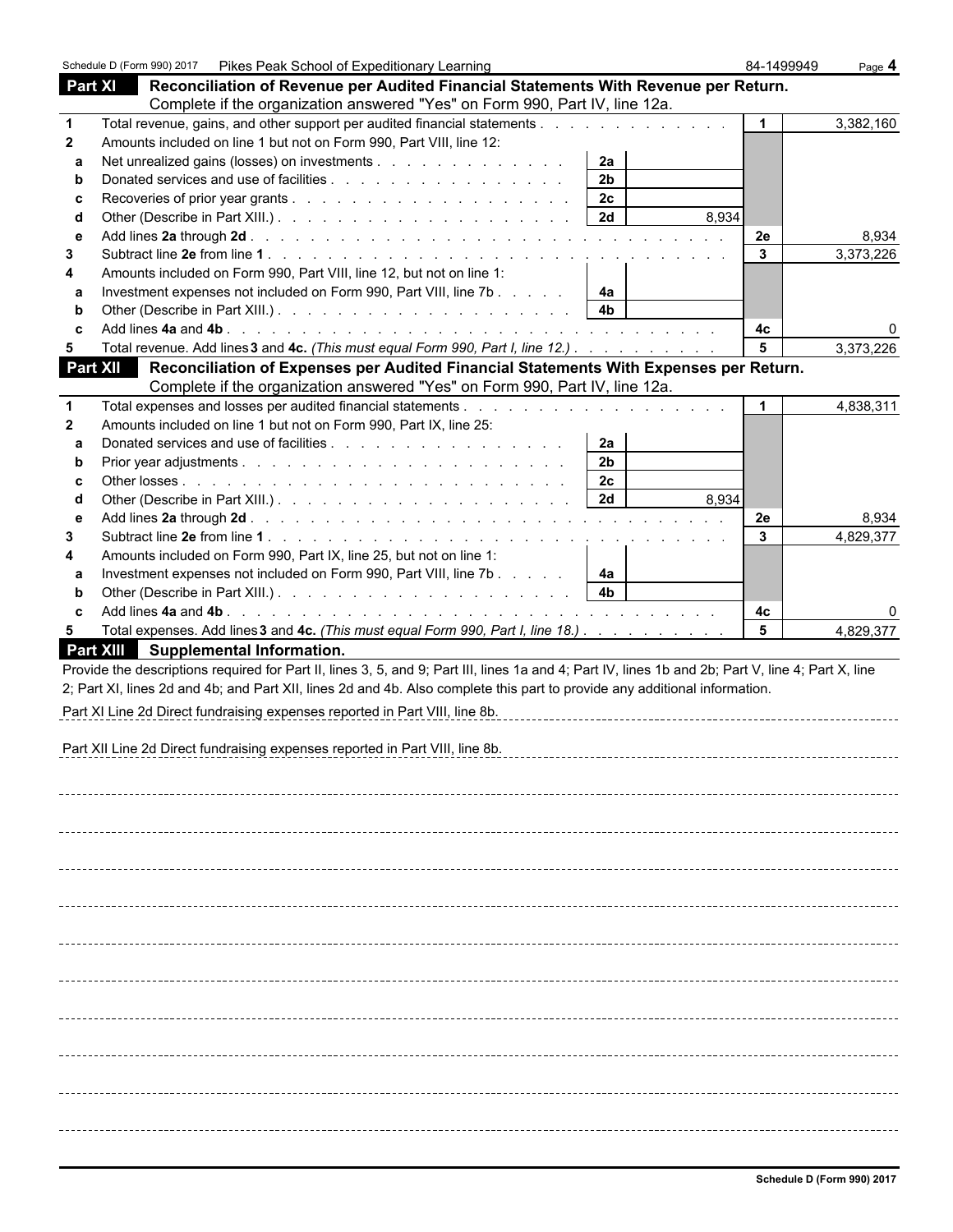| <b>SCHEDULE E</b> |  |                      |  |
|-------------------|--|----------------------|--|
|                   |  | (Form 990 or 990-EZ) |  |

**Open to Public Inspection**

7

Department of the Treasury Internal Revenue Service

**Schools**<br>
<u>Isation answered "Yes" on Form 990,  $\sqrt{2017}$ </u> **Complete if the organization answered "Yes" on Form 990, Part IV, line 13, or Form 990-EZ, Part VI, line 48. Attach to Form 990 or Form 990-EZ. Go to** *www.irs.gov/Form990* **for the latest information.**

Name of the organization<br>**Name of the organization**<br>**Employer identification number** 

| vame or the organization |  |
|--------------------------|--|
|--------------------------|--|

| Pikes Peak School of Expeditionary Learning |  | 84-1499949 |
|---------------------------------------------|--|------------|
|---------------------------------------------|--|------------|

|            | . |  |  |  |
|------------|---|--|--|--|
| 84-1499949 |   |  |  |  |

| Part I |                                                                                                                      |                |                |           |
|--------|----------------------------------------------------------------------------------------------------------------------|----------------|----------------|-----------|
|        |                                                                                                                      |                | <b>YES</b>     | <b>NO</b> |
| 1      | Does the organization have a racially nondiscriminatory policy toward students by statement in its charter,          |                |                |           |
|        | bylaws, other governing instrument, or in a resolution of its governing body?                                        | $\mathbf{1}$   | X              |           |
| 2      | Does the organization include a statement of its racially nondiscriminatory policy toward students in all its        |                |                |           |
|        | brochures, catalogues, and other written communications with the public dealing with student admissions,             |                |                |           |
|        |                                                                                                                      | $\mathbf{2}$   | $\pmb{\times}$ |           |
| 3      | Has the organization publicized its racially nondiscriminatory policy through newspaper or broadcast media           |                |                |           |
|        | during the period of solicitation for students, or during the registration period if it has no solicitation program, |                |                |           |
|        | in a way that makes the policy known to all parts of the general community it serves? If "Yes," please               |                |                |           |
|        |                                                                                                                      | 3              | X              |           |
|        | In accordance with Falcon School District #49 policies.                                                              |                |                |           |
|        |                                                                                                                      |                |                |           |
|        |                                                                                                                      |                |                |           |
|        |                                                                                                                      |                |                |           |
|        |                                                                                                                      |                |                |           |
| 4      | Does the organization maintain the following?                                                                        |                |                |           |
| a      | Records indicating the racial composition of the student body, faculty, and administrative staff?                    | 4a             | X              |           |
| b      | Records documenting that scholarships and other financial assistance are awarded on a racially                       |                |                |           |
| c      | Copies of all catalogues, brochures, announcements, and other written communications to the public dealing           | 4b             | X              |           |
|        |                                                                                                                      | 4c             | X              |           |
| d      | Copies of all material used by the organization or on its behalf to solicit contributions?                           | 4d             | $\pmb{\times}$ |           |
|        | If you answered "No" to any of the above, please explain. If you need more space, use Part II.                       |                |                |           |
|        |                                                                                                                      |                |                |           |
|        |                                                                                                                      |                |                |           |
|        |                                                                                                                      |                |                |           |
| 5      | Does the organization discriminate by race in any way with respect to:                                               |                |                |           |
| a      |                                                                                                                      | 5а             |                | X         |
|        |                                                                                                                      |                |                |           |
| b      |                                                                                                                      | 5b             |                | X         |
|        |                                                                                                                      |                |                |           |
| c      |                                                                                                                      | 5c             |                | X         |
| d      |                                                                                                                      | 5d             |                | X.        |
|        |                                                                                                                      |                |                |           |
| е      |                                                                                                                      | 5е             |                | X         |
|        |                                                                                                                      |                |                |           |
| f      |                                                                                                                      | 5f             |                |           |
|        |                                                                                                                      |                |                |           |
| g      |                                                                                                                      | 5g             |                | X         |
|        |                                                                                                                      |                |                |           |
| h      |                                                                                                                      | 5h             |                | X.        |
|        | If you answered "Yes" to any of the above, please explain. If you need more space, use Part II.                      |                |                |           |
|        |                                                                                                                      |                |                |           |
|        |                                                                                                                      |                |                |           |
|        |                                                                                                                      |                |                |           |
| 6a     | Does the organization receive any financial aid or assistance from a governmental agency?                            | 6a             | X              |           |
| b      | Has the organization's right to such aid ever been revoked or suspended?                                             | 6b             |                | X         |
|        | If you answered "Yes" on either line 6a or line 6b, explain on Part II.                                              |                |                |           |
| 7      | Does the organization certify that it has complied with the applicable requirements of sections 4.01 through         |                |                |           |
|        | 4.05 of Rev. Proc. 75-50, 1975-2 C.B. 587, covering racial nondiscrimination? If "No," explain on Part II            | $\overline{7}$ | X              |           |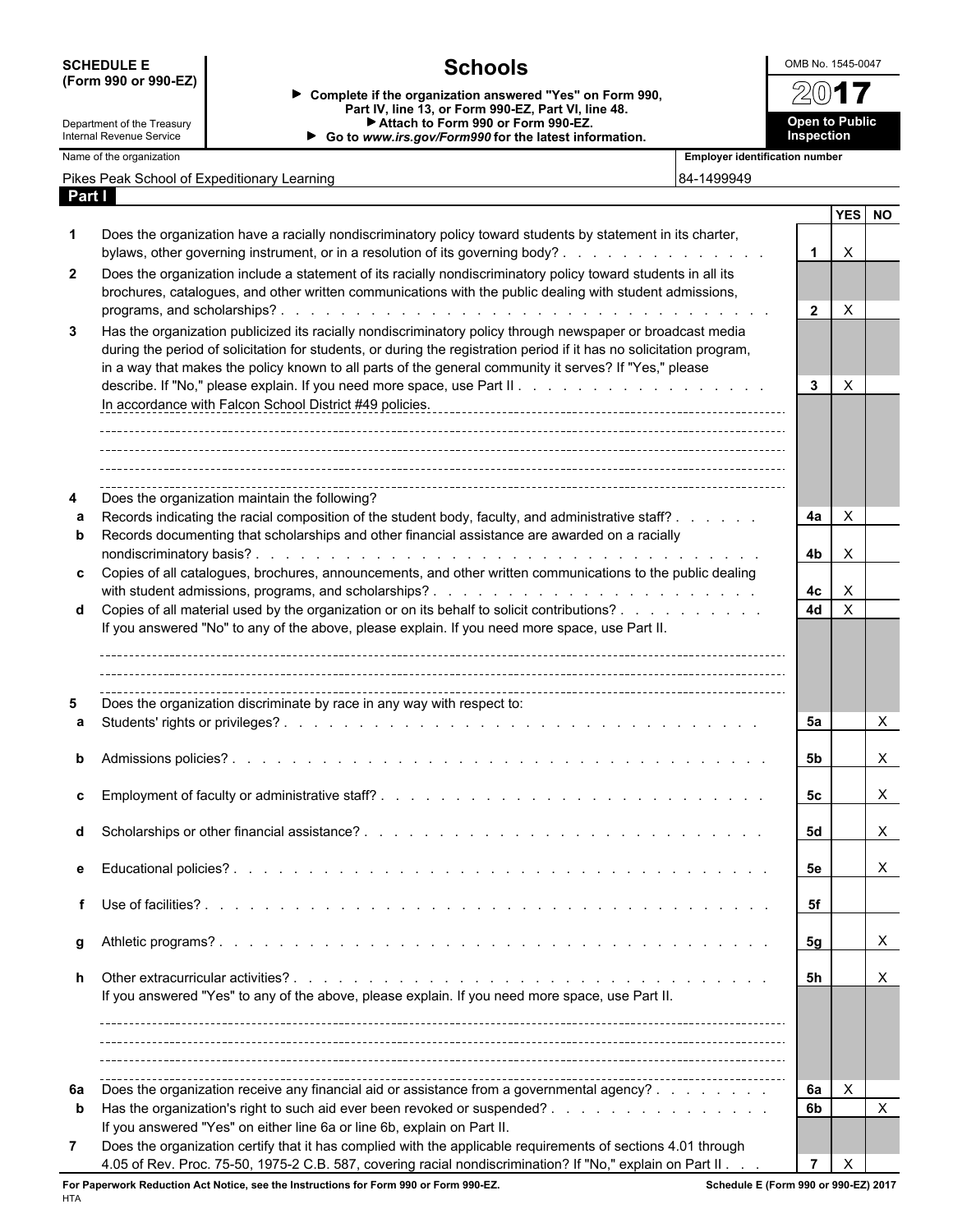| Part II | <b>Supplemental Information.</b> Provide the explanations required by Part I, lines 3, 4d, 5h, 6b, and 7, as applicable. Also provide any other additional information. See instructions. |
|---------|-------------------------------------------------------------------------------------------------------------------------------------------------------------------------------------------|
|         | Line 6a Per Pupil Revenue and grants are received through the Colorado Department of                                                                                                      |
|         | Revenue and Falcon School District #49.                                                                                                                                                   |
|         |                                                                                                                                                                                           |
|         |                                                                                                                                                                                           |
|         |                                                                                                                                                                                           |
|         |                                                                                                                                                                                           |
|         |                                                                                                                                                                                           |
|         |                                                                                                                                                                                           |
|         |                                                                                                                                                                                           |
|         |                                                                                                                                                                                           |
|         |                                                                                                                                                                                           |
|         |                                                                                                                                                                                           |
|         |                                                                                                                                                                                           |
|         |                                                                                                                                                                                           |
|         |                                                                                                                                                                                           |
|         |                                                                                                                                                                                           |
|         |                                                                                                                                                                                           |
|         |                                                                                                                                                                                           |
|         |                                                                                                                                                                                           |
|         |                                                                                                                                                                                           |
|         |                                                                                                                                                                                           |
|         |                                                                                                                                                                                           |
|         |                                                                                                                                                                                           |
|         |                                                                                                                                                                                           |
|         |                                                                                                                                                                                           |
|         |                                                                                                                                                                                           |
|         |                                                                                                                                                                                           |
|         |                                                                                                                                                                                           |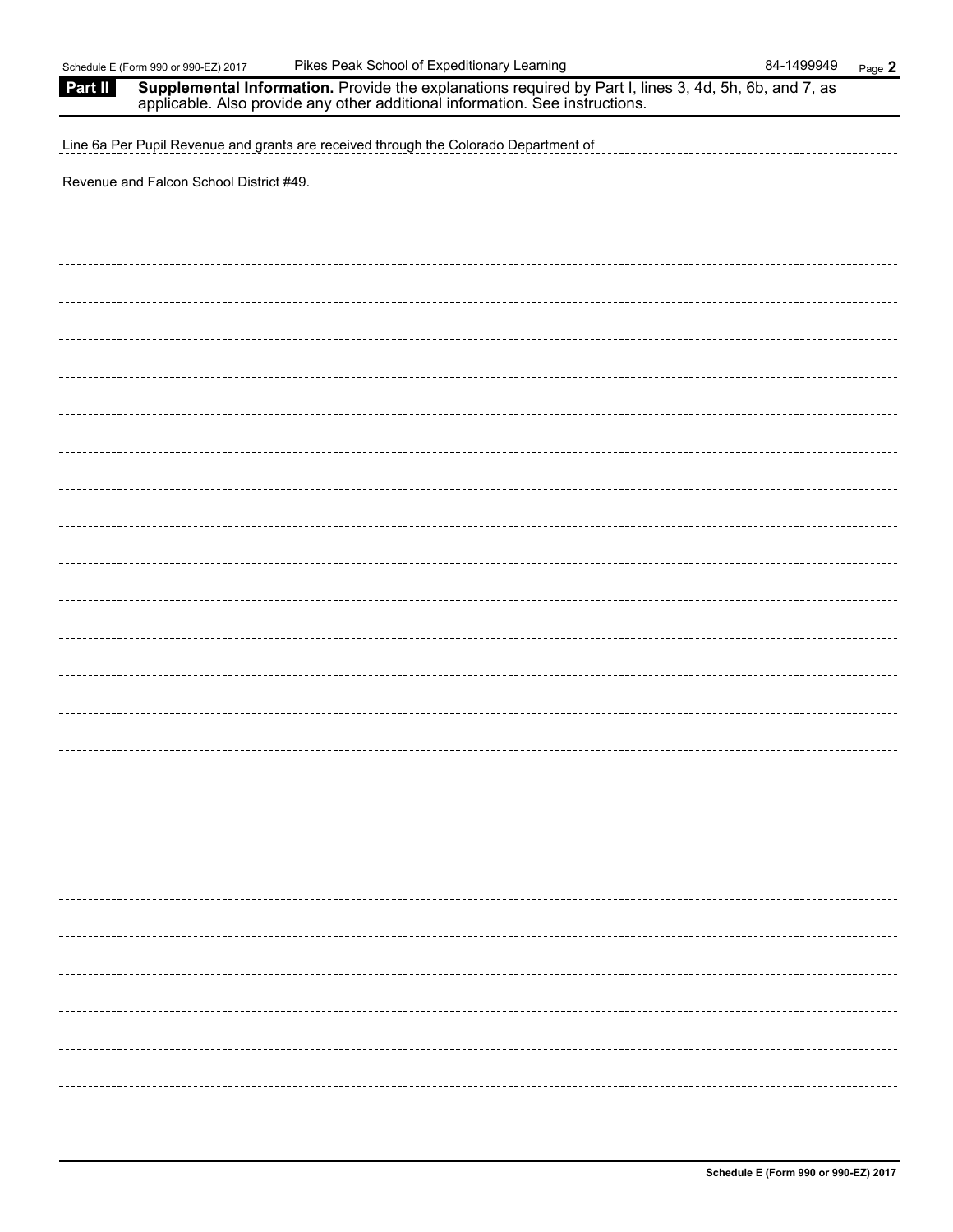|                                                                         |                                                                                                                                                                                          |               |     |                                                                      | Supplemental Information Regarding Fundraising or Gaming Activities                             |                                                                            | OMB No. 1545-0047                                       |  |  |
|-------------------------------------------------------------------------|------------------------------------------------------------------------------------------------------------------------------------------------------------------------------------------|---------------|-----|----------------------------------------------------------------------|-------------------------------------------------------------------------------------------------|----------------------------------------------------------------------------|---------------------------------------------------------|--|--|
| <b>SCHEDULE G</b><br>(Form 990 or 990-EZ)                               |                                                                                                                                                                                          |               |     |                                                                      | Complete if the organization answered "Yes" on Form 990, Part IV, line 17, 18, or 19, or if the |                                                                            |                                                         |  |  |
| Department of the Treasury                                              |                                                                                                                                                                                          |               |     | Attach to Form 990 or Form 990-EZ.                                   | organization entered more than \$15,000 on Form 990-EZ, line 6a.                                |                                                                            | <b>Open to Public</b>                                   |  |  |
| Internal Revenue Service                                                |                                                                                                                                                                                          |               |     |                                                                      | Go to www.irs.gov/Form990 for the latest instructions.                                          | <b>Employer identification number</b>                                      | Inspection                                              |  |  |
| Name of the organization<br>Pikes Peak School of Expeditionary Learning |                                                                                                                                                                                          |               |     |                                                                      |                                                                                                 | 84-1499949                                                                 |                                                         |  |  |
| Part I                                                                  | Fundraising Activities. Complete if the organization answered "Yes" on Form 990, Part IV, line 17.                                                                                       |               |     |                                                                      |                                                                                                 |                                                                            |                                                         |  |  |
|                                                                         | Form 990-EZ filers are not required to complete this part.                                                                                                                               |               |     |                                                                      |                                                                                                 |                                                                            |                                                         |  |  |
| 1                                                                       | Indicate whether the organization raised funds through any of the following activities. Check all that apply.                                                                            |               |     |                                                                      |                                                                                                 |                                                                            |                                                         |  |  |
| Mail solicitations<br>а                                                 |                                                                                                                                                                                          |               | е   |                                                                      | Solicitation of non-government grants                                                           |                                                                            |                                                         |  |  |
| b                                                                       | Internet and email solicitations                                                                                                                                                         |               | f   |                                                                      | Solicitation of government grants                                                               |                                                                            |                                                         |  |  |
| c                                                                       | Phone solicitations<br>Special fundraising events<br>g<br>In-person solicitations                                                                                                        |               |     |                                                                      |                                                                                                 |                                                                            |                                                         |  |  |
| d<br>2a                                                                 | Did the organization have a written or oral agreement with any individual (including officers, directors, trustees,                                                                      |               |     |                                                                      |                                                                                                 |                                                                            |                                                         |  |  |
|                                                                         | key employees listed in Form 990, Part VII) or entity in connection with professional fundraising services?                                                                              |               |     |                                                                      |                                                                                                 |                                                                            | Yes<br>No                                               |  |  |
| b                                                                       | If "Yes," list the 10 highest paid individuals or entities (fundraisers) pursuant to agreements under which the fundraiser is<br>to be compensated at least \$5,000 by the organization. |               |     |                                                                      |                                                                                                 |                                                                            |                                                         |  |  |
| (i) Name and address of individual<br>or entity (fundraiser)            |                                                                                                                                                                                          | (ii) Activity |     | (iii) Did fundraiser have<br>custody or control of<br>contributions? | (iv) Gross receipts<br>from activity                                                            | (v) Amount paid to<br>(or retained by)<br>fundraiser listed in<br>col. (i) | (vi) Amount paid to<br>(or retained by)<br>organization |  |  |
|                                                                         |                                                                                                                                                                                          |               | Yes | No                                                                   |                                                                                                 |                                                                            |                                                         |  |  |
| 1                                                                       |                                                                                                                                                                                          |               |     |                                                                      |                                                                                                 |                                                                            |                                                         |  |  |
|                                                                         |                                                                                                                                                                                          |               |     |                                                                      | 0                                                                                               | 0                                                                          | 0                                                       |  |  |
| 2                                                                       |                                                                                                                                                                                          |               |     |                                                                      | 0                                                                                               | 0                                                                          | 0                                                       |  |  |
| 3                                                                       |                                                                                                                                                                                          |               |     |                                                                      |                                                                                                 |                                                                            |                                                         |  |  |
| 4                                                                       |                                                                                                                                                                                          |               |     |                                                                      | 0                                                                                               | 0                                                                          | 0                                                       |  |  |
| 5                                                                       |                                                                                                                                                                                          |               |     |                                                                      | 0                                                                                               | 0                                                                          | 0                                                       |  |  |
|                                                                         |                                                                                                                                                                                          |               |     |                                                                      | 0                                                                                               | 0                                                                          | 0                                                       |  |  |
| 6                                                                       |                                                                                                                                                                                          |               |     |                                                                      | 0                                                                                               | 0                                                                          | 0                                                       |  |  |
| 7                                                                       |                                                                                                                                                                                          |               |     |                                                                      | 0                                                                                               | 0                                                                          | 0                                                       |  |  |
|                                                                         |                                                                                                                                                                                          |               |     |                                                                      |                                                                                                 | Ω                                                                          | 0                                                       |  |  |
| 9                                                                       |                                                                                                                                                                                          |               |     |                                                                      |                                                                                                 |                                                                            |                                                         |  |  |
| 10                                                                      |                                                                                                                                                                                          |               |     |                                                                      |                                                                                                 |                                                                            |                                                         |  |  |
|                                                                         |                                                                                                                                                                                          |               |     |                                                                      |                                                                                                 | 0                                                                          | 0                                                       |  |  |
| Total .                                                                 |                                                                                                                                                                                          |               |     |                                                                      | 0                                                                                               | n                                                                          | 0                                                       |  |  |
| 3<br>registration or licensing.                                         | List all states in which the organization is registered or licensed to solicit contributions or has been notified it is exempt from                                                      |               |     |                                                                      |                                                                                                 |                                                                            |                                                         |  |  |
|                                                                         |                                                                                                                                                                                          |               |     |                                                                      |                                                                                                 |                                                                            |                                                         |  |  |
|                                                                         |                                                                                                                                                                                          |               |     |                                                                      |                                                                                                 |                                                                            |                                                         |  |  |
|                                                                         |                                                                                                                                                                                          |               |     |                                                                      |                                                                                                 |                                                                            |                                                         |  |  |
|                                                                         |                                                                                                                                                                                          |               |     |                                                                      |                                                                                                 |                                                                            |                                                         |  |  |
|                                                                         |                                                                                                                                                                                          |               |     |                                                                      |                                                                                                 |                                                                            |                                                         |  |  |
|                                                                         |                                                                                                                                                                                          |               |     |                                                                      |                                                                                                 |                                                                            |                                                         |  |  |
|                                                                         |                                                                                                                                                                                          |               |     |                                                                      |                                                                                                 |                                                                            |                                                         |  |  |
|                                                                         |                                                                                                                                                                                          |               |     |                                                                      |                                                                                                 |                                                                            |                                                         |  |  |
|                                                                         |                                                                                                                                                                                          |               |     |                                                                      |                                                                                                 |                                                                            |                                                         |  |  |
|                                                                         |                                                                                                                                                                                          |               |     |                                                                      |                                                                                                 |                                                                            |                                                         |  |  |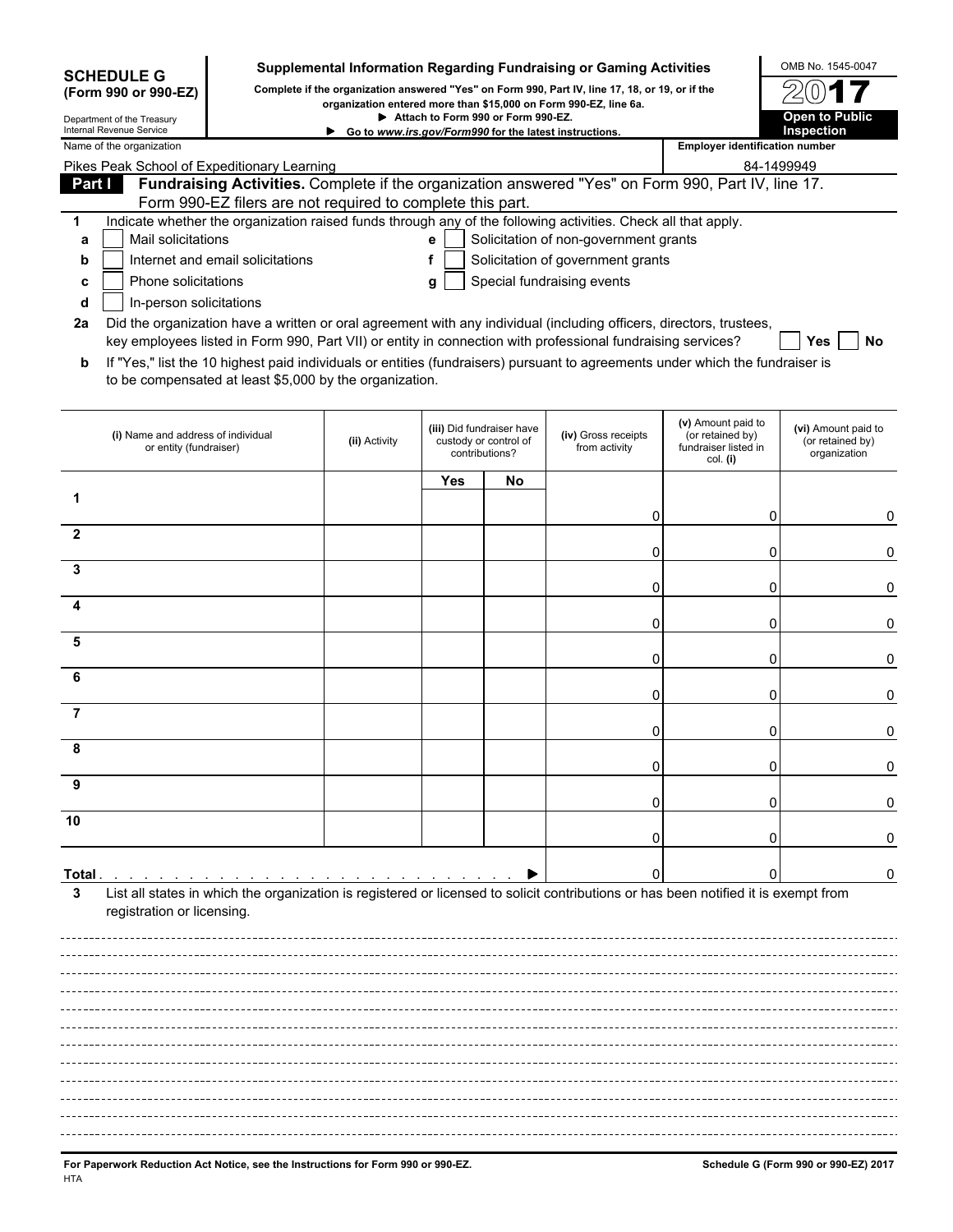**Part II Fundraising Events.** Complete if the organization answered "Yes" on Form 990, Part IV, line 18, or reported more than \$15,000 of fundraising event contributions and gross income on Form 990-EZ, lines 1 and 6b. List events with gross receipts greater than \$5,000.

|                 |        |                                                                                                                                        | $\epsilon$ vento witi gross receipto greater triai po,000.                                          |                                                  |                               |                                                     |
|-----------------|--------|----------------------------------------------------------------------------------------------------------------------------------------|-----------------------------------------------------------------------------------------------------|--------------------------------------------------|-------------------------------|-----------------------------------------------------|
|                 |        |                                                                                                                                        | (a) Event $#1$                                                                                      | $(b)$ Event #2                                   | (c) Other events              | (d) Total events                                    |
|                 |        |                                                                                                                                        | <b>FUNd Run</b>                                                                                     |                                                  | <b>NONE</b>                   | (add col. (a) through<br>col. (c)                   |
|                 |        |                                                                                                                                        | (event type)                                                                                        | (event type)                                     | (total number)                |                                                     |
| Revenue         |        | Gross receipts<br>1                                                                                                                    | 8,747                                                                                               |                                                  | 0                             | 8,747                                               |
|                 |        | Less: Contributions<br>2<br>Gross income (line 1<br>3                                                                                  |                                                                                                     |                                                  | 0                             | 0                                                   |
|                 |        | minus line $2)$ . $\vert$                                                                                                              | 8,747                                                                                               |                                                  | 0                             | 8,747                                               |
|                 |        | Cash prizes<br>4                                                                                                                       |                                                                                                     |                                                  | 0                             | 0                                                   |
|                 |        | Noncash prizes<br>5                                                                                                                    |                                                                                                     |                                                  | 0                             | 0                                                   |
| Direct Expenses |        | Rent/facility costs<br>6                                                                                                               |                                                                                                     |                                                  | 0                             | 0                                                   |
|                 |        | Food and beverages<br>7                                                                                                                | the contract of the contract of the contract of                                                     |                                                  | 0                             | 0                                                   |
|                 |        | Entertainment<br>8                                                                                                                     |                                                                                                     |                                                  | 0                             | 0                                                   |
|                 |        | Other direct expenses<br>9                                                                                                             | 947                                                                                                 |                                                  | 0                             | 947                                                 |
|                 |        | Direct expense summary. Add lines 4 through 9 in column (d) $\ldots$ $\ldots$ $\ldots$ $\ldots$ $\ldots$ $\ldots$ $\ldots$<br>10<br>11 |                                                                                                     |                                                  |                               | 947)<br>7,800                                       |
|                 |        | Part III                                                                                                                               | Gaming. Complete if the organization answered "Yes" on Form 990, Part IV, line 19, or reported more |                                                  |                               |                                                     |
|                 |        | than \$15,000 on Form 990-EZ, line 6a.                                                                                                 |                                                                                                     |                                                  |                               |                                                     |
| Revenue         |        |                                                                                                                                        | (a) Bingo                                                                                           | (b) Pull tabs/instant<br>bingo/progressive bingo | (c) Other gaming              | (d) Total gaming (add<br>col. (a) through col. (c)) |
|                 |        | 1<br>Gross revenue                                                                                                                     |                                                                                                     |                                                  |                               | 0                                                   |
|                 |        | Cash prizes<br>2                                                                                                                       |                                                                                                     |                                                  |                               | 0                                                   |
| Direct Expenses |        | Noncash prizes<br>3                                                                                                                    |                                                                                                     |                                                  |                               | 0                                                   |
|                 |        | Rent/facility costs<br>4                                                                                                               |                                                                                                     |                                                  |                               | 0                                                   |
|                 |        | 5<br>Other direct expenses                                                                                                             |                                                                                                     |                                                  |                               | 0                                                   |
|                 |        |                                                                                                                                        | $\sqrt{Y}$ Yes %                                                                                    | $\sqrt{Y}$ es %                                  | $\overline{\Box}$ Yes<br>$\%$ |                                                     |
|                 |        | Volunteer labor<br>6                                                                                                                   | No                                                                                                  | No                                               | No.                           |                                                     |
|                 |        | 7                                                                                                                                      |                                                                                                     |                                                  |                               | $\left( 0\right)$                                   |
|                 |        | Net gaming income summary. Subtract line 7 from line 1, column (d) ▶<br>8                                                              |                                                                                                     |                                                  |                               | 0                                                   |
| 9               |        | Enter the state(s) in which the organization conducts gaming activities:                                                               |                                                                                                     |                                                  |                               |                                                     |
|                 | а<br>b | Is the organization licensed to conduct gaming activities in each of these states?                                                     |                                                                                                     |                                                  |                               | Yes<br>No                                           |
|                 | b      | 10a Were any of the organization's gaming licenses revoked, suspended, or terminated during the tax year?                              |                                                                                                     |                                                  |                               | Yes<br>No.                                          |

**Schedule G (Form 990 or 990-EZ) 2017**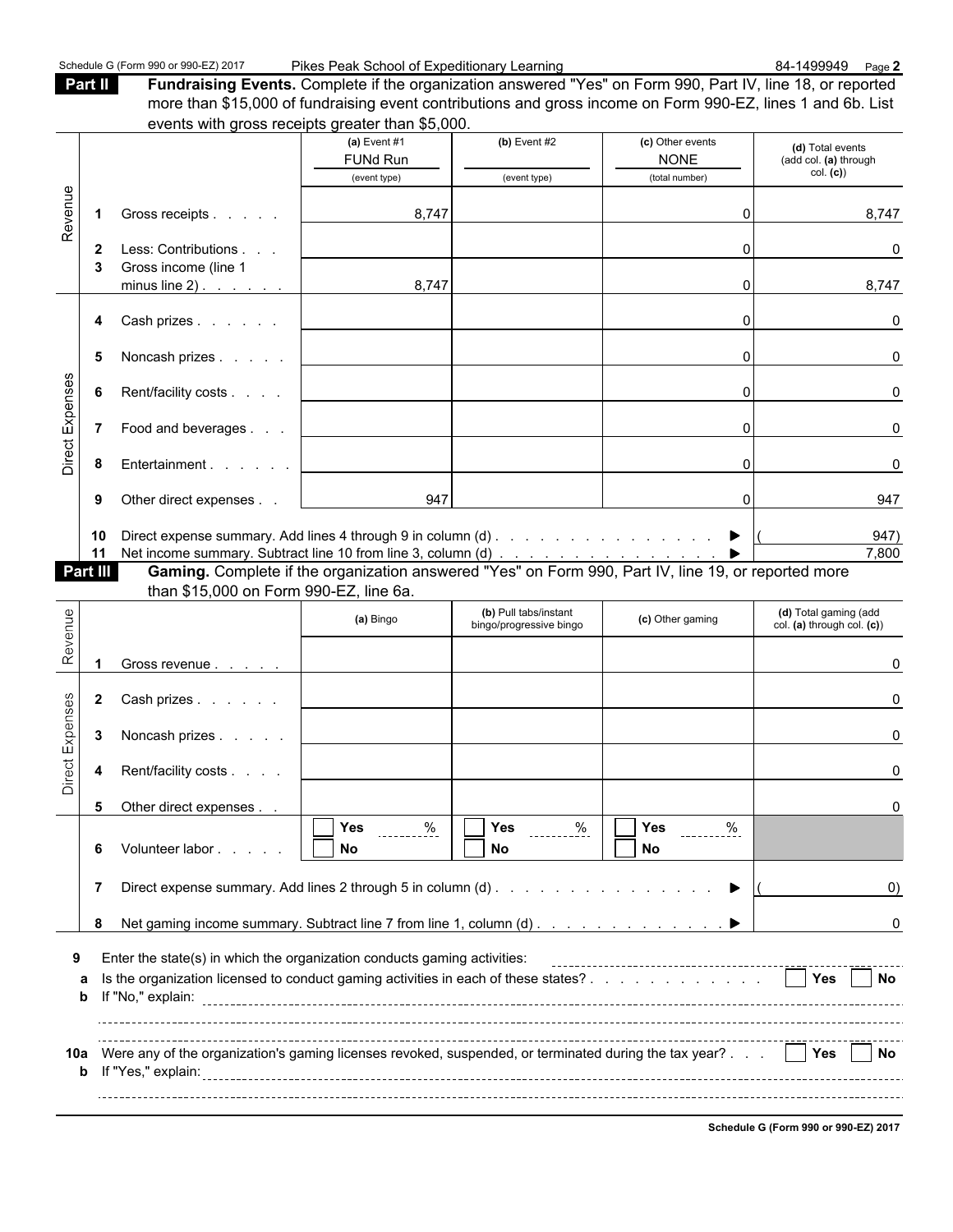|         | Schedule G (Form 990 or 990-EZ) 2017 Pikes Peak School of Expeditionary Learning                                                                                                                  |                 | 84-1499949                            | Page 3    |               |
|---------|---------------------------------------------------------------------------------------------------------------------------------------------------------------------------------------------------|-----------------|---------------------------------------|-----------|---------------|
| 11      |                                                                                                                                                                                                   |                 | Yes                                   | No        |               |
| 12      | Is the organization a grantor, beneficiary or trustee of a trust, or a member of a partnership or other entity                                                                                    |                 | <b>Yes</b>                            | <b>No</b> |               |
| 13      | Indicate the percentage of gaming activity conducted in:                                                                                                                                          |                 |                                       |           |               |
| a       |                                                                                                                                                                                                   | 13a             |                                       |           | %             |
| b       |                                                                                                                                                                                                   | 13 <sub>b</sub> |                                       |           | $\frac{0}{0}$ |
| 14      | Enter the name and address of the person who prepares the organization's gaming/special events books<br>and records:                                                                              |                 |                                       |           |               |
|         |                                                                                                                                                                                                   |                 |                                       |           |               |
|         |                                                                                                                                                                                                   |                 |                                       |           |               |
|         | 15a Does the organization have a contract with a third party from whom the organization receives gaming                                                                                           |                 | Yes                                   | <b>No</b> |               |
| b       |                                                                                                                                                                                                   |                 |                                       |           |               |
|         | amount of gaming revenue retained by the third party $\triangleright$ \$ 0.                                                                                                                       |                 |                                       |           |               |
| c       | If "Yes," enter name and address of the third party:                                                                                                                                              |                 |                                       |           |               |
|         |                                                                                                                                                                                                   |                 |                                       |           |               |
|         |                                                                                                                                                                                                   |                 |                                       |           |               |
| 16      | Gaming manager information:                                                                                                                                                                       |                 |                                       |           |               |
|         |                                                                                                                                                                                                   |                 |                                       |           |               |
|         | $\triangleright$ \$ $\frac{0}{1}$<br>Gaming manager compensation                                                                                                                                  |                 |                                       |           |               |
|         | Description of services provided                                                                                                                                                                  |                 |                                       |           |               |
|         | Director/officer<br>Employee<br>Independent contractor                                                                                                                                            |                 |                                       |           |               |
| 17      | Mandatory distributions:                                                                                                                                                                          |                 |                                       |           |               |
| a       | Is the organization required under state law to make charitable distributions from the gaming proceeds to                                                                                         |                 |                                       |           |               |
|         |                                                                                                                                                                                                   |                 | Yes                                   | No        |               |
| b       | Enter the amount of distributions required under state law to be distributed to other exempt organizations                                                                                        |                 |                                       |           |               |
| Part IV | or spent in the organization's own exempt activities during the tax year<br>\$<br>▶<br>Supplemental Information. Provide the explanations required by Part I, line 2b, columns (iii) and (v); and |                 |                                       |           | 0             |
|         | Part III, lines 9, 9b, 10b, 15b, 15c, 16, and 17b, as applicable. Also provide any additional information.                                                                                        |                 |                                       |           |               |
|         | See instructions                                                                                                                                                                                  |                 |                                       |           |               |
|         |                                                                                                                                                                                                   |                 |                                       |           |               |
|         |                                                                                                                                                                                                   |                 |                                       |           |               |
|         |                                                                                                                                                                                                   |                 |                                       |           |               |
|         |                                                                                                                                                                                                   |                 |                                       |           |               |
|         |                                                                                                                                                                                                   |                 |                                       |           |               |
|         |                                                                                                                                                                                                   |                 |                                       |           |               |
|         |                                                                                                                                                                                                   |                 |                                       |           |               |
|         |                                                                                                                                                                                                   |                 |                                       |           |               |
|         |                                                                                                                                                                                                   |                 |                                       |           |               |
|         |                                                                                                                                                                                                   |                 |                                       |           |               |
|         |                                                                                                                                                                                                   |                 | Cabadule C (Ferma 000 an 000 FZ) 2047 |           |               |

**Schedule G (Form 990 or 990-EZ) 2017**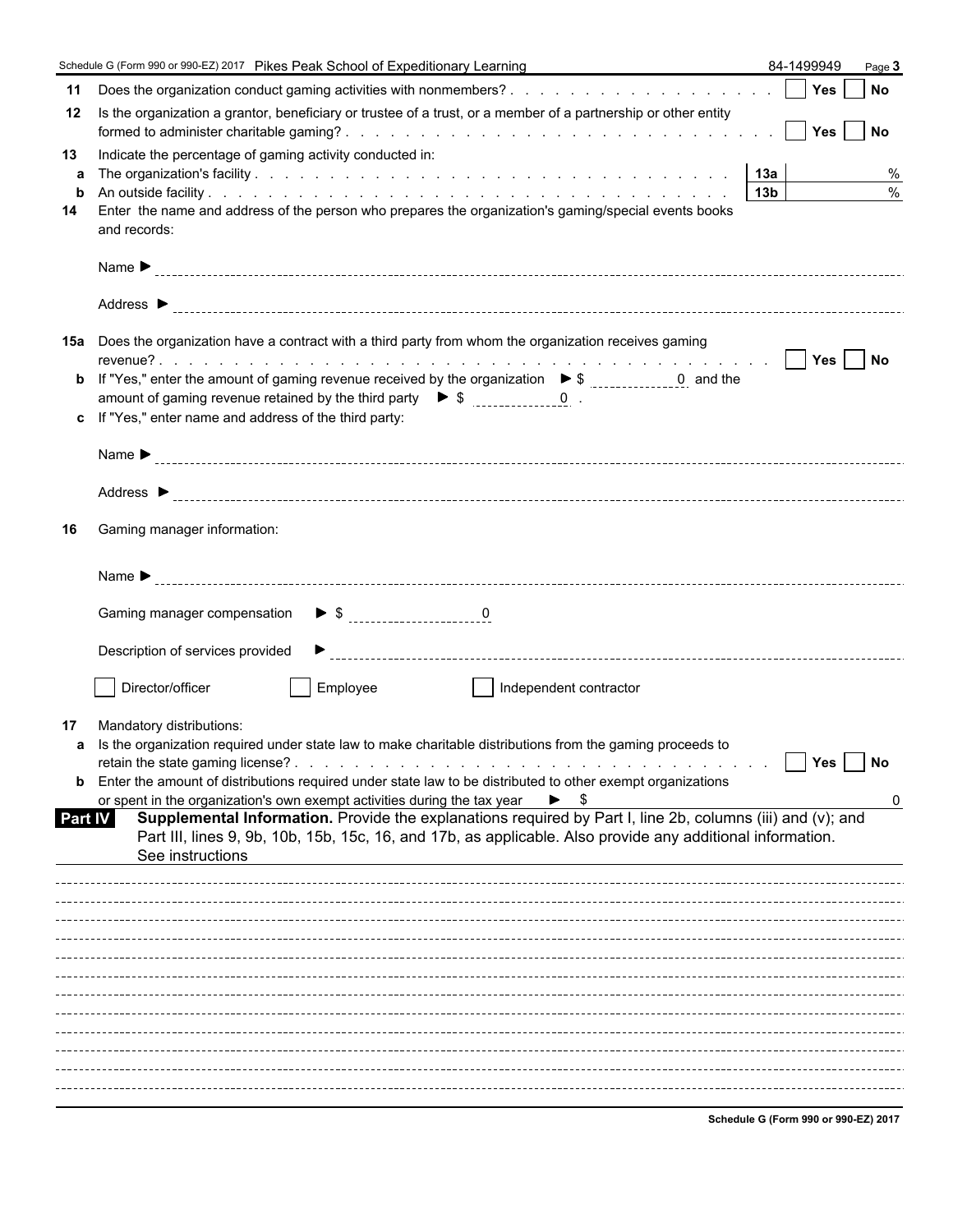| <b>SCHEDULE L</b> |  |
|-------------------|--|
|-------------------|--|

# **SCHEDULE L Transactions With Interested Persons**<br>(Form 990 or 990-EZ)  $\parallel_{\bullet}$  Complete if the organization answered "Yes" on Form 990, Part IV, line 25a.

**(Form 990 or 990-EZ) Complete if the organization answered "Yes" on Form 990, Part IV, line 25a, 25b, 26, 27, 28a, 28b, or 28c, or Form 990-EZ, Part V, line 38a or 40b.**

Attach to Form 990 or Form 990-EZ.

| Internal Revenue Service | Go to www.irs.gov/Form990 for instructions and the latest information. |                                       | nь |
|--------------------------|------------------------------------------------------------------------|---------------------------------------|----|
| Name of the organization |                                                                        | <b>Employer identification number</b> |    |

| OMB No. 1545-0047                    |
|--------------------------------------|
| $2(0)$ 1                             |
| <b>Open To Public<br/>Inspection</b> |

Internal Revenue Service

Department of the Treasury

Pikes Peak School of Expeditionary Learning 84-1499949 (84-1499949)

**Part I Excess Benefit Transactions** (section 501(c)(3), section 501(c)(4), and 501(c)(29) organizations only). Complete if the organization answered "Yes" on Form 990, Part IV, line 25a or 25b, or Form 990-EZ, Part V, line 40b.

| (b) Relationship between disqualified person and |                                 |                                                                                                       |                                | (d) Corrected? |    |
|--------------------------------------------------|---------------------------------|-------------------------------------------------------------------------------------------------------|--------------------------------|----------------|----|
|                                                  | (a) Name of disqualified person | organization                                                                                          | (c) Description of transaction | <b>Yes</b>     | No |
|                                                  |                                 |                                                                                                       |                                |                |    |
|                                                  |                                 |                                                                                                       |                                |                |    |
|                                                  |                                 |                                                                                                       |                                |                |    |
| (4)                                              |                                 |                                                                                                       |                                |                |    |
| (5)                                              |                                 |                                                                                                       |                                |                |    |
| (6)                                              |                                 |                                                                                                       |                                |                |    |
|                                                  |                                 | Enter the amount of tax incurred by the organization managers or disqualified persons during the year |                                |                |    |
|                                                  |                                 |                                                                                                       |                                |                |    |

**3** Enter the amount of tax, if any, on line 2, above, reimbursed by the organization . . . . . . . . . . . . ▶ \$

| Part II | Loans to and/or From |  |  |
|---------|----------------------|--|--|
|---------|----------------------|--|--|

**Interested Persons.** 

Complete if the organization answered "Yes" on Form 990-EZ, Part V, line 38a or Form 990, Part IV, line 26; or if the organization reported an amount on Form 990, Part X, line 5, 6, or 22.

| (a) Name of interested person | (b) Relationship<br>with organization | (c) Purpose<br>of loan | (d) Loan to or<br>organization? | from the | (e) Original<br>principal amount | (f) Balance due | (g) In default? (h) Approved |    | by board or<br>committee? |    | (i) Written<br>agreement? |    |
|-------------------------------|---------------------------------------|------------------------|---------------------------------|----------|----------------------------------|-----------------|------------------------------|----|---------------------------|----|---------------------------|----|
|                               |                                       |                        | To                              | From     |                                  |                 | <b>Yes</b>                   | No | Yes                       | No | Yes                       | No |
| (1)                           |                                       |                        |                                 |          |                                  |                 |                              |    |                           |    |                           |    |
| (2)                           |                                       |                        |                                 |          |                                  |                 |                              |    |                           |    |                           |    |
| (3)                           |                                       |                        |                                 |          |                                  |                 |                              |    |                           |    |                           |    |
| (4)                           |                                       |                        |                                 |          |                                  |                 |                              |    |                           |    |                           |    |
| (5)                           |                                       |                        |                                 |          |                                  |                 |                              |    |                           |    |                           |    |
| (6)                           |                                       |                        |                                 |          |                                  |                 |                              |    |                           |    |                           |    |
| (7)                           |                                       |                        |                                 |          |                                  |                 |                              |    |                           |    |                           |    |
| (8)                           |                                       |                        |                                 |          |                                  |                 |                              |    |                           |    |                           |    |
| (9)                           |                                       |                        |                                 |          |                                  |                 |                              |    |                           |    |                           |    |
| (10)                          |                                       |                        |                                 |          |                                  |                 |                              |    |                           |    |                           |    |
| Total.                        |                                       |                        |                                 |          | -\$                              | 0               |                              |    |                           |    |                           |    |

**Part III Grants or Assistance Benefiting Interested Persons.**

Complete if the organization answered "Yes" on Form 990, Part IV, line 27.

| (a) Name of interested person | (b) Relationship between interested<br>person and the organization | (c) Amount of assistance | (d) Type of assistance | (e) Purpose of assistance |
|-------------------------------|--------------------------------------------------------------------|--------------------------|------------------------|---------------------------|
| (1)                           |                                                                    |                          |                        |                           |
| (2)                           |                                                                    |                          |                        |                           |
| (3)                           |                                                                    |                          |                        |                           |
| (4)                           |                                                                    |                          |                        |                           |
| (5)                           |                                                                    |                          |                        |                           |
| (6)                           |                                                                    |                          |                        |                           |
| (7)                           |                                                                    |                          |                        |                           |
| (8)                           |                                                                    |                          |                        |                           |
| (9)                           |                                                                    |                          |                        |                           |
| (10)                          |                                                                    |                          |                        |                           |

**For Paperwork Reduction Act Notice, see the Instructions for Form 990 or 990-EZ. Schedule L (Form 990 or 990-EZ) 2017 HTA**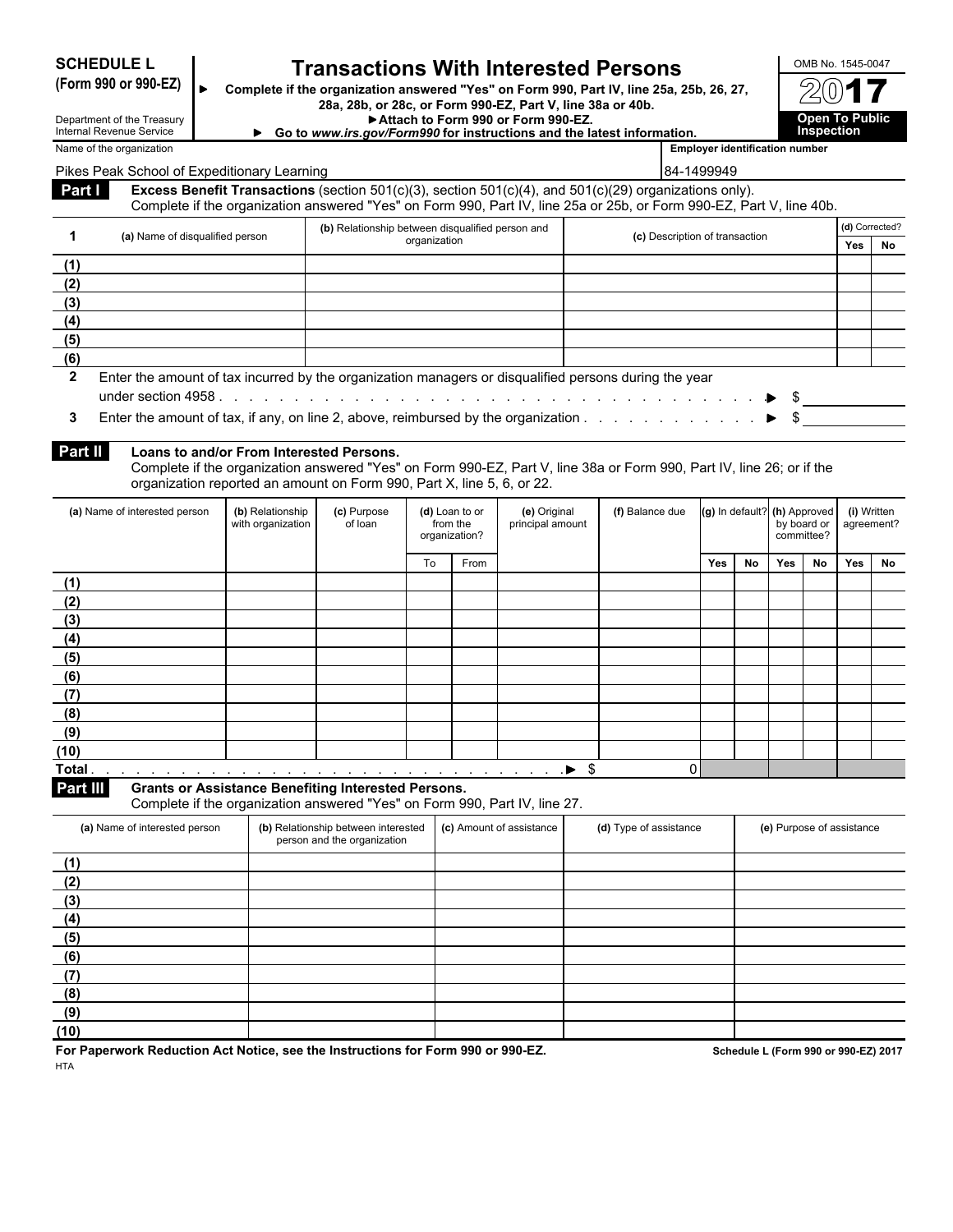| <b>Part IV</b> | <b>Business Transactions Involving Interested Persons.</b><br>Complete if the organization answered "Yes" on Form 990, Part IV, line 28a, 28b, or 28c. |                                                                       |                              |                                |     |                                               |  |  |  |
|----------------|--------------------------------------------------------------------------------------------------------------------------------------------------------|-----------------------------------------------------------------------|------------------------------|--------------------------------|-----|-----------------------------------------------|--|--|--|
|                | (a) Name of interested person                                                                                                                          | (b) Relationship between<br>interested person and the<br>organization | (c) Amount of<br>transaction | (d) Description of transaction |     | (e) Sharing of<br>organization's<br>revenues? |  |  |  |
|                |                                                                                                                                                        |                                                                       |                              |                                | Yes | No<br>$\mathsf{X}$                            |  |  |  |
|                | (1) Jennifer Bernard                                                                                                                                   | Wife of Board member                                                  |                              | 10,558 Teacher                 |     |                                               |  |  |  |
| (2)<br>(3)     |                                                                                                                                                        |                                                                       |                              |                                |     |                                               |  |  |  |
| (4)            |                                                                                                                                                        |                                                                       |                              |                                |     |                                               |  |  |  |
| (5)            |                                                                                                                                                        |                                                                       |                              |                                |     |                                               |  |  |  |
| (6)            |                                                                                                                                                        |                                                                       |                              |                                |     |                                               |  |  |  |
| (7)            |                                                                                                                                                        |                                                                       |                              |                                |     |                                               |  |  |  |
| (8)            |                                                                                                                                                        |                                                                       |                              |                                |     |                                               |  |  |  |
| (9)            |                                                                                                                                                        |                                                                       |                              |                                |     |                                               |  |  |  |
| (10)           |                                                                                                                                                        |                                                                       |                              |                                |     |                                               |  |  |  |
| Part V         | <b>Supplemental Information</b><br>Provide additional information for responses to questions on Schedule L (see instructions).                         |                                                                       |                              |                                |     |                                               |  |  |  |
|                |                                                                                                                                                        |                                                                       |                              |                                |     |                                               |  |  |  |
|                |                                                                                                                                                        |                                                                       |                              |                                |     |                                               |  |  |  |
|                |                                                                                                                                                        |                                                                       |                              |                                |     |                                               |  |  |  |
|                |                                                                                                                                                        |                                                                       |                              |                                |     |                                               |  |  |  |
|                |                                                                                                                                                        |                                                                       |                              |                                |     |                                               |  |  |  |
|                |                                                                                                                                                        |                                                                       |                              |                                |     |                                               |  |  |  |
|                |                                                                                                                                                        |                                                                       |                              |                                |     |                                               |  |  |  |
|                |                                                                                                                                                        |                                                                       |                              |                                |     |                                               |  |  |  |
|                |                                                                                                                                                        |                                                                       |                              |                                |     |                                               |  |  |  |
|                |                                                                                                                                                        |                                                                       |                              |                                |     |                                               |  |  |  |
|                |                                                                                                                                                        |                                                                       |                              |                                |     |                                               |  |  |  |
|                |                                                                                                                                                        |                                                                       |                              |                                |     |                                               |  |  |  |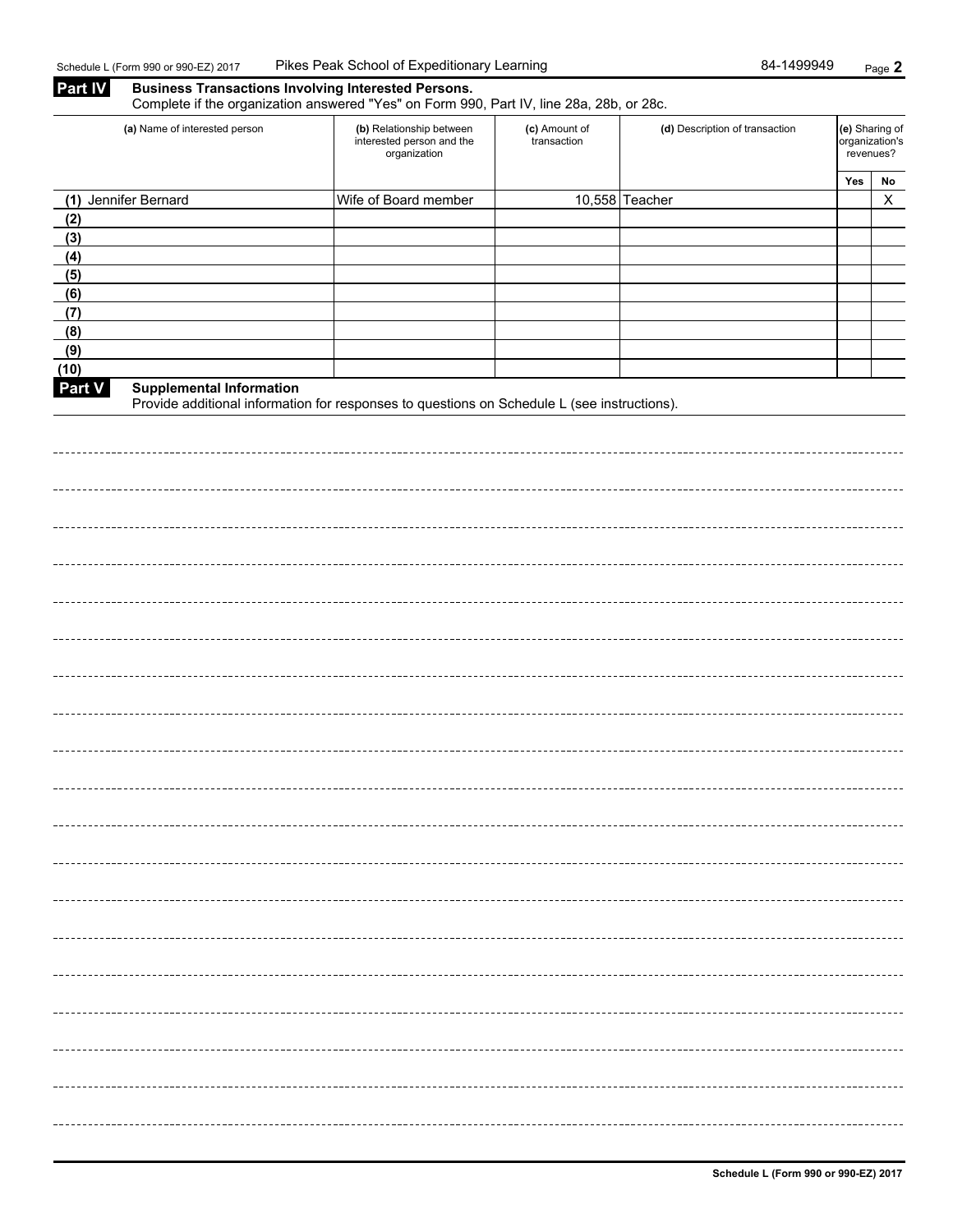Department of the Treasury

## **SCHEDULE O Supplemental Information to Form 990 or 990-EZ OMB No. 1545-0047**

**(Form 990 or 990-EZ) Complete to provide information for responses to specific questions on Form 990 or 990-EZ or to provide any additional information.** ▶ Attach to Form 990 or 990-EZ. **Open to Public** 

▶ Go to *www.irs.gov/Form990* for the latest information



| <b>Internal Revenue Service</b>            | 30 to www.irs.gov/Formaso for the latest imormation.                                           | mspecuon                                            |
|--------------------------------------------|------------------------------------------------------------------------------------------------|-----------------------------------------------------|
| Name of the organization                   | Pikes Peak School of Expeditionary Learning                                                    | <b>Employer identification number</b><br>84-1499949 |
|                                            | Form 990, Part VI, Section A, Line 2: The wife of one board member is a teacher at the school, |                                                     |
| as detailed on Schedule L.                 |                                                                                                |                                                     |
|                                            | Form 990, Part VI, Section B, Line 8b: There are no committees with authority to act on behalf |                                                     |
|                                            |                                                                                                |                                                     |
| of the governing body.                     |                                                                                                |                                                     |
|                                            | Form 990, Part VI, Section B, Line 11b: Sent electronically to the Board for review.           |                                                     |
|                                            | Form 990, Part VI, Section B, Line 12c: Board members are annually asked to complete a         |                                                     |
|                                            | Conflict of Interest Disclosure form which is kept on file at the school. Anyone with a        |                                                     |
|                                            | conflict of interest regarding a particular issue is not allowed to vote on that issue.        |                                                     |
|                                            | Form 990, Part VI, Section B, Line 15a/15b: Certified Staff salaries are based on School       |                                                     |
|                                            | District #49 Salary Schedule and others are approved by the Board of Directors. All are        |                                                     |
| covered with written employment contracts. |                                                                                                |                                                     |
|                                            | Form 990, Part VI, Section C, Line 19: Kept on file and available upon request.                |                                                     |
|                                            | Form 990, Part XI, Line 8: Restated Deferred Outflows of Resources and Net OPEB Liability due  |                                                     |
|                                            | to change in Accounting Principle of adopting GASB 75.                                         |                                                     |
|                                            |                                                                                                |                                                     |
|                                            |                                                                                                |                                                     |
|                                            |                                                                                                |                                                     |
|                                            |                                                                                                |                                                     |
|                                            |                                                                                                |                                                     |
|                                            |                                                                                                |                                                     |
|                                            |                                                                                                |                                                     |
|                                            |                                                                                                |                                                     |
|                                            |                                                                                                |                                                     |
|                                            |                                                                                                |                                                     |
|                                            |                                                                                                |                                                     |
|                                            |                                                                                                |                                                     |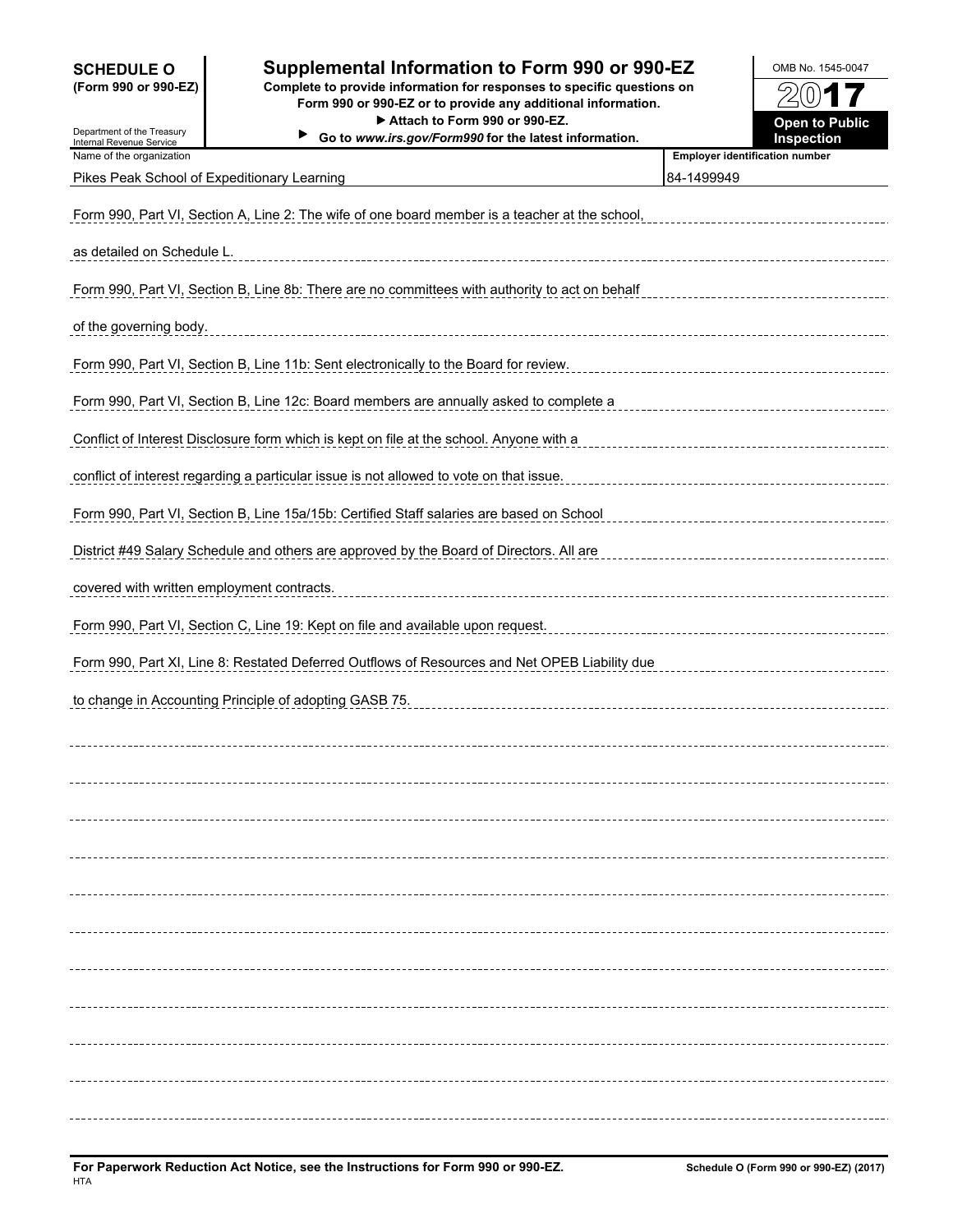| <b>SCHEDULE R</b> |
|-------------------|
| (Form 990)        |

# **Related Organizations and Unrelated Partnerships CHEDULE R OMB No. 1545-0047 (Form 990)**

 $\blacktriangleright$ **Complete if the organization answered "Yes" on Form 990, Part IV, line 33, 34, 35b, 36, or 37.**

**Attach to Form 990.**

| Go to www.irs.gov/Form990 for instructions and the latest information. |  | Inspection |  |
|------------------------------------------------------------------------|--|------------|--|
|------------------------------------------------------------------------|--|------------|--|

Department of the Treasury Internal Revenue Service

Pikes Peak School of Expeditionary Learning and the state of the state of the state of the state of the state of the state of the state of the state of the state of the state of the state of the state of the state of the s

### **Part IIdentification of Disregarded Entities.** Complete if the organization answered "Yes" on Form 990, Part IV, line 33.

| (a)<br>Name, address, and EIN (if applicable) of disregarded entity                                                                                     | (b)<br>Primary activity | (c)<br>Legal domicile (state<br>or foreign country) | (d)<br>Total income | (e)<br>End-of-year assets | (f)<br>Direct controlling<br>entity |
|---------------------------------------------------------------------------------------------------------------------------------------------------------|-------------------------|-----------------------------------------------------|---------------------|---------------------------|-------------------------------------|
| (1)                                                                                                                                                     |                         |                                                     |                     |                           |                                     |
| (2)                                                                                                                                                     |                         |                                                     |                     |                           |                                     |
| (3)                                                                                                                                                     |                         |                                                     |                     |                           |                                     |
| (4)                                                                                                                                                     |                         |                                                     |                     |                           |                                     |
| (5)                                                                                                                                                     |                         |                                                     |                     |                           |                                     |
| (6)                                                                                                                                                     |                         |                                                     |                     |                           |                                     |
| Identification of Related Tax-Exempt Organizations. Complete if the organization answered "Yes" on Form 990, Part IV, line 34 because it had<br>Part II |                         |                                                     |                     |                           |                                     |

one or more related tax-exempt organizations during the tax year.

| (a)<br>Name, address, and EIN of related organization | (b)<br>Primary activity | (c)<br>Legal domicile (state<br>or foreign country) | (d)<br><b>Exempt Code section</b> | (e)<br>Public charity status<br>(if section $501(c)(3)$ ) | (f)<br>Direct controlling<br>entity | (g)<br>Section 512(b)(13)<br>controlled<br>entity? |    |
|-------------------------------------------------------|-------------------------|-----------------------------------------------------|-----------------------------------|-----------------------------------------------------------|-------------------------------------|----------------------------------------------------|----|
|                                                       |                         |                                                     |                                   |                                                           |                                     | Yes                                                | No |
| (1) PPSEL Building Corporation 26-1775482             | Facilities support      |                                                     |                                   |                                                           |                                     |                                                    |    |
| 11925 Antlers Ridge Road Falcon, CO 80831             |                         | CO                                                  | 501(c)(3)                         | $ 509(a)(3) - Type 2 N/A$                                 |                                     |                                                    | X. |
| (2)                                                   |                         |                                                     |                                   |                                                           |                                     |                                                    |    |
| (3)                                                   |                         |                                                     |                                   |                                                           |                                     |                                                    |    |
| (4)                                                   |                         |                                                     |                                   |                                                           |                                     |                                                    |    |
| (5)                                                   |                         |                                                     |                                   |                                                           |                                     |                                                    |    |
| (6)                                                   |                         |                                                     |                                   |                                                           |                                     |                                                    |    |
| (7                                                    |                         |                                                     |                                   |                                                           |                                     |                                                    |    |

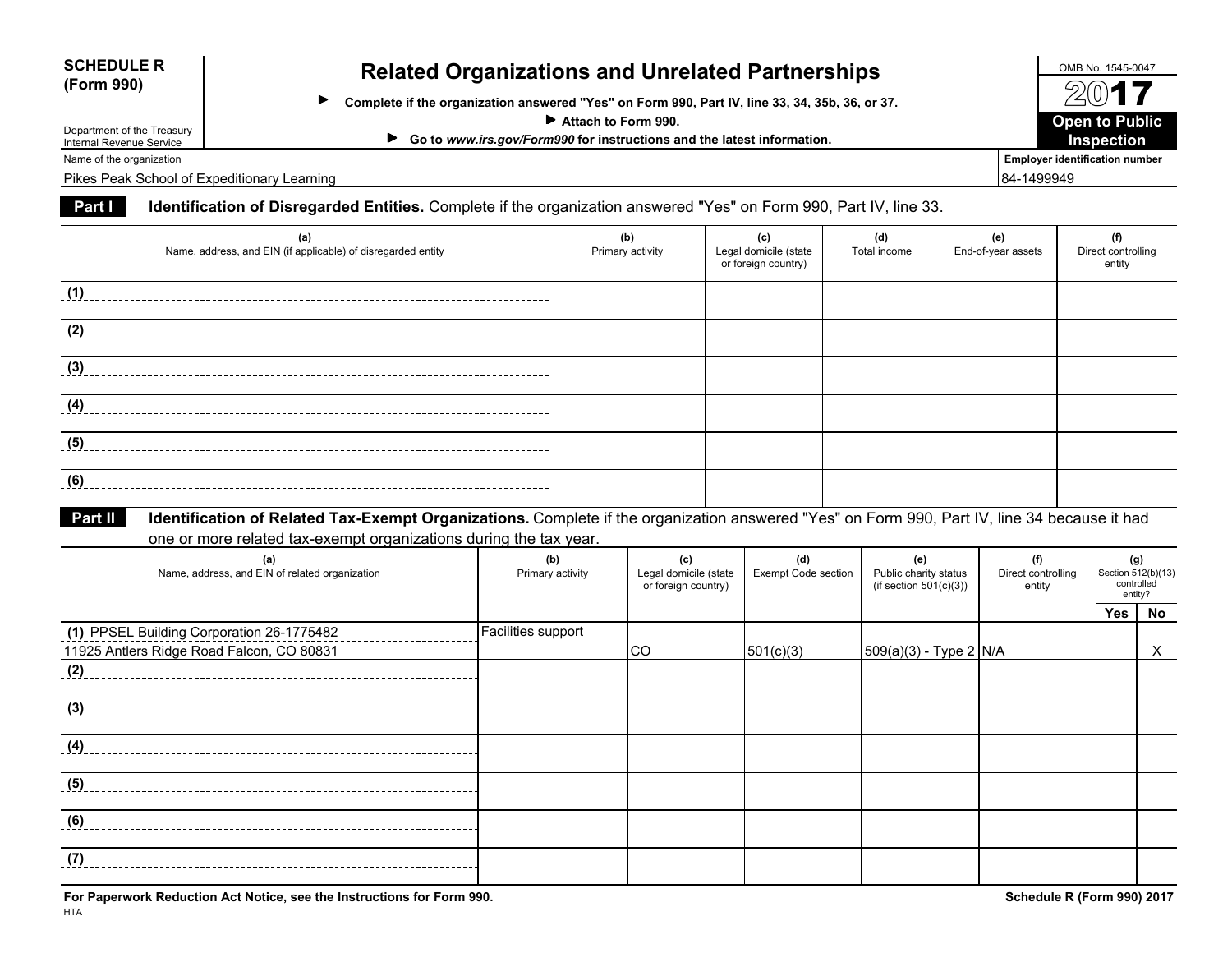Schedule R (Form 990) 2017 **Pikes Peak School of Expeditionary Learning** 84-1499949 84-1499949 Page 2

| Part III | <b>Identification of Related Organizations Taxable as a Partnership.</b> Complete if the organization answered "Yes" on Form 990, Part IV, line 34<br>because it had one or more related organizations treated as a partnership during the tax year.                                                                                                                                 |                         |                                                              |                                                     |                                                                                                         |                                 |                                                     |                                         |           |                                                                         |                                           |     |                                                    |
|----------|--------------------------------------------------------------------------------------------------------------------------------------------------------------------------------------------------------------------------------------------------------------------------------------------------------------------------------------------------------------------------------------|-------------------------|--------------------------------------------------------------|-----------------------------------------------------|---------------------------------------------------------------------------------------------------------|---------------------------------|-----------------------------------------------------|-----------------------------------------|-----------|-------------------------------------------------------------------------|-------------------------------------------|-----|----------------------------------------------------|
|          | (a)<br>Name, address, and EIN of<br>related organization                                                                                                                                                                                                                                                                                                                             | (b)<br>Primary activity | (c)<br>Legal<br>domicile<br>(state or<br>foreign<br>country) | (d)<br>Direct controlling<br>entity                 | (e)<br>Predominant<br>income (related.<br>unrelated,<br>excluded from<br>tax under<br>sections 512-514) | (f)<br>Share of total<br>income | (g)<br>Share of end-of-<br>year assets              | (h)<br>Disproportionate<br>allocations? |           | (i)<br>Code V-UBI<br>amount in box 20<br>of Schedule K-1<br>(Form 1065) | (j)<br>General or<br>managing<br>partner? |     | (k)<br>Percentage<br>ownership                     |
|          | (1)                                                                                                                                                                                                                                                                                                                                                                                  |                         |                                                              |                                                     |                                                                                                         |                                 |                                                     | Yes                                     | <b>No</b> |                                                                         | Yes No                                    |     |                                                    |
|          |                                                                                                                                                                                                                                                                                                                                                                                      |                         |                                                              |                                                     |                                                                                                         |                                 |                                                     |                                         |           |                                                                         |                                           |     |                                                    |
|          | (2)                                                                                                                                                                                                                                                                                                                                                                                  |                         |                                                              |                                                     |                                                                                                         |                                 |                                                     |                                         |           |                                                                         |                                           |     |                                                    |
|          | $\overline{3}$ $\overline{3}$ $\overline{3}$ $\overline{3}$ $\overline{3}$ $\overline{3}$ $\overline{3}$ $\overline{3}$ $\overline{3}$ $\overline{3}$ $\overline{3}$ $\overline{3}$ $\overline{3}$ $\overline{3}$ $\overline{3}$ $\overline{3}$ $\overline{3}$ $\overline{3}$ $\overline{3}$ $\overline{3}$ $\overline{3}$ $\overline{3}$ $\overline{3}$ $\overline{3}$ $\overline{$ |                         |                                                              |                                                     |                                                                                                         |                                 |                                                     |                                         |           |                                                                         |                                           |     |                                                    |
|          | $\left(4\right)$                                                                                                                                                                                                                                                                                                                                                                     |                         |                                                              |                                                     |                                                                                                         |                                 |                                                     |                                         |           |                                                                         |                                           |     |                                                    |
|          | $\overline{a}$ (5)                                                                                                                                                                                                                                                                                                                                                                   |                         |                                                              |                                                     |                                                                                                         |                                 |                                                     |                                         |           |                                                                         |                                           |     |                                                    |
|          | (6)                                                                                                                                                                                                                                                                                                                                                                                  |                         |                                                              |                                                     |                                                                                                         |                                 |                                                     |                                         |           |                                                                         |                                           |     |                                                    |
|          |                                                                                                                                                                                                                                                                                                                                                                                      |                         |                                                              |                                                     |                                                                                                         |                                 |                                                     |                                         |           |                                                                         |                                           |     |                                                    |
| Part IV  | Identification of Related Organizations Taxable as a Corporation or Trust. Complete if the organization answered "Yes" on Form 990, Part<br>IV, line 34 because it had one or more related organizations treated as a corporation or trust during the tax year.                                                                                                                      |                         |                                                              |                                                     |                                                                                                         |                                 |                                                     |                                         |           |                                                                         |                                           |     |                                                    |
|          | (a)<br>Name, address, and EIN of related organization                                                                                                                                                                                                                                                                                                                                |                         | (b)<br>Primary activity                                      | (c)<br>Legal domicile<br>(state or foreign country) | (d)<br>Direct controlling<br>entity                                                                     |                                 | (e)<br>Type of entity<br>(C corp, S corp, or trust) | (f)<br>Share of total<br>income         |           | (g)<br>Share of<br>end-of-year assets                                   | (h)<br>Percentage<br>ownership            |     | (i)<br>Section 512(b)(13)<br>controlled<br>entity? |
|          |                                                                                                                                                                                                                                                                                                                                                                                      |                         |                                                              |                                                     |                                                                                                         |                                 |                                                     |                                         |           |                                                                         |                                           | Yes | No                                                 |
|          |                                                                                                                                                                                                                                                                                                                                                                                      |                         |                                                              |                                                     |                                                                                                         |                                 |                                                     |                                         |           |                                                                         |                                           |     |                                                    |
|          | (2)                                                                                                                                                                                                                                                                                                                                                                                  |                         |                                                              |                                                     |                                                                                                         |                                 |                                                     |                                         |           |                                                                         |                                           |     |                                                    |
|          | $\overline{3}$                                                                                                                                                                                                                                                                                                                                                                       |                         |                                                              |                                                     |                                                                                                         |                                 |                                                     |                                         |           |                                                                         |                                           |     |                                                    |
|          | $\overline{a}$ (4)                                                                                                                                                                                                                                                                                                                                                                   |                         |                                                              |                                                     |                                                                                                         |                                 |                                                     |                                         |           |                                                                         |                                           |     |                                                    |
|          |                                                                                                                                                                                                                                                                                                                                                                                      |                         |                                                              |                                                     |                                                                                                         |                                 |                                                     |                                         |           |                                                                         |                                           |     |                                                    |
|          |                                                                                                                                                                                                                                                                                                                                                                                      |                         |                                                              |                                                     |                                                                                                         |                                 |                                                     |                                         |           |                                                                         |                                           |     |                                                    |
|          | (7)                                                                                                                                                                                                                                                                                                                                                                                  |                         |                                                              |                                                     |                                                                                                         |                                 |                                                     |                                         |           |                                                                         |                                           |     |                                                    |
|          |                                                                                                                                                                                                                                                                                                                                                                                      |                         |                                                              |                                                     |                                                                                                         |                                 |                                                     |                                         |           |                                                                         |                                           |     |                                                    |

**Schedule R (Form 990) 2017**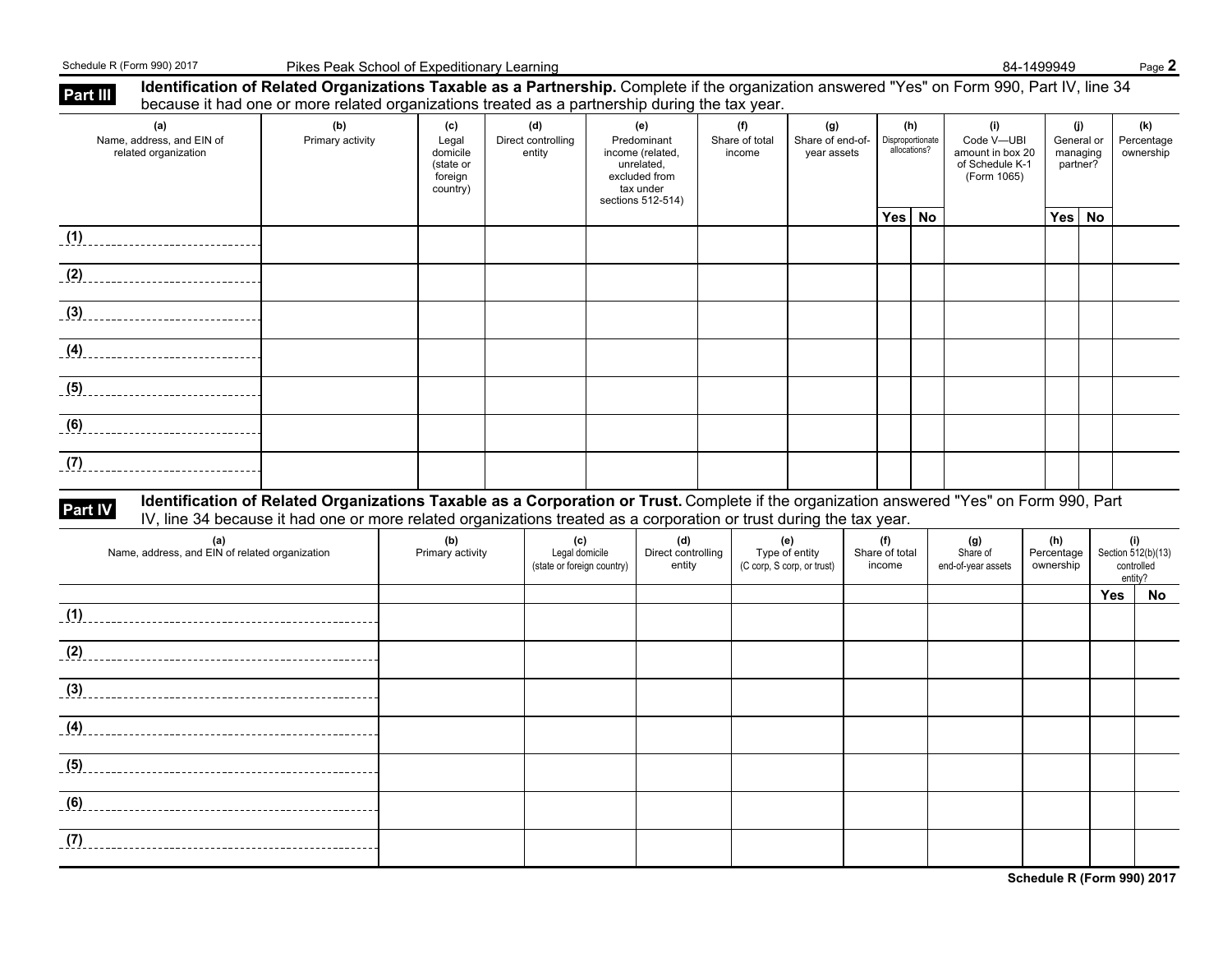٠

| <b>Part V</b> | <b>Transactions With Related Organizations.</b> Complete if the organization answered "Yes" on Form 990, Part IV, line 34, 35b, or 36.                                       |                            |                 |                       |                 |                           |
|---------------|------------------------------------------------------------------------------------------------------------------------------------------------------------------------------|----------------------------|-----------------|-----------------------|-----------------|---------------------------|
|               | Note: Complete line 1 if any entity is listed in Parts II, III, or IV of this schedule.                                                                                      |                            |                 |                       | <b>Yes</b>      | No                        |
| 1             | During the tax year, did the organization engage in any of the following transactions with one or more related organizations listed in Parts II-IV?                          |                            |                 |                       |                 |                           |
| a             |                                                                                                                                                                              |                            |                 | 1a                    |                 | X                         |
| b             |                                                                                                                                                                              |                            |                 | 1b                    |                 | X                         |
| c             |                                                                                                                                                                              |                            |                 | 1c                    |                 | X                         |
| d             |                                                                                                                                                                              |                            |                 | 1 <sub>d</sub>        |                 | X                         |
| е             |                                                                                                                                                                              |                            |                 | 1e                    |                 | X                         |
|               |                                                                                                                                                                              |                            |                 |                       |                 |                           |
|               |                                                                                                                                                                              |                            |                 | 1f                    |                 | X                         |
|               |                                                                                                                                                                              |                            |                 | 1g                    |                 | $\boldsymbol{\mathsf{X}}$ |
| h.            |                                                                                                                                                                              |                            |                 | 1 <sub>h</sub>        |                 | $\pmb{\times}$            |
|               |                                                                                                                                                                              |                            |                 | 1i                    |                 | X                         |
|               |                                                                                                                                                                              |                            |                 | 1j                    |                 | X                         |
|               |                                                                                                                                                                              |                            |                 |                       |                 |                           |
| k             |                                                                                                                                                                              |                            |                 | 1k                    | X               |                           |
|               |                                                                                                                                                                              |                            |                 | 11                    |                 | $\mathsf{X}$              |
| m             |                                                                                                                                                                              |                            |                 | 1m                    |                 | X                         |
| n             |                                                                                                                                                                              |                            |                 | 1n                    |                 | Χ                         |
| $\mathbf{o}$  |                                                                                                                                                                              |                            |                 | 1o                    |                 | X                         |
|               |                                                                                                                                                                              |                            |                 |                       |                 |                           |
| p             |                                                                                                                                                                              |                            |                 | 1p                    |                 | X                         |
| a             |                                                                                                                                                                              |                            |                 | 1q                    |                 | X                         |
|               |                                                                                                                                                                              |                            |                 |                       |                 |                           |
| r             |                                                                                                                                                                              |                            |                 | 1r                    |                 | X                         |
| s             |                                                                                                                                                                              |                            |                 | 1s                    |                 | $\mathsf{X}$              |
| $\mathbf{2}$  | If the answer to any of the above is "Yes," see the instructions for information on who must complete this line, including covered relationships and transaction thresholds. |                            |                 |                       |                 |                           |
|               | (a)                                                                                                                                                                          | (b)                        | (c)             |                       | (d)             |                           |
|               | Name of related organization                                                                                                                                                 | Transaction<br>$type(a-s)$ | Amount involved | Method of determining | amount involved |                           |
|               |                                                                                                                                                                              |                            |                 |                       |                 |                           |
|               |                                                                                                                                                                              |                            |                 | Lease agreement       |                 |                           |
|               | (1) PPSEL Building Corporation                                                                                                                                               | k                          | 379,201         |                       |                 |                           |
|               |                                                                                                                                                                              |                            |                 |                       |                 |                           |
| (2)           |                                                                                                                                                                              |                            |                 |                       |                 |                           |
|               |                                                                                                                                                                              |                            |                 |                       |                 |                           |
| (3)           |                                                                                                                                                                              |                            |                 |                       |                 |                           |
|               |                                                                                                                                                                              |                            |                 |                       |                 |                           |
| (4)           |                                                                                                                                                                              |                            |                 |                       |                 |                           |
|               |                                                                                                                                                                              |                            |                 |                       |                 |                           |
| (5)           |                                                                                                                                                                              |                            |                 |                       |                 |                           |
|               |                                                                                                                                                                              |                            |                 |                       |                 |                           |
| (6)           |                                                                                                                                                                              |                            |                 |                       |                 |                           |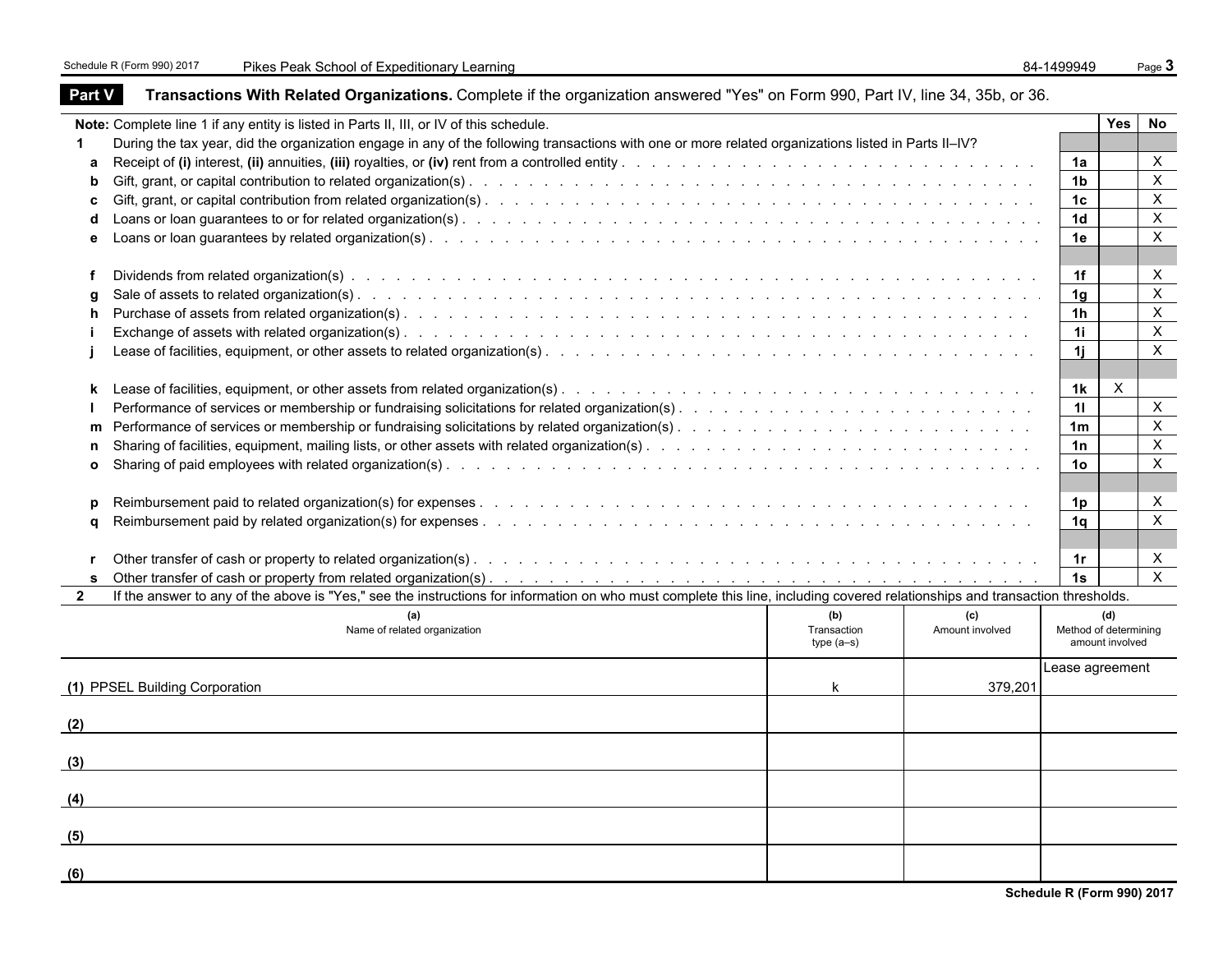### **Part VIUnrelated Organizations Taxable as a Partnership.** Complete if the organization answered "Yes" on Form 990, Part IV, line 37.

Provide the following information for each entity taxed as a partnership through which the organization conducted more than five percent of its activities (measured by total assets or gross revenue) that was not a related organization. See instructions regarding exclusion for certain investment partnerships.

| or gross revenue) that was not a related organization. Occ instructions regarding exclusion for certain investment partnerships. |                  |                               |                                         |     |                      |              |                       |     |                  |                                     |                      |     |            |
|----------------------------------------------------------------------------------------------------------------------------------|------------------|-------------------------------|-----------------------------------------|-----|----------------------|--------------|-----------------------|-----|------------------|-------------------------------------|----------------------|-----|------------|
| (a)                                                                                                                              | (b)              | (c)                           | (d)                                     |     | (e)                  | (f)          | (g)                   |     | (h)              | (i)                                 |                      | (j) | (k)        |
| Name, address, and EIN of entity                                                                                                 | Primary activity | Legal domicile                | Predominant                             |     | Are all partners     | Share of     | Share of              |     | Disproportionate | Code V-UBI                          | General or           |     | Percentage |
|                                                                                                                                  |                  | (state or foreign<br>country) | income (related,<br>unrelated, excluded |     | section<br>501(c)(3) | total income | end-of-year<br>assets |     | allocations?     | amount in box 20<br>of Schedule K-1 | managing<br>partner? |     | ownership  |
|                                                                                                                                  |                  |                               | from tax under                          |     | organizations?       |              |                       |     |                  | (Form 1065)                         |                      |     |            |
|                                                                                                                                  |                  |                               | sections 512-514)                       |     |                      |              |                       |     |                  |                                     |                      |     |            |
|                                                                                                                                  |                  |                               |                                         | Yes | No                   |              |                       | Yes | No               |                                     | Yes                  | No  |            |
| (1)                                                                                                                              |                  |                               |                                         |     |                      |              |                       |     |                  |                                     |                      |     |            |
|                                                                                                                                  |                  |                               |                                         |     |                      |              |                       |     |                  |                                     |                      |     |            |
|                                                                                                                                  |                  |                               |                                         |     |                      |              |                       |     |                  |                                     |                      |     |            |
| (2)                                                                                                                              |                  |                               |                                         |     |                      |              |                       |     |                  |                                     |                      |     |            |
|                                                                                                                                  |                  |                               |                                         |     |                      |              |                       |     |                  |                                     |                      |     |            |
| $\overline{3}$                                                                                                                   |                  |                               |                                         |     |                      |              |                       |     |                  |                                     |                      |     |            |
|                                                                                                                                  |                  |                               |                                         |     |                      |              |                       |     |                  |                                     |                      |     |            |
| $\overline{a}$ (4)                                                                                                               |                  |                               |                                         |     |                      |              |                       |     |                  |                                     |                      |     |            |
|                                                                                                                                  |                  |                               |                                         |     |                      |              |                       |     |                  |                                     |                      |     |            |
|                                                                                                                                  |                  |                               |                                         |     |                      |              |                       |     |                  |                                     |                      |     |            |
| (5)                                                                                                                              |                  |                               |                                         |     |                      |              |                       |     |                  |                                     |                      |     |            |
|                                                                                                                                  |                  |                               |                                         |     |                      |              |                       |     |                  |                                     |                      |     |            |
| (6)                                                                                                                              |                  |                               |                                         |     |                      |              |                       |     |                  |                                     |                      |     |            |
|                                                                                                                                  |                  |                               |                                         |     |                      |              |                       |     |                  |                                     |                      |     |            |
|                                                                                                                                  |                  |                               |                                         |     |                      |              |                       |     |                  |                                     |                      |     |            |
| (7)                                                                                                                              |                  |                               |                                         |     |                      |              |                       |     |                  |                                     |                      |     |            |
|                                                                                                                                  |                  |                               |                                         |     |                      |              |                       |     |                  |                                     |                      |     |            |
| $\frac{1}{2}$ (8)                                                                                                                |                  |                               |                                         |     |                      |              |                       |     |                  |                                     |                      |     |            |
|                                                                                                                                  |                  |                               |                                         |     |                      |              |                       |     |                  |                                     |                      |     |            |
| (9)                                                                                                                              |                  |                               |                                         |     |                      |              |                       |     |                  |                                     |                      |     |            |
|                                                                                                                                  |                  |                               |                                         |     |                      |              |                       |     |                  |                                     |                      |     |            |
| (10)                                                                                                                             |                  |                               |                                         |     |                      |              |                       |     |                  |                                     |                      |     |            |
|                                                                                                                                  |                  |                               |                                         |     |                      |              |                       |     |                  |                                     |                      |     |            |
|                                                                                                                                  |                  |                               |                                         |     |                      |              |                       |     |                  |                                     |                      |     |            |
| (11)                                                                                                                             |                  |                               |                                         |     |                      |              |                       |     |                  |                                     |                      |     |            |
|                                                                                                                                  |                  |                               |                                         |     |                      |              |                       |     |                  |                                     |                      |     |            |
| (12)                                                                                                                             |                  |                               |                                         |     |                      |              |                       |     |                  |                                     |                      |     |            |
|                                                                                                                                  |                  |                               |                                         |     |                      |              |                       |     |                  |                                     |                      |     |            |
| (13)                                                                                                                             |                  |                               |                                         |     |                      |              |                       |     |                  |                                     |                      |     |            |
|                                                                                                                                  |                  |                               |                                         |     |                      |              |                       |     |                  |                                     |                      |     |            |
|                                                                                                                                  |                  |                               |                                         |     |                      |              |                       |     |                  |                                     |                      |     |            |
| (14)                                                                                                                             |                  |                               |                                         |     |                      |              |                       |     |                  |                                     |                      |     |            |
|                                                                                                                                  |                  |                               |                                         |     |                      |              |                       |     |                  |                                     |                      |     |            |
| (15)                                                                                                                             |                  |                               |                                         |     |                      |              |                       |     |                  |                                     |                      |     |            |
|                                                                                                                                  |                  |                               |                                         |     |                      |              |                       |     |                  |                                     |                      |     |            |
|                                                                                                                                  |                  |                               |                                         |     |                      |              |                       |     |                  |                                     |                      |     |            |
| (16)                                                                                                                             |                  |                               |                                         |     |                      |              |                       |     |                  |                                     |                      |     |            |
|                                                                                                                                  |                  |                               |                                         |     |                      |              |                       |     |                  |                                     |                      |     |            |

**Schedule R (Form 990) 2017**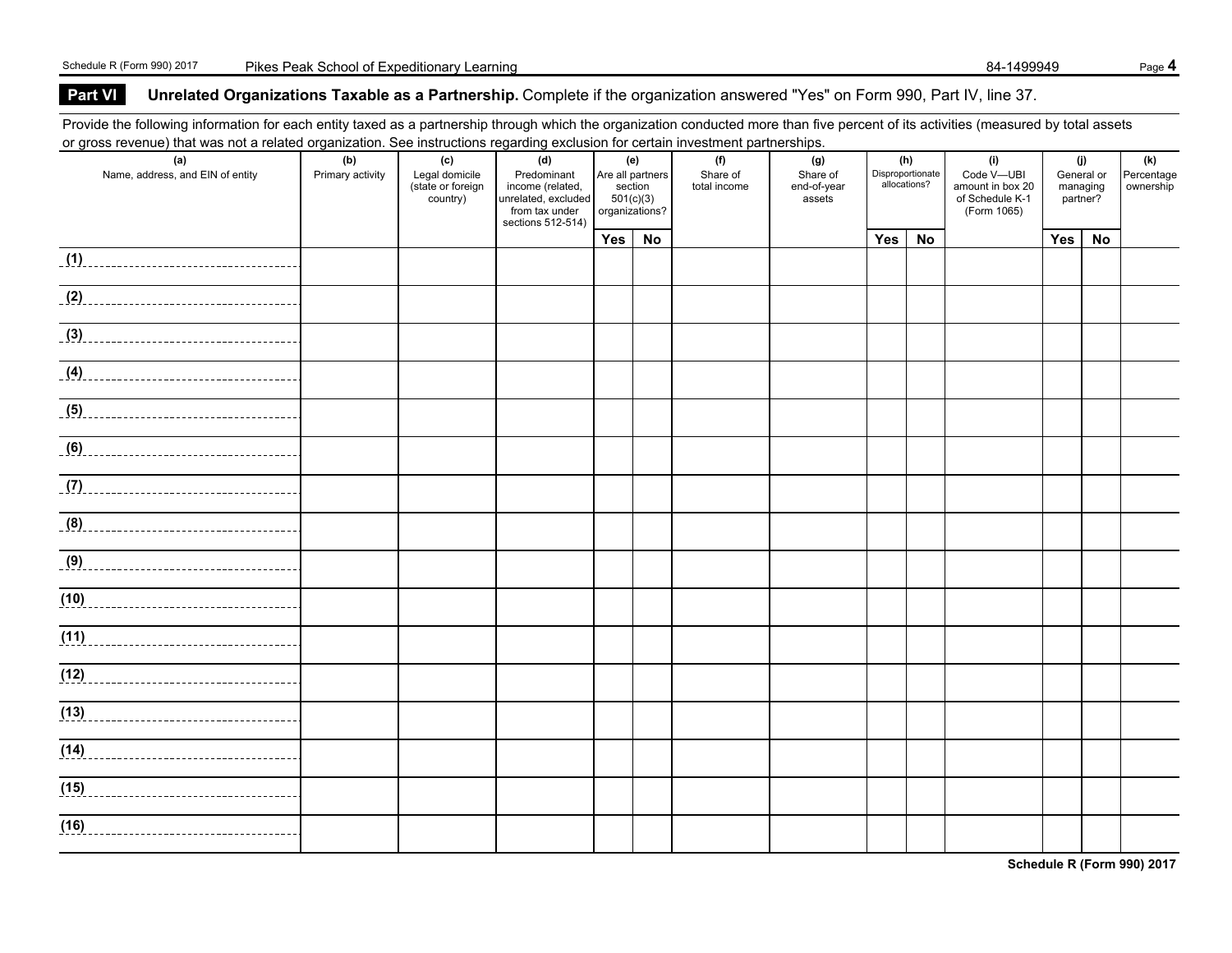| Part VII | Supplemental Information.<br>Provide additional information for responses to questions on Schedule R. See Instructions. |
|----------|-------------------------------------------------------------------------------------------------------------------------|
|          |                                                                                                                         |
|          |                                                                                                                         |
|          |                                                                                                                         |
|          |                                                                                                                         |
|          |                                                                                                                         |
|          |                                                                                                                         |
|          |                                                                                                                         |
|          |                                                                                                                         |
|          |                                                                                                                         |
|          |                                                                                                                         |
|          |                                                                                                                         |
|          |                                                                                                                         |
|          |                                                                                                                         |
|          |                                                                                                                         |
|          |                                                                                                                         |
|          |                                                                                                                         |
|          |                                                                                                                         |
|          |                                                                                                                         |
|          |                                                                                                                         |
|          |                                                                                                                         |
|          |                                                                                                                         |
|          |                                                                                                                         |
|          |                                                                                                                         |
|          |                                                                                                                         |
|          |                                                                                                                         |
|          |                                                                                                                         |
|          |                                                                                                                         |
|          |                                                                                                                         |
|          |                                                                                                                         |
|          |                                                                                                                         |
|          |                                                                                                                         |
|          |                                                                                                                         |
|          |                                                                                                                         |
|          |                                                                                                                         |
|          |                                                                                                                         |
|          |                                                                                                                         |
|          |                                                                                                                         |
|          |                                                                                                                         |
|          |                                                                                                                         |
|          |                                                                                                                         |
|          |                                                                                                                         |
|          |                                                                                                                         |
|          |                                                                                                                         |
|          |                                                                                                                         |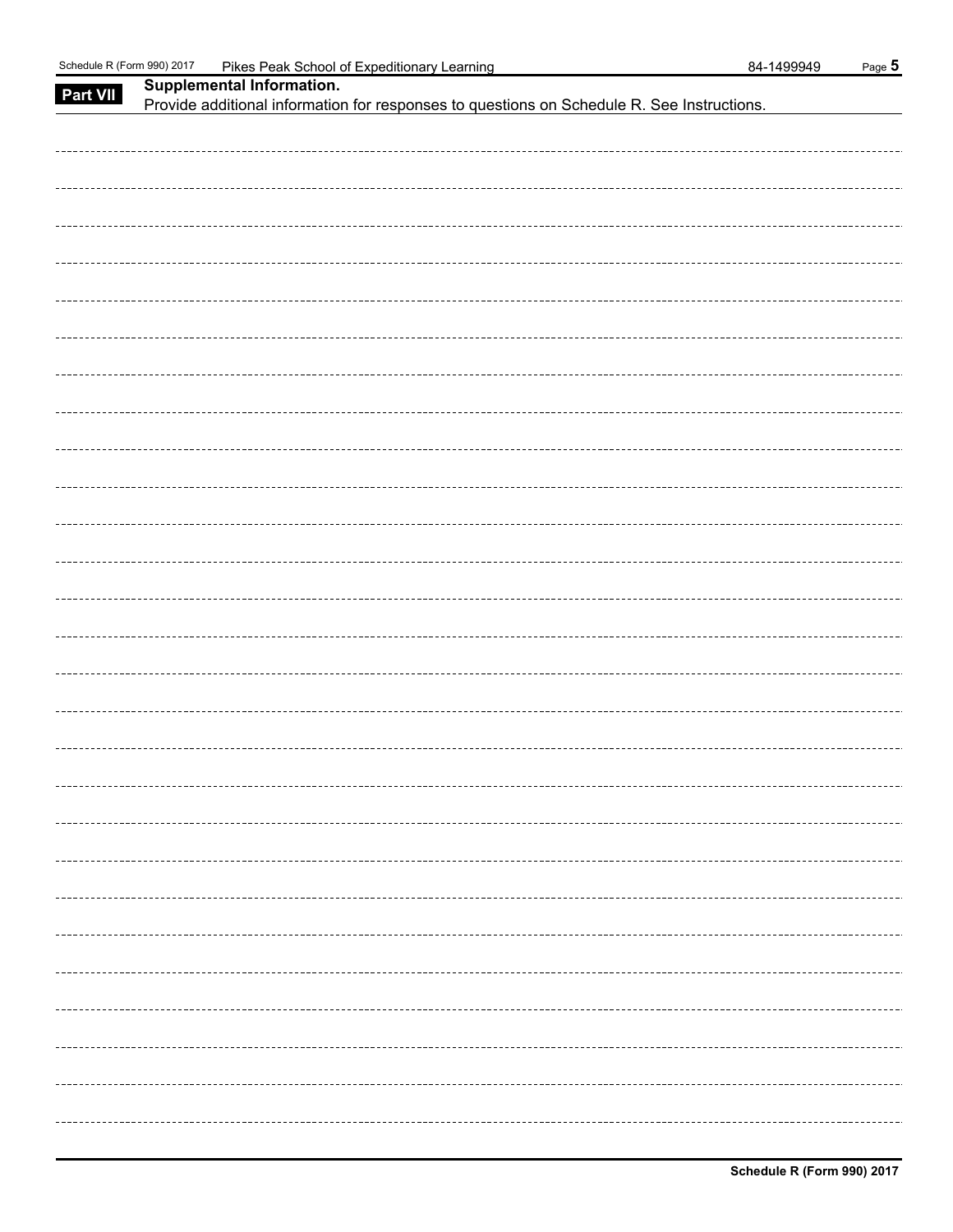# **Part X, Lines 10a and 10b (990) - Land, Buildings, and Equipment**

|                  |      |                  |           |           |       |              | Total:   | 6,300        | 6,300        | 6,300              | $\Omega$    | 01             |         |
|------------------|------|------------------|-----------|-----------|-------|--------------|----------|--------------|--------------|--------------------|-------------|----------------|---------|
|                  |      |                  | Leasehold |           |       | Check if     | Check if |              | Beainning    | Ending             |             |                |         |
|                  |      |                  | Improve-  |           |       | Investment I | Asset    | Cost/Other   | Accumulated  | <b>Accumulated</b> | Disposals/  | Beginning      | Ending  |
| Category or Item | Land | <b>Buildings</b> | ments     | Equipment | Other | Asset        | Disposed | <b>Basis</b> | Depreciation | Depreciation       | Adiustments | <b>Balance</b> | Balance |
| Copy Machine     |      |                  |           |           |       |              |          | 6,300        | 6,300        | 6,300              |             | 01             |         |